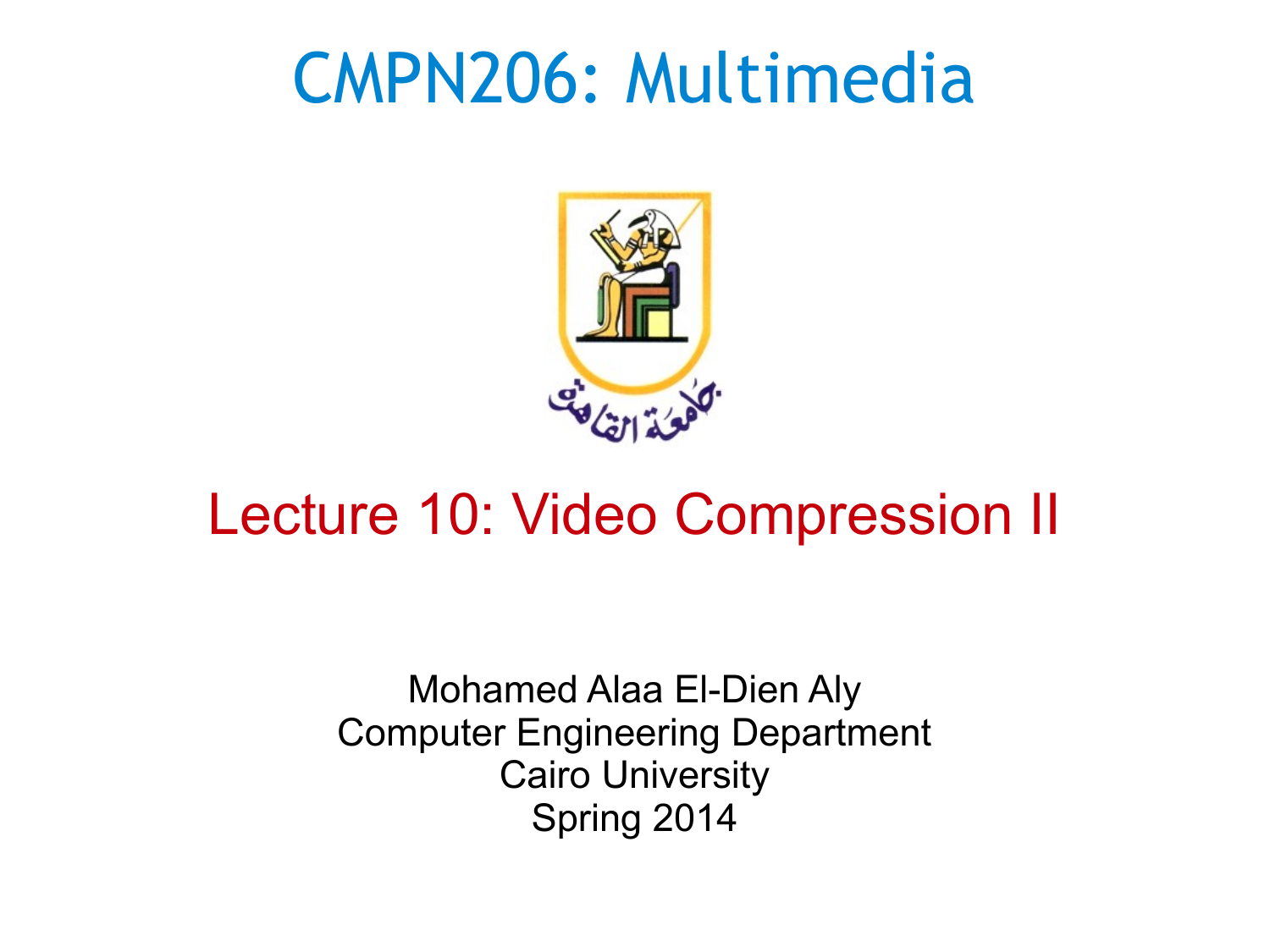#### Agenda

- $\bullet$  MPEG-1
- $\bullet$  MPEG-2
- $\bullet$  MPEG-4
- H.264

**Acknowledgments**: Most slides are adapted from Richard Ladner, from Li and Drew, from Khaled Sayood, and from David Marshall and Kirill Sidorov.

**Mohamed Aly – CMPN206 Spring 2014 Computer Engineering, Cairo University 2/57**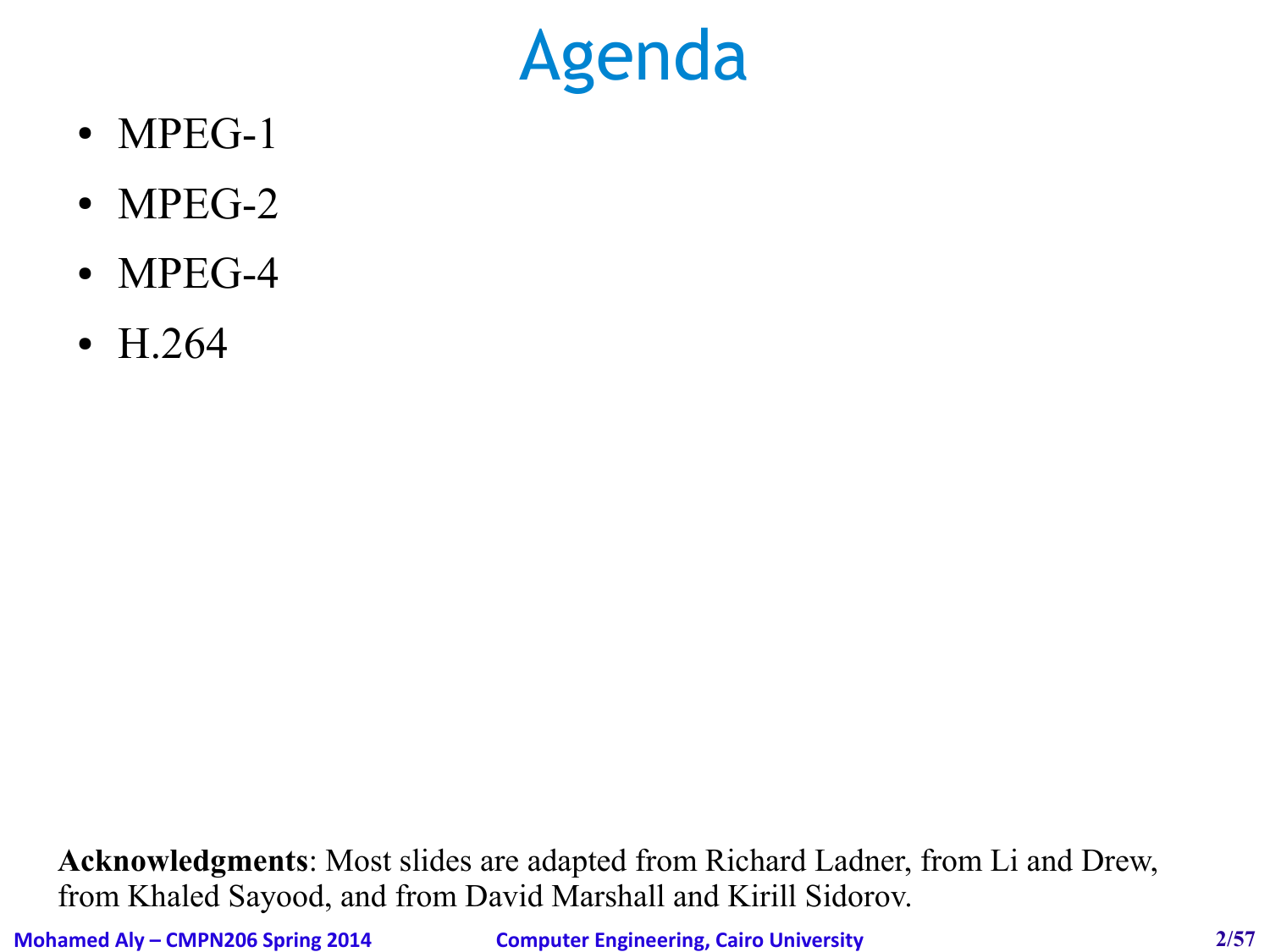#### MPEG

- Moving Pictures Experts Group, established in 1988 to create standards for digital audio and video
- It defines a *compressed bitstream* that implicitly define the decoder
- The *compression method*, and thus the encoder, are completely up to the manufacturer
- Each standard contains several *parts* e.g. systems, video, audio, software, …
- Usually:
	- Part2: video standard
	- Part3: audio standard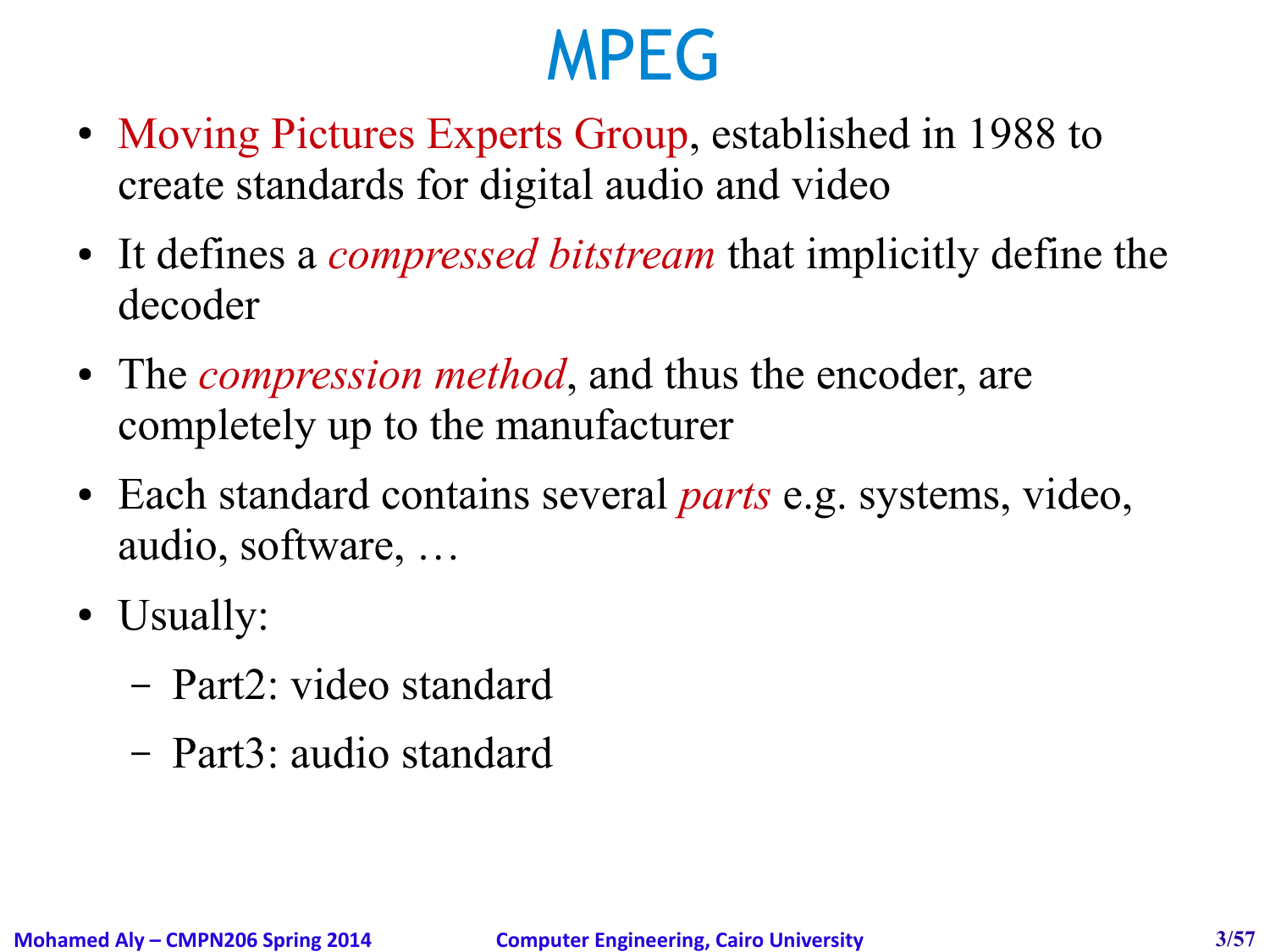#### MPEG-1

- Approved in 1991 by ISO MPEG group
- Designed for digital video for storage media (CDs and VCDs) at bitrates up to 1.5 Mbps
- Adopts the CCIR601 digital TV format (also known as Source Input Format SIF)
- Supports only non-interlaced (*progressive*) video at resolutions:
	- 352×240 for NTSC video at 30 fps
	- 352×288 for PAL video at 25 fps
	- Uses *only* 4:2:0 chroma subsampling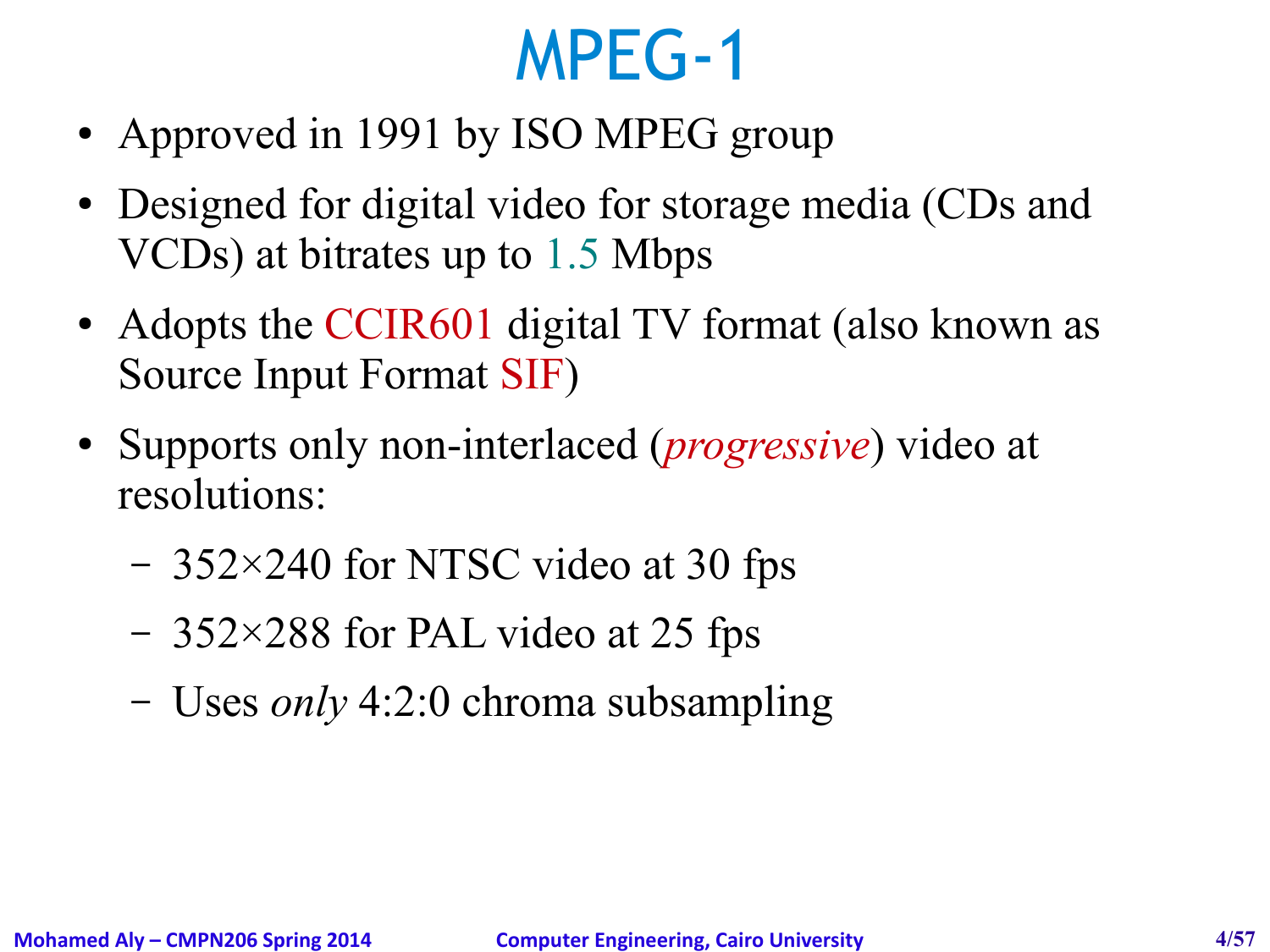#### MPEG-1

- MPEG-1 standard ISO/IEC 11172 contains *five* parts:
	- *systems:* dividing output into packets, multiplexing of audio and video, …
	- *video:* encoding/decoding of video signals
	- *audio:* encoding/decoding of audio signals
	- *conformance:* or compliance, specifies tests to ensure a bitstream conforms to the standard
	- *software*: implementation of a standard decoder, and sample encoder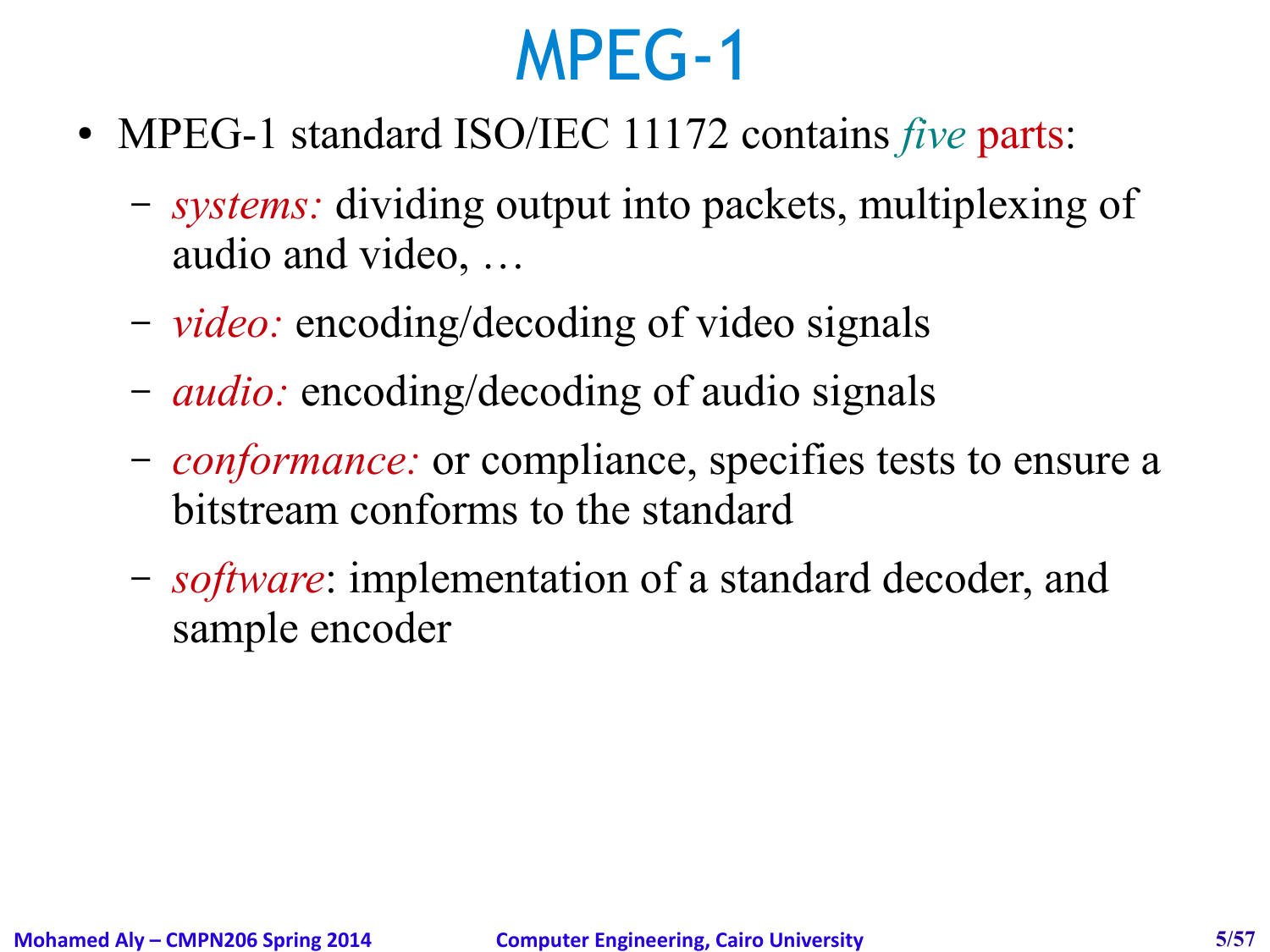#### Recall: H.261 Motion Compensation

- Motion Estimation: each macroblock MB of the target frame is assigned a best matching MB from the *previously decoded* I- or P-frame
- Prediction Error: the difference between the target MB and its best matching MB, and is sent to DCT, quantization, and entropy coding
- The prediction is from a *previous* frame → *forward prediction*



**Mohamed Aly – CMPN206 Spring 2014 Computer Engineering, Cairo University 6/57**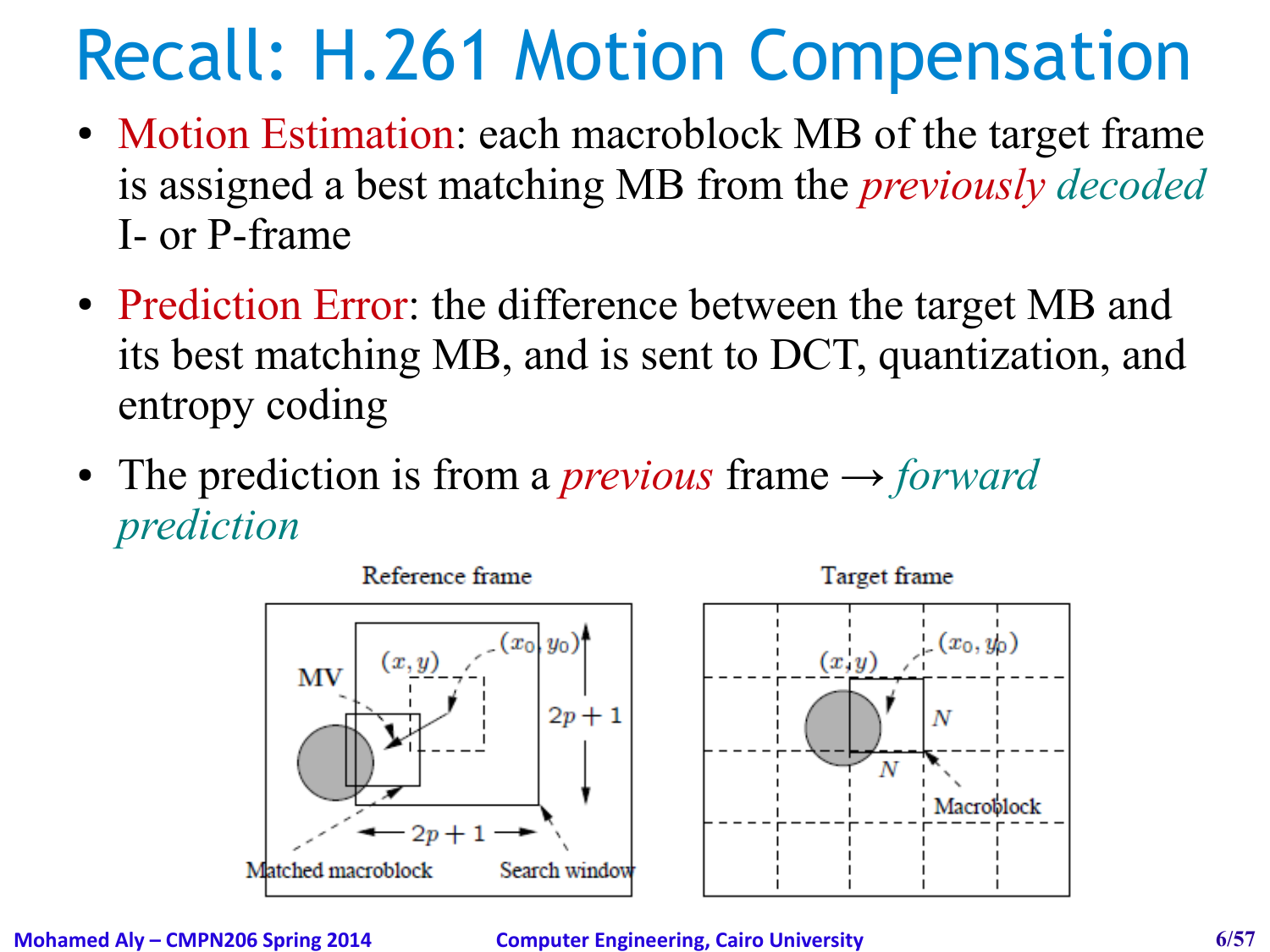#### MPEG-1 Motion Compensation

- Sometimes *backward prediction*, i.e. taking the reference frame as the *next* frame, is required
- For example, when the ball is coming out from behind the bar, it better matches a block in the next frame *not* the previous frame
- This is called *bidirectional* search



#### Fig 11.1: The Need for Bidirectional Search.

**Mohamed Aly – CMPN206 Spring 2014 Computer Engineering, Cairo University 7/57**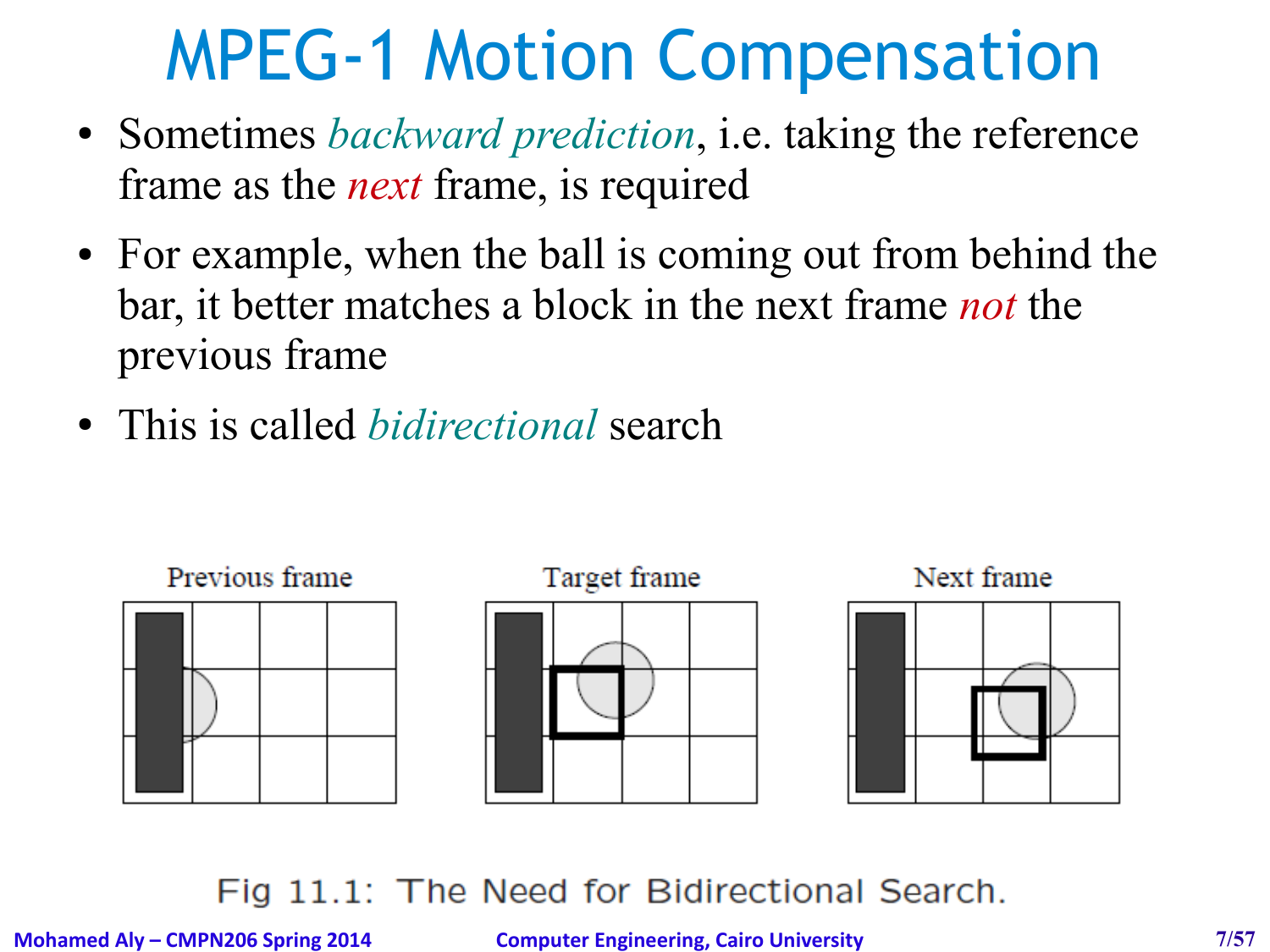#### MPEG-1 Motion Compensation

- MPEG-1 introduces a third frame type: B-frames (bidirectional frames) which used *bi-directional* motion compensation
- The coding of the B-frame uses both *previous* and *next* frames for the motion compensation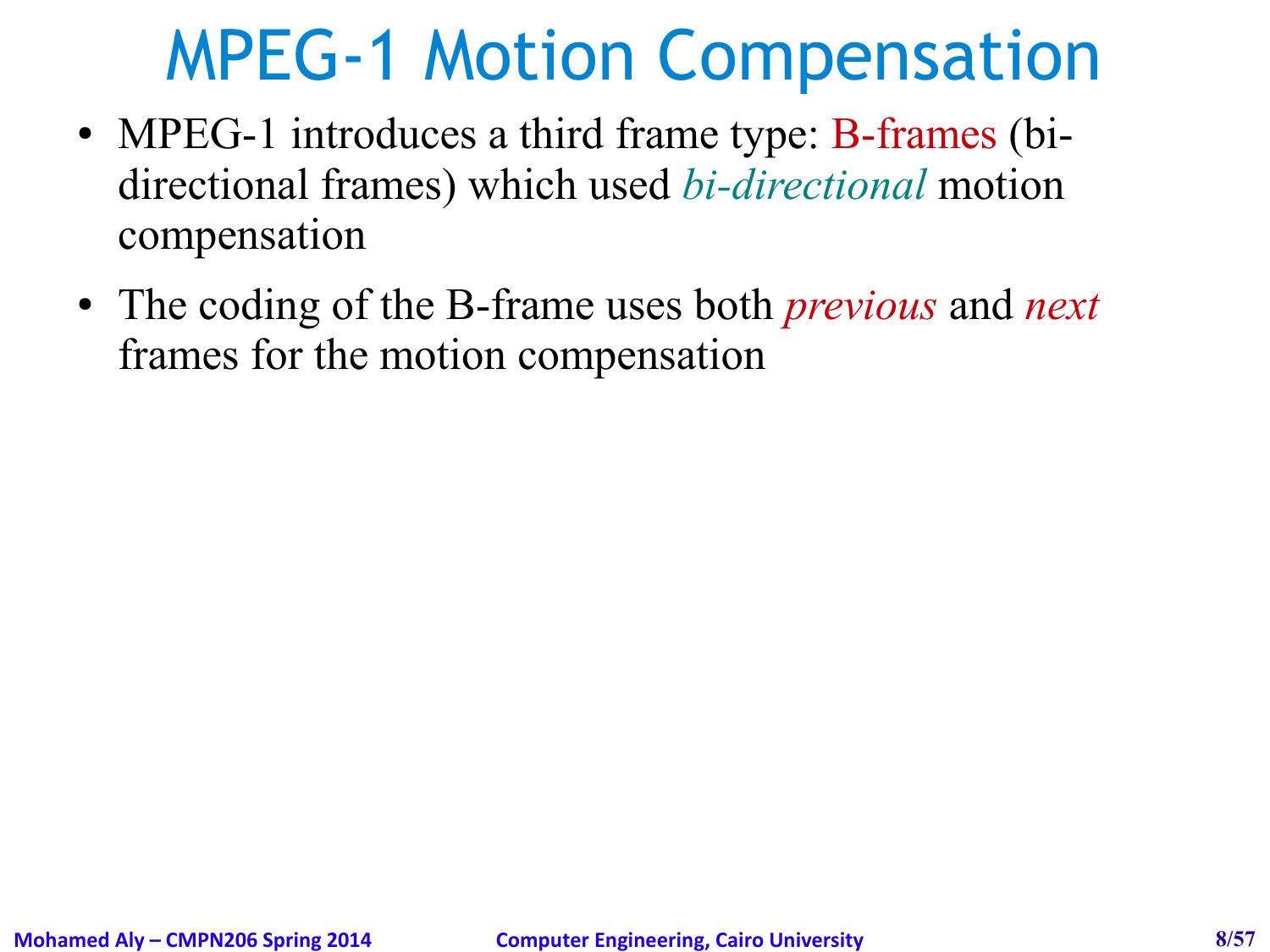#### B-frame Coding

• Each MB in the B-frame will have up to *two* MV (one from the forward and one from the backward prediction)



**Mohamed Aly – CMPN206 Spring 2014 Computer Engineering, Cairo University 9/57**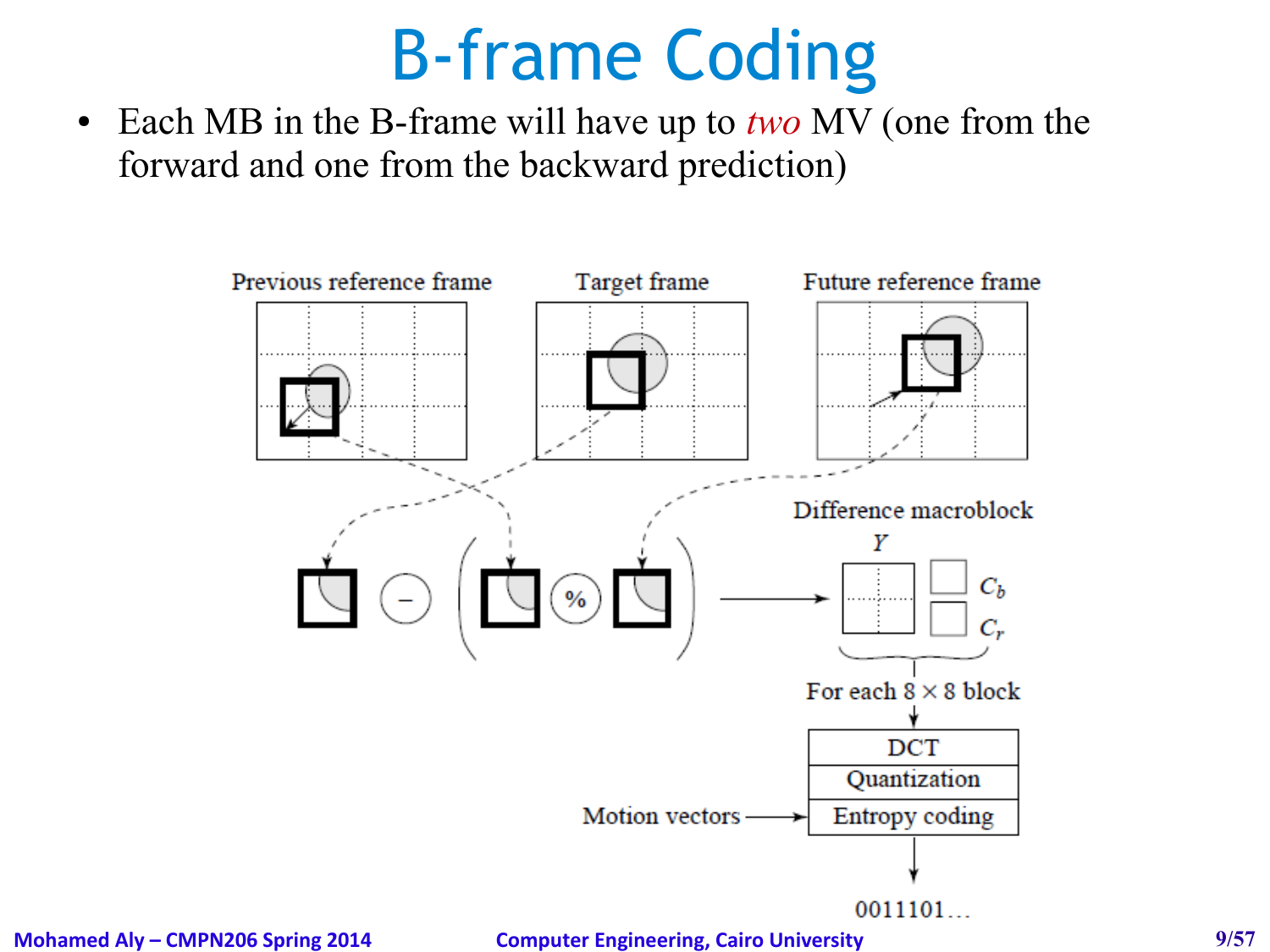#### B-frame Coding

• If matching in *both* directions is successful, then two MVs are sent and the corresponding matching MBs are *averaged* before computing the *difference*



**Mohamed Aly – CMPN206 Spring 2014 Computer Engineering, Cairo University 10/57**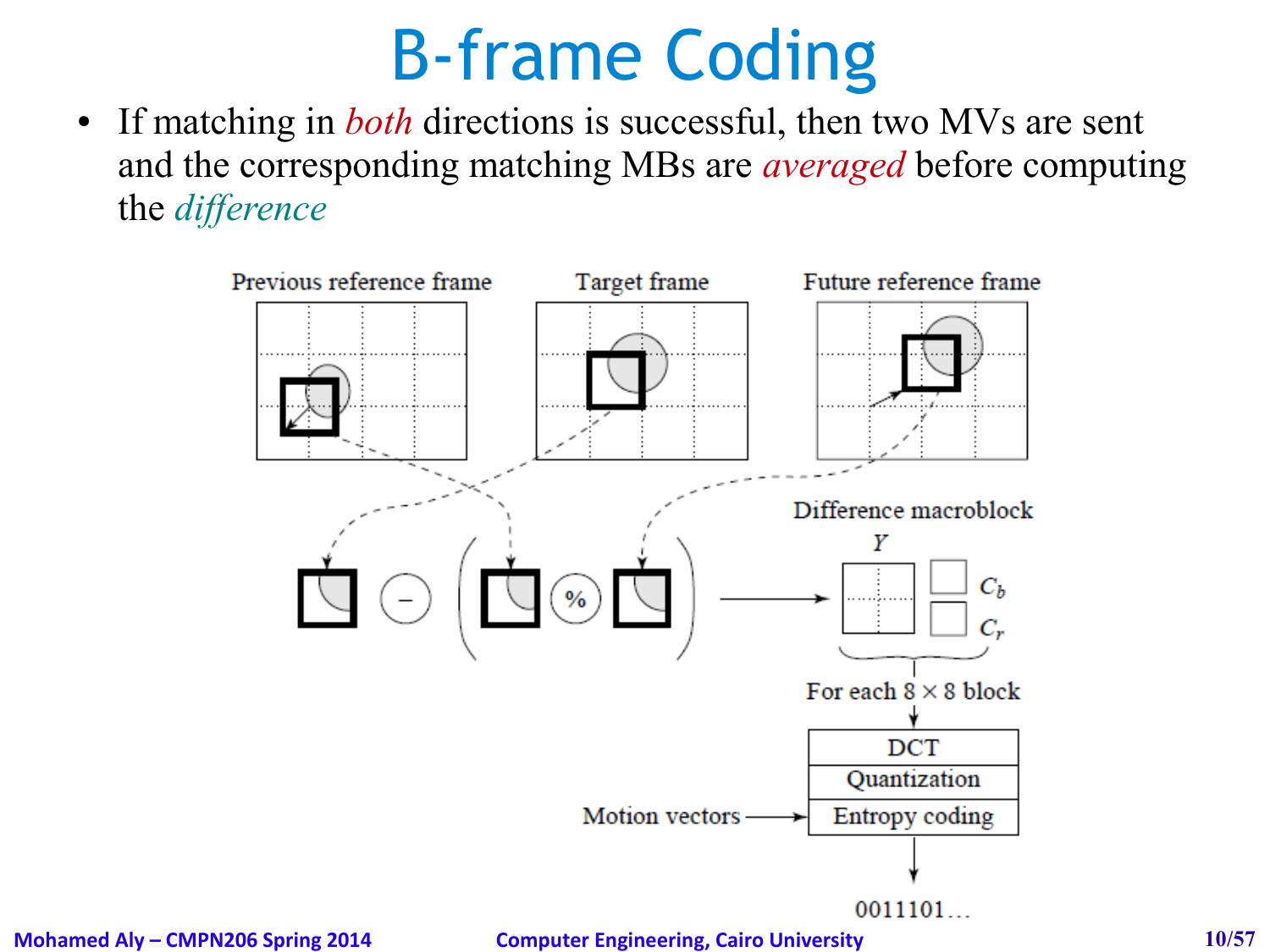#### B-frame Coding

• If matching is successful in only one direction, then that MV is sent and the corresponding MB is used for computing the *prediction error*



**Mohamed Aly – CMPN206 Spring 2014 Computer Engineering, Cairo University 11/57**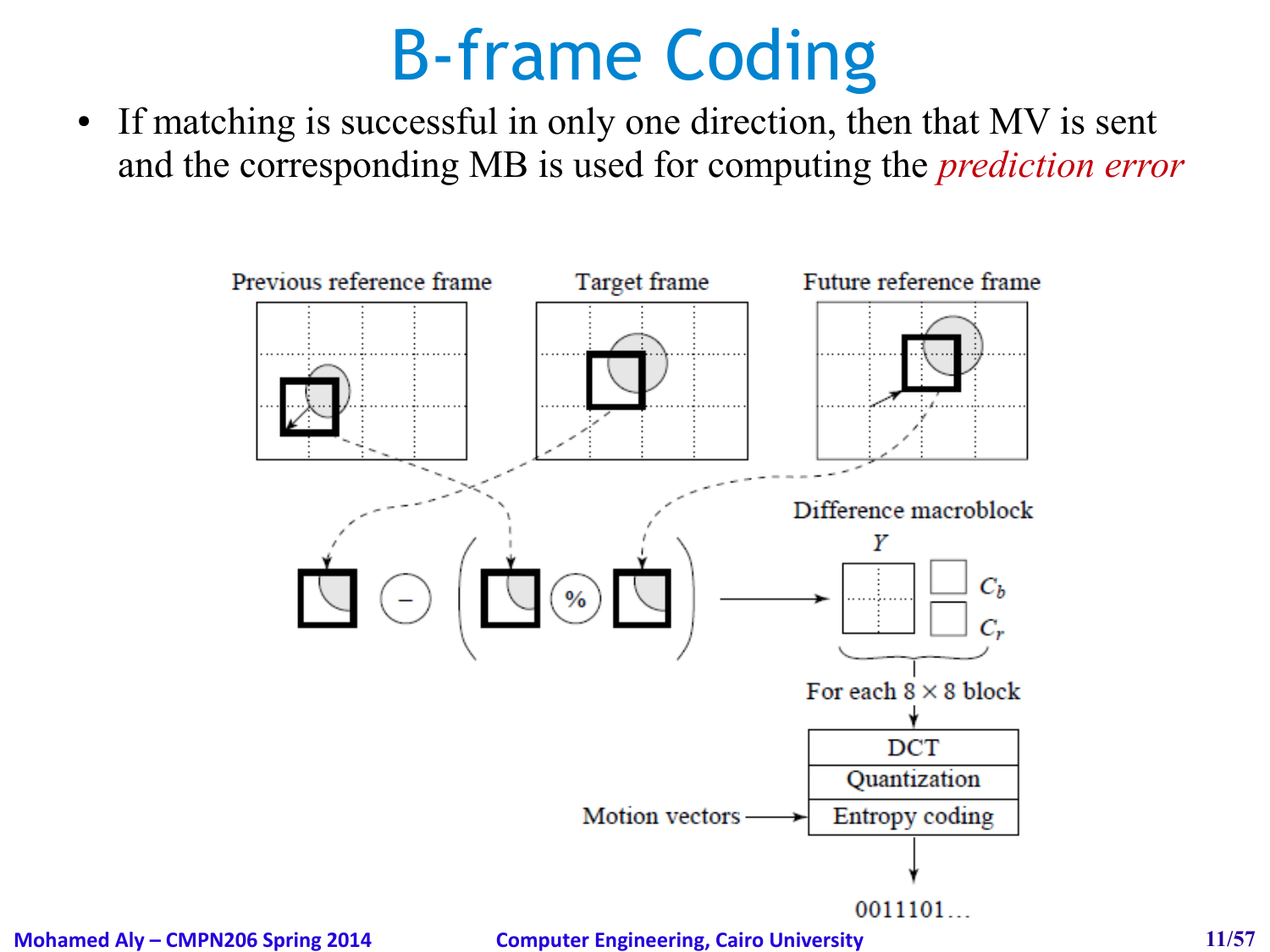#### MPEG-1 Frame Sequence

- B-frames are predicted from previous and next I- or Pframes
- P-frames are predicted from previous I- or P-frames
- I- and P-frames have to be sent and decoded *before* being able to decode their dependent B-frames, that's why the *display* order is different from the *coding* order

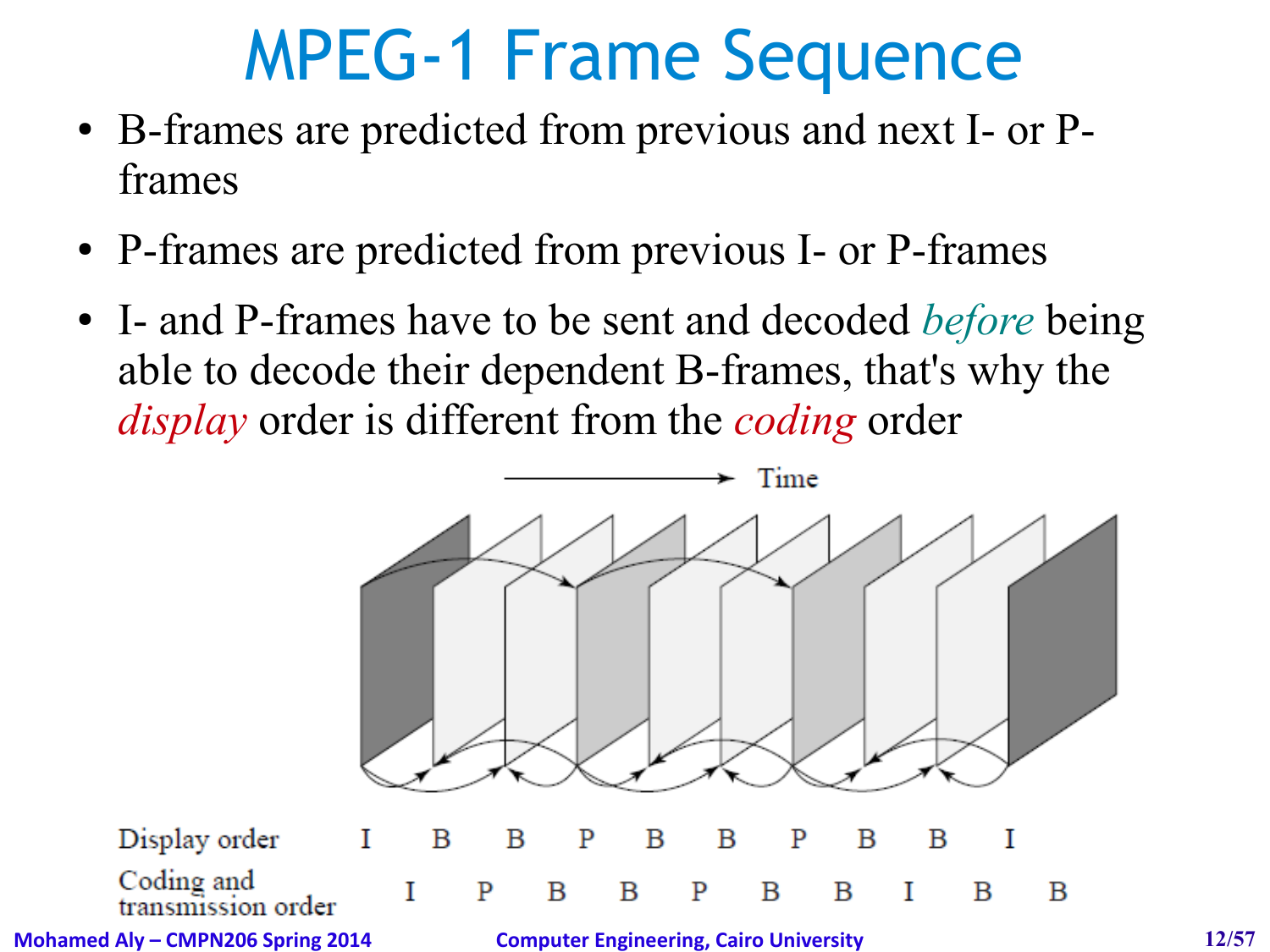#### MPEG-1 Frame Sequence

- The MPEG standard defines:
	- *M*: the interval between I- or P-frames
	- *N*: the interval between I-frames
- Below,  $M = 3$  and  $N = 9$

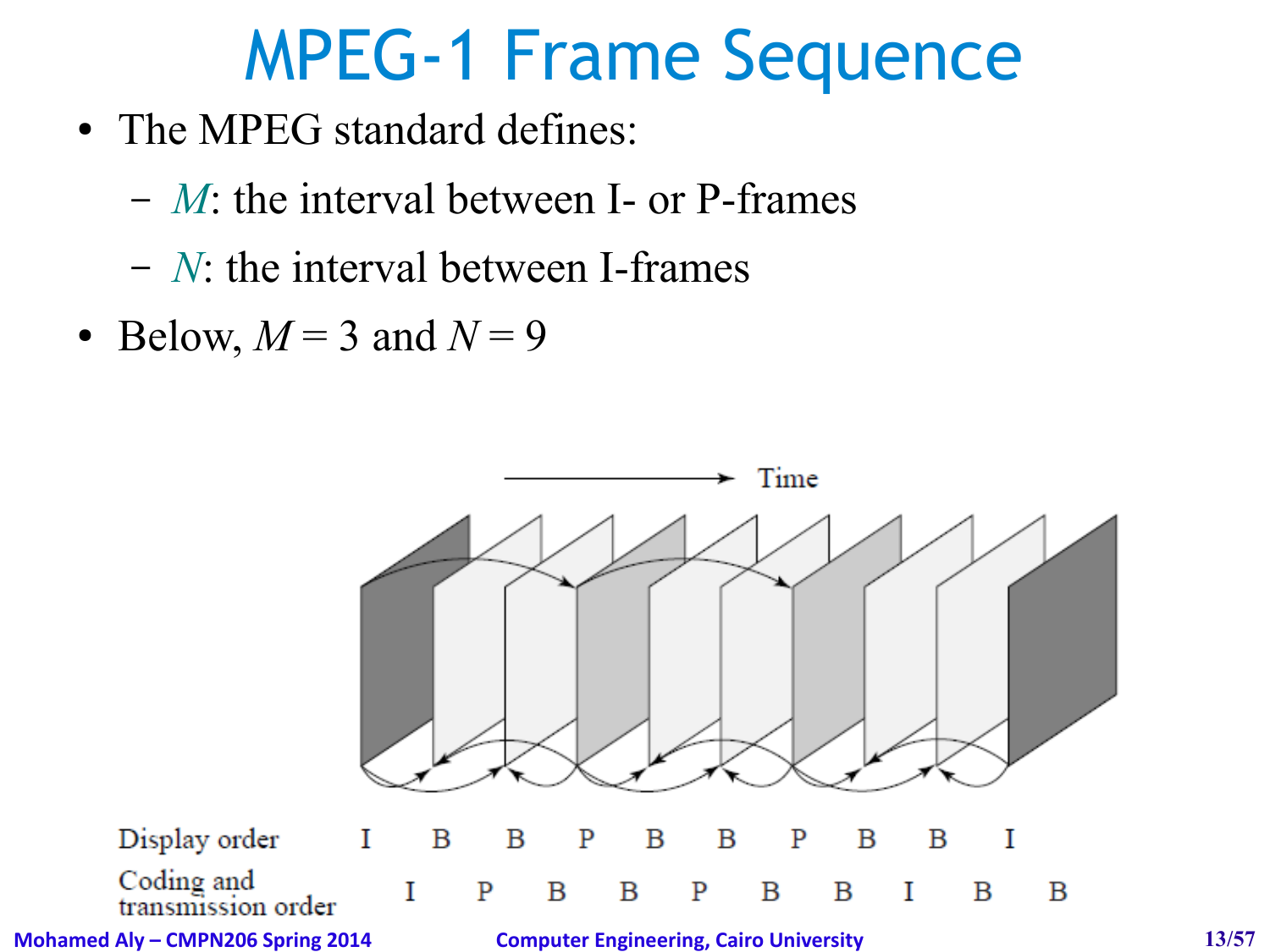- Bi-directional Motion Compensation
- Source Formats:
	- H.261 only supports CIF (352×288) and QCIF  $(176\times144)$
	- MPEG-1 supports SIF (352×240 for NTSC and 352×288 for PAL)
- MPEG-1 also allows specification of other formats subject to these constraints:

Table 11.1: The MPEG-1 Constrained Parameter Set

| Parameter                  | Value          |
|----------------------------|----------------|
| Horizontal size of picture | < 768          |
| Vertical size of picture   | $<$ 576        |
| No. of MBs / picture       | $<$ 396        |
| No. of MBs / second        | $<$ 9,900      |
| Frame rate                 | $<$ 30 fps     |
| Bit-rate                   | $<$ 1,856 kbps |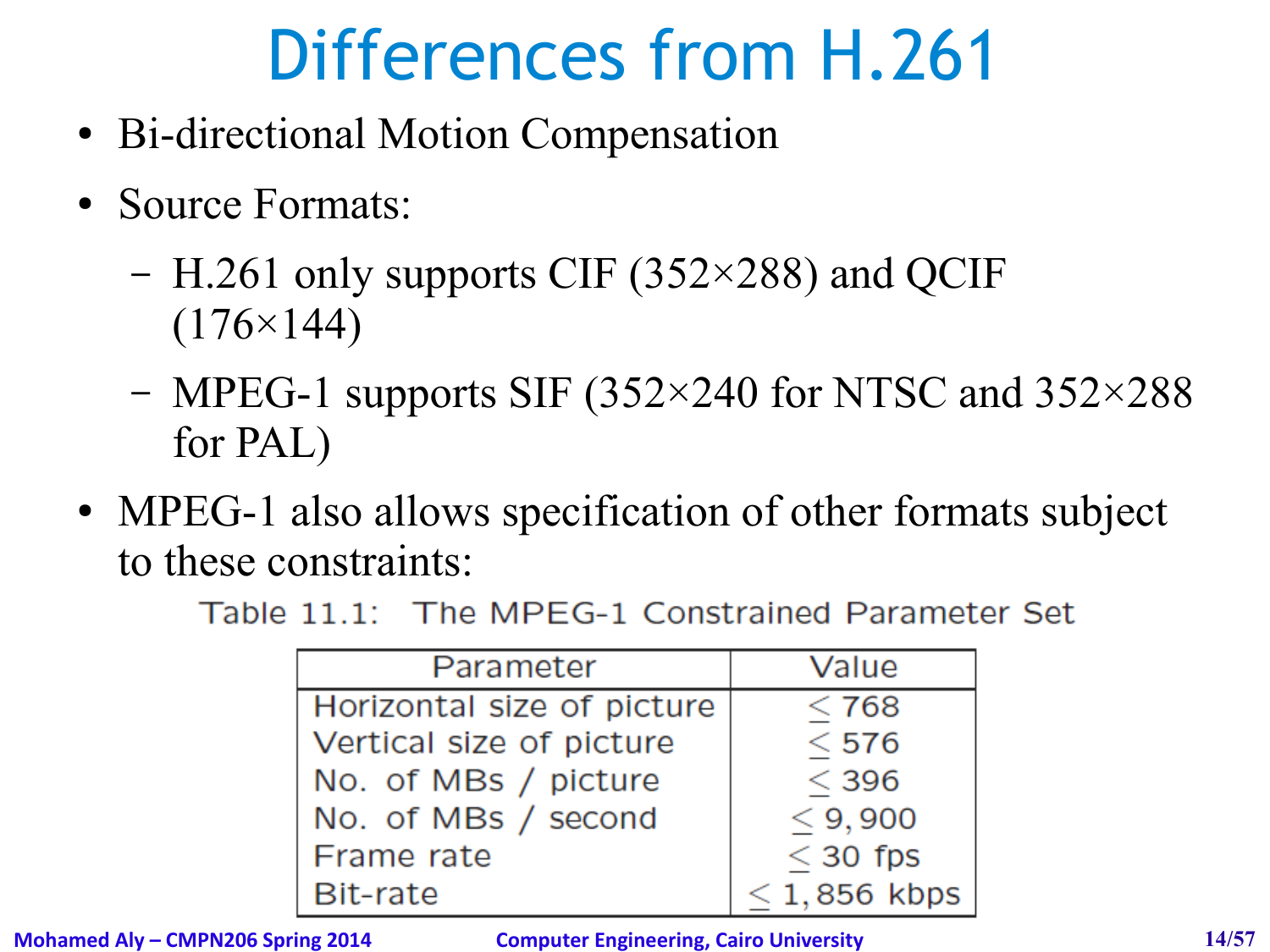- Instead of GOBs in H.261, MPEG-1 pictures can be divided into one or more *slices* that:
	- can contain variable number of MBs in a single picture (not fixed in size like GOBs)
	- can start and end anywhere in the picture
	- are coded *independently* (with different quantization scales)
	- important for *error recovery* (like GOBs in H.261 and H.263)



**Mohamed Aly – CMPN206 Spring 2014 Computer Engineering, Cairo University 15/57**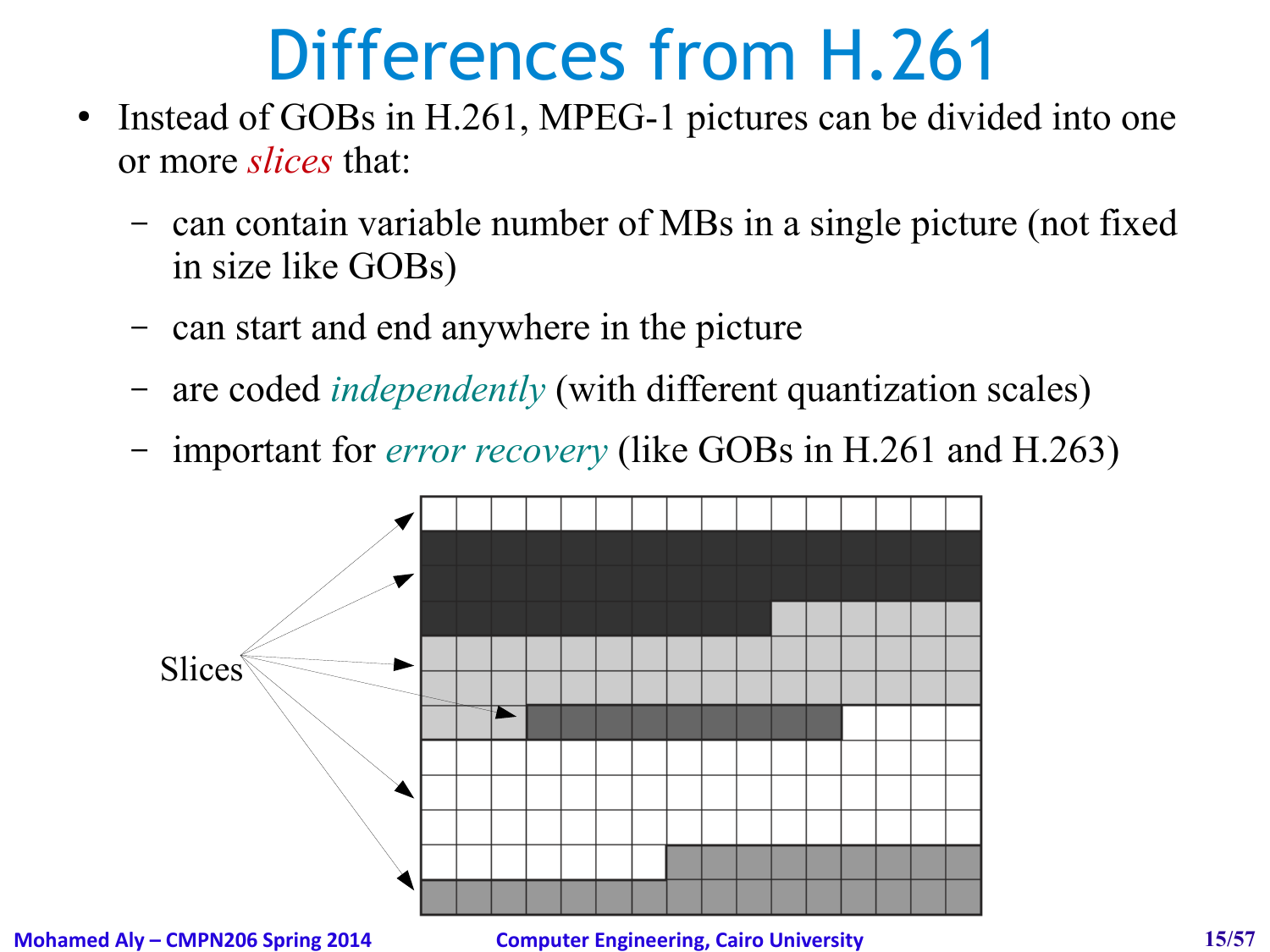- MPEG-1 *quantization* uses different quantization tables for its intra- and inter-frame coding
	- DCT coefficients in intra-frame mode:

$$
QDCT[i,j] = round\left(\frac{8 \times DCT[i,j]}{step\_size[i,j]}\right) = round\left(\frac{8 \times DCT[i,j]}{Q_1[i,j] * scale}\right)
$$

– DCT coefficients in inter-frame mode:

$$
QDCT[i,j] = \left\lfloor \frac{8 \times DCT[i,j]}{step\_size[i,j]} \right\rfloor = \left\lfloor \frac{8 \times DCT[i,j]}{Q_2[i,j] * scale} \right\rfloor
$$

where *scale* is an integer in the range [1, 31]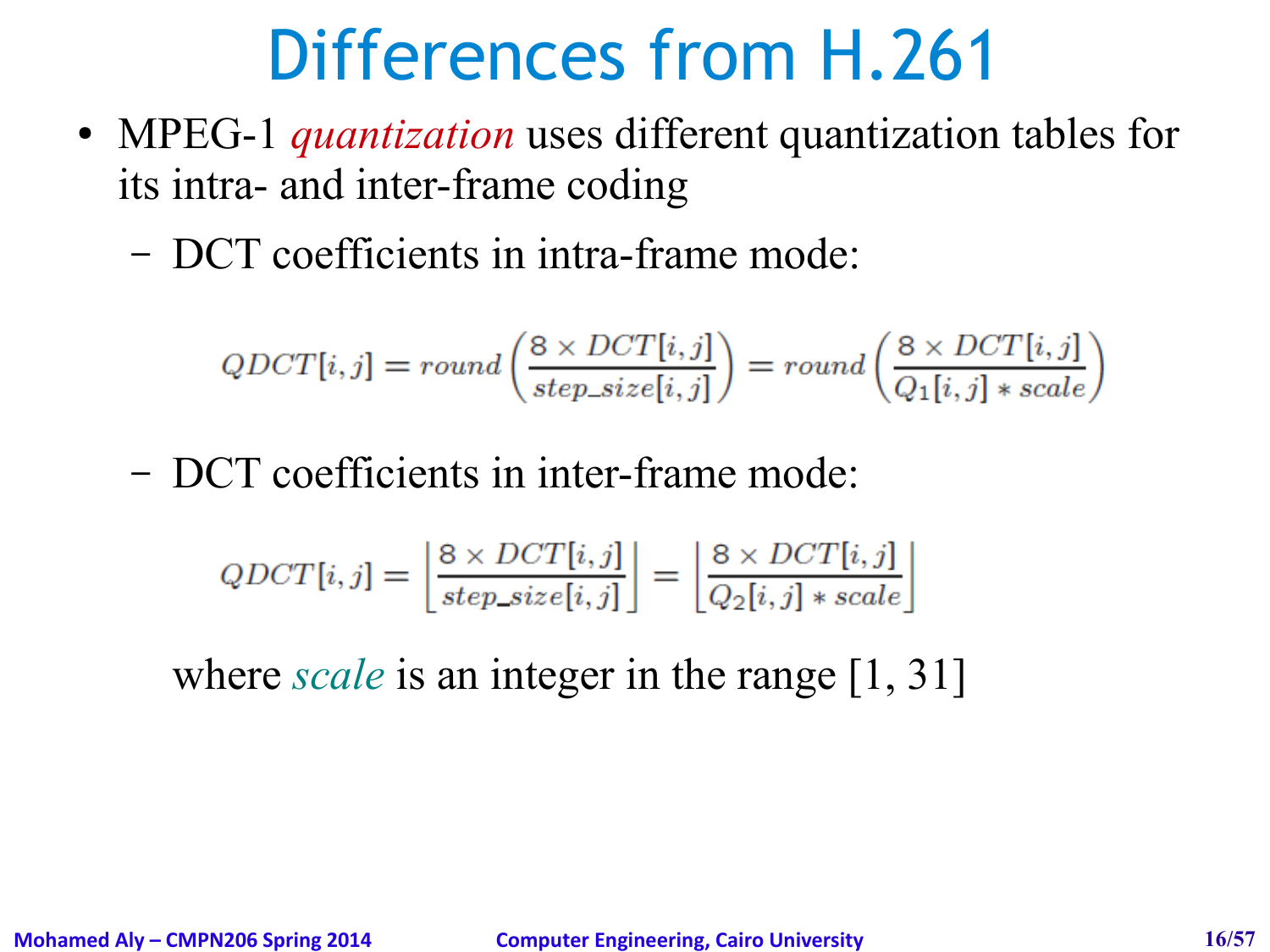• MPEG-1 *quantization* uses different quantization tables for its intra- and inter-frame coding

Table 11.2: Default Quantization Table  $(Q_1)$  for Intra-Coding

| 8 16 19 22 26 27 29 34  |  |  |  |
|-------------------------|--|--|--|
| 16 16 22 24 27 29 34 37 |  |  |  |
| 19 22 26 27 29 34 34 38 |  |  |  |
| 22 22 26 27 29 34 37 40 |  |  |  |
| 22 26 27 29 32 35 40 48 |  |  |  |
| 26 27 29 32 35 40 48 58 |  |  |  |
| 26 27 29 34 38 46 56 69 |  |  |  |
| 27 29 35 38 46 56 69 83 |  |  |  |

Table 11.3: Default Quantization Table  $(Q_2)$  for Inter-Coding

|  | 16 16 16 16 16 16 16 16 |  |  |  |
|--|-------------------------|--|--|--|
|  | 16 16 16 16 16 16 16 16 |  |  |  |
|  | 16 16 16 16 16 16 16 16 |  |  |  |
|  | 16 16 16 16 16 16 16 16 |  |  |  |
|  | 16 16 16 16 16 16 16 16 |  |  |  |
|  | 16 16 16 16 16 16 16 16 |  |  |  |
|  | 16 16 16 16 16 16 16 16 |  |  |  |
|  | 16 16 16 16 16 16 16 16 |  |  |  |

**Mohamed Aly – CMPN206 Spring 2014 Computer Engineering, Cairo University 17/57**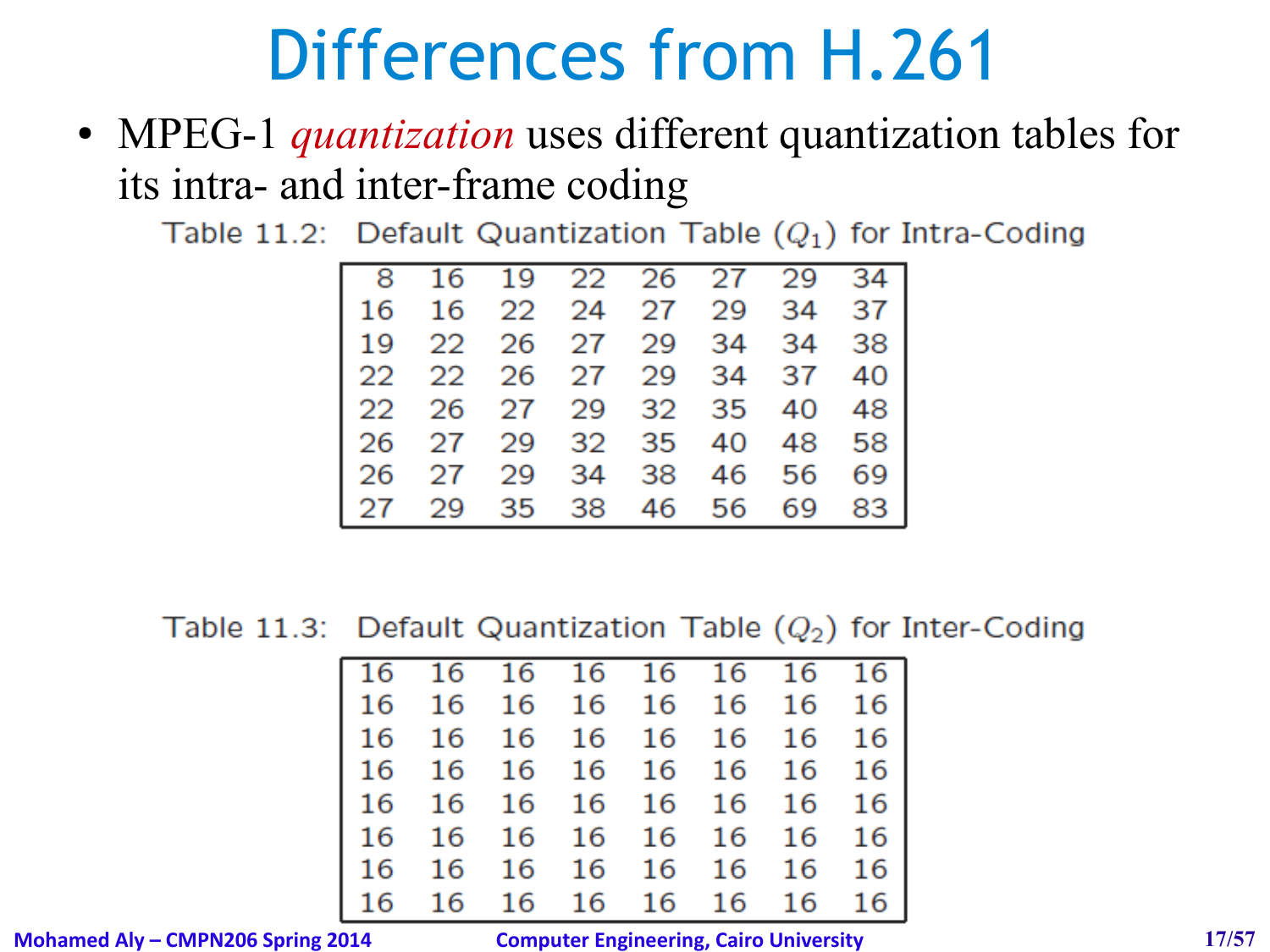- MPEG-1 allows *half-pixel* precision motion compensation
- MPEG-1 allows a range of  $[-512, 511.5]$  for the motion vectors in half-pixel precision and  $[-1024, 1023]$  for fullpixel precision, unlike the range of  $[-15, 15]$  in H.261.
	- This is needed because of the introduction of B-frames which have to depend on previous I- or P-frames, and can't be used as *reference* frames
	- This increases the difference in time between the Bframe and the reference I- or P-frames, and thus a larger search window is required
- Allows *random access* in the bitstream using the Group of Pictures GOP layer that contains a number of frames, is time-coded, and always starts with an I-frame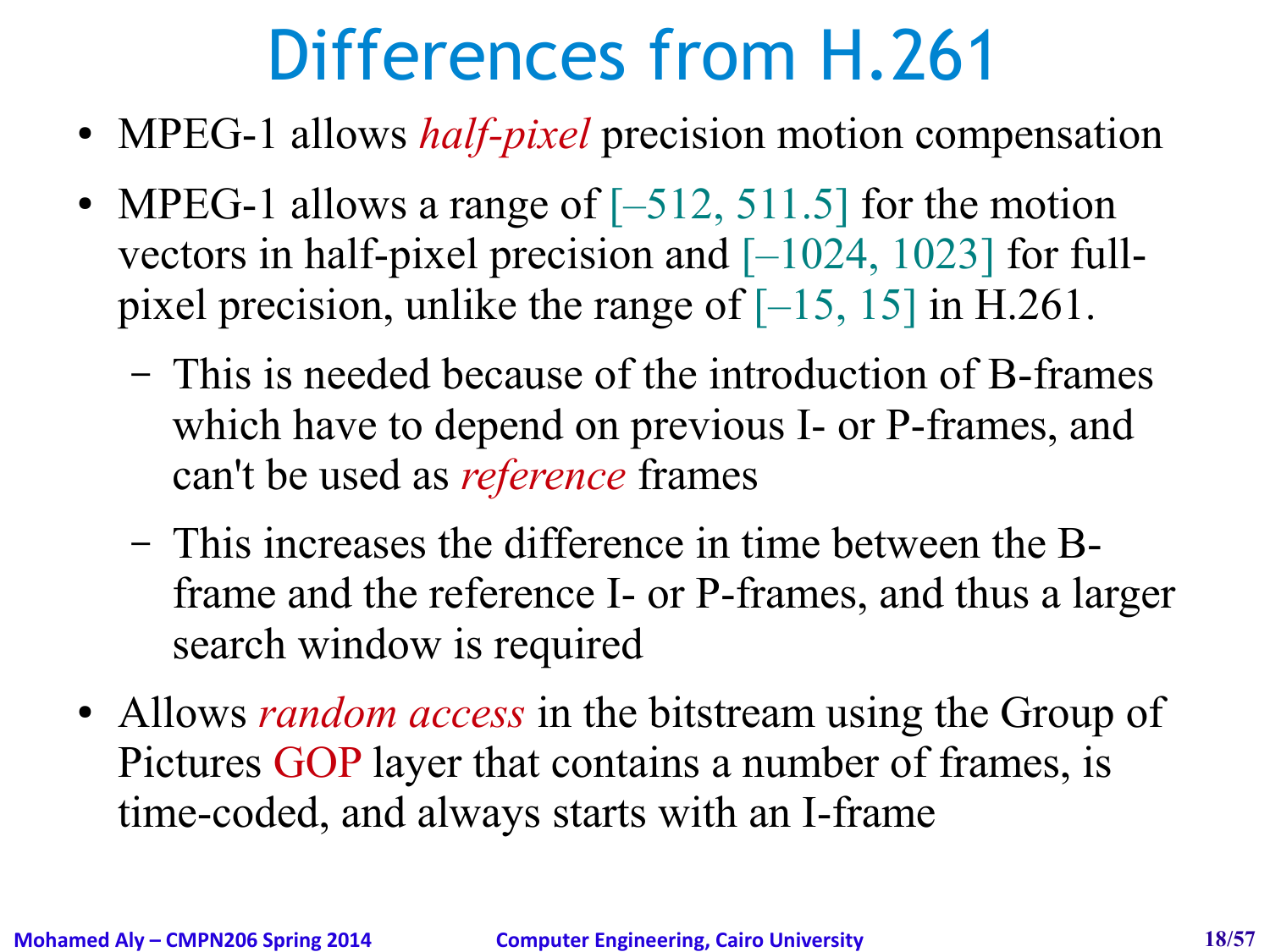#### Typical MPEG-1 Frame Sizes

- P-frames are significantly smaller than I-frames because of exploiting the *temporal redundancy*
- B-frames are even smaller than P-frames because of the bidirectional motion compensation

| Type | <b>Size</b> | Compression |
|------|-------------|-------------|
|      | 18 kB       | 7:1         |
| P    | 6 kB        | 20:1        |
| R    | $2.5$ $kB$  | 50:1        |
| Ava  | 4.8 kB      | 27:1        |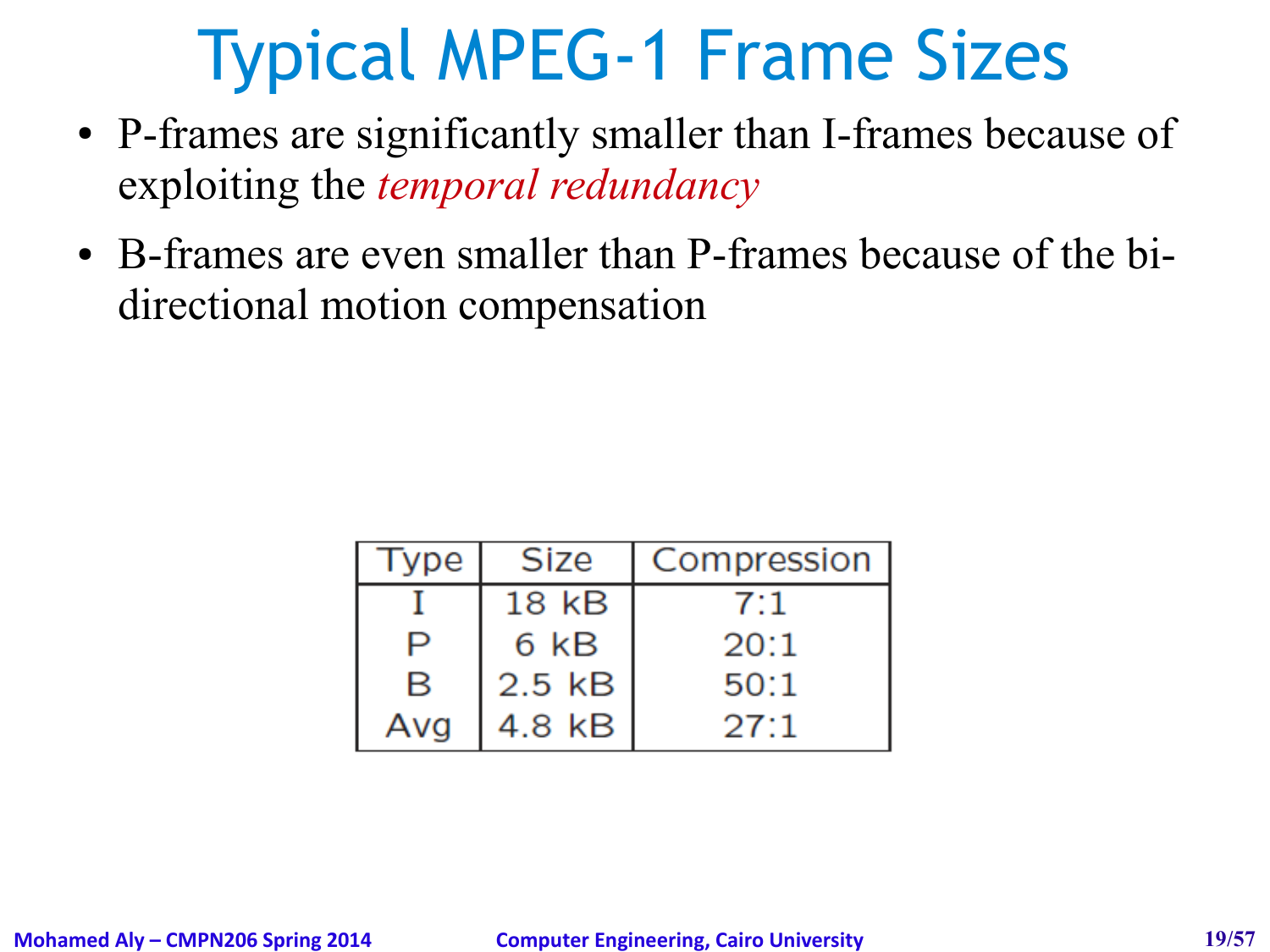#### MPEG-1 Bitstream



#### **Mohamed Aly – CMPN206 Spring 2014 Computer Engineering, Cairo University 20/57**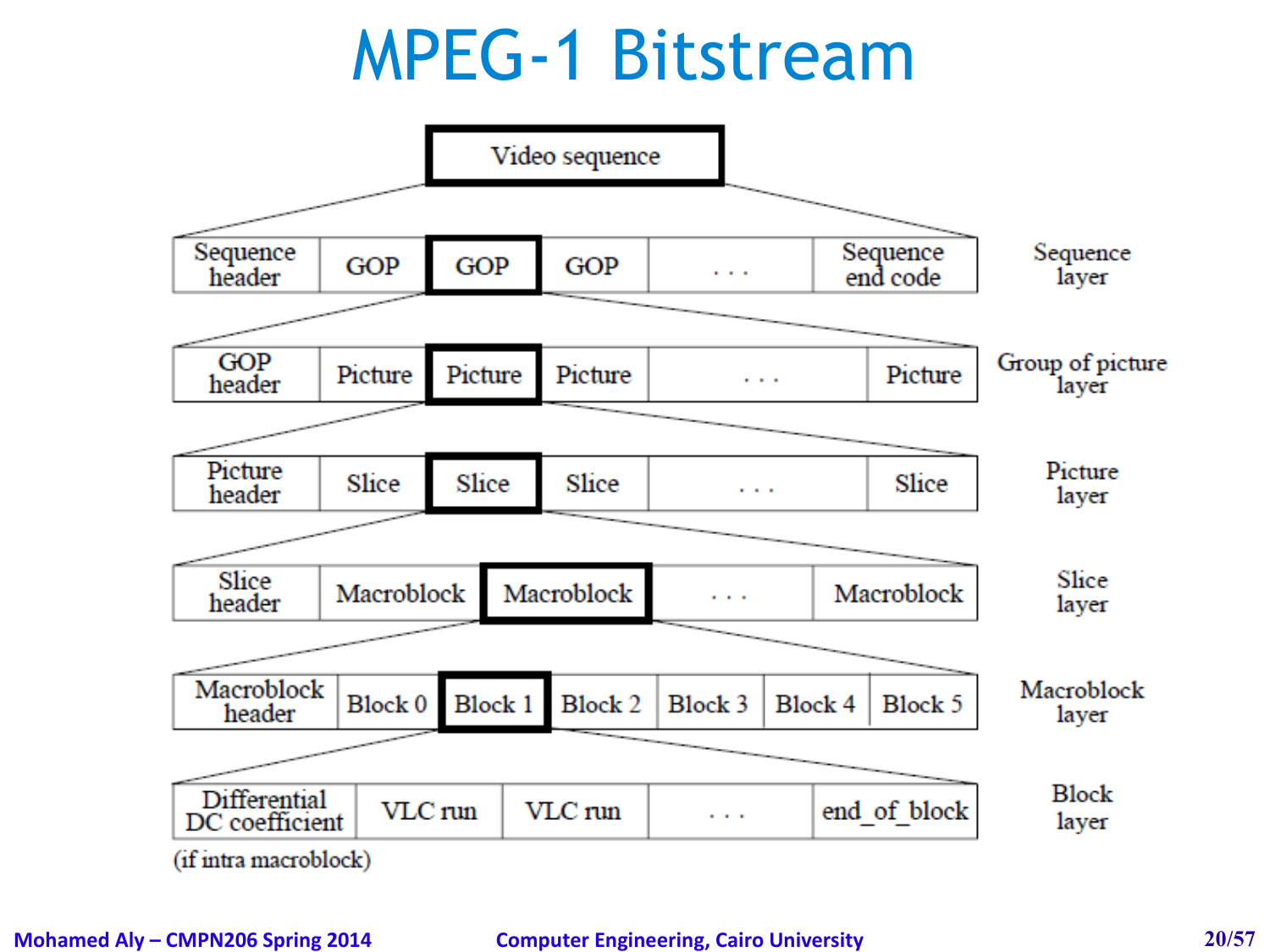#### MPEG-1 Bitstream

- Sequence Layer: contains one or more Groups of Pictures (GOPs) and starts with a header containing information about the video
- GOP Layer: contains one or more pictures with at least one I-frame, and contains a time\_code that specifies the time hour:minute:second:frame from the video start
- Picture Layer: contains an I-, P-, or B-frame
- Slice Layer: contains one or more MBs
- Macroblock Layer: contains 4 *Y* blocks and 1 *Cb* and 1 *Cr*
- Block Layer: contains quantized entropy-coded DCT coefficients for the block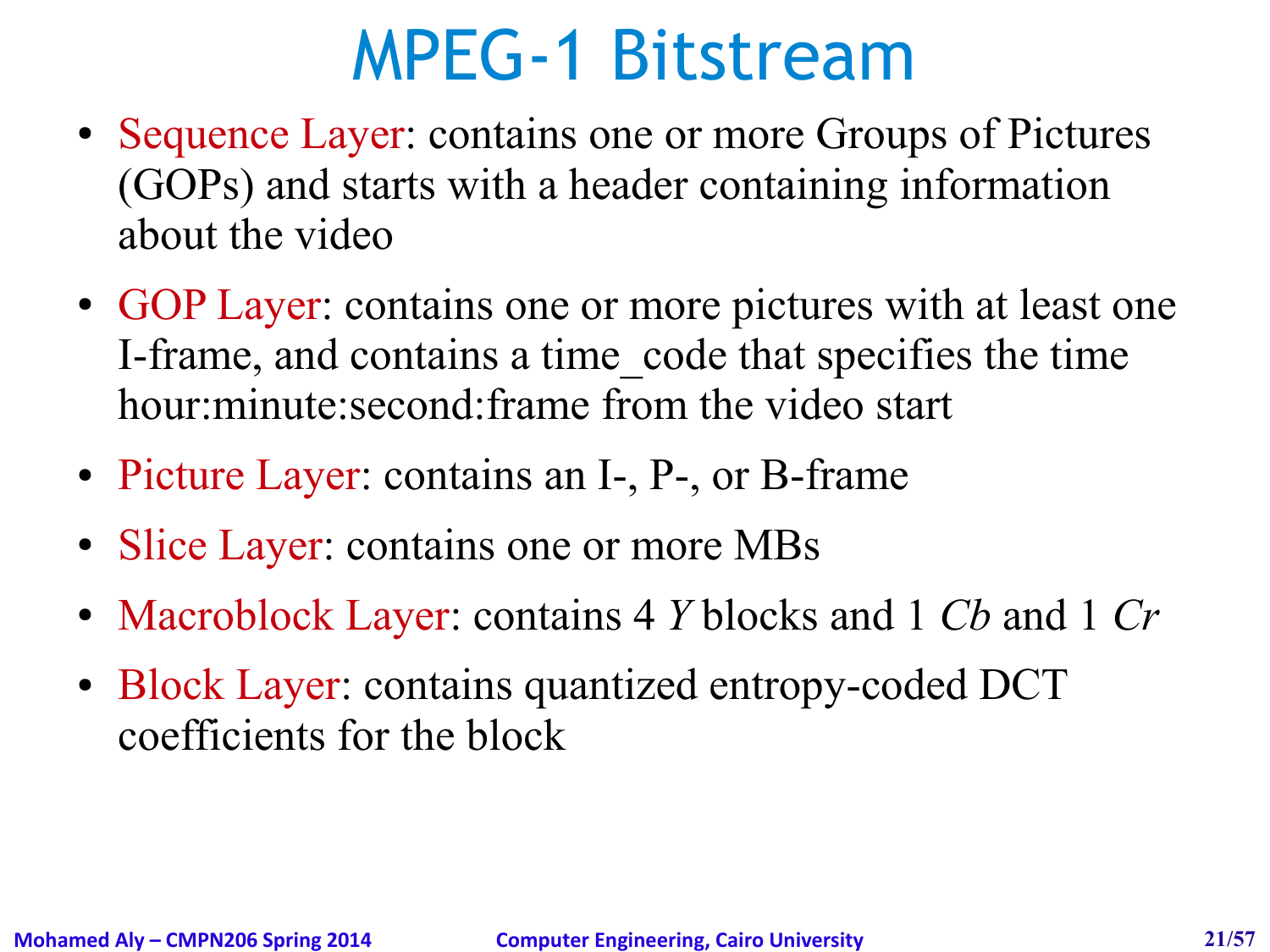#### MPEG-2

- Also known as  $H.262$
- Started in 1990, approved by ISO in 1994
- Aims at videos with higher quality and bitrates of over 4 Mbps
- Initially developed as a standard for digit TV broadcast
- Used for digital TV and satellite broadcasts and Digital Video Disks (DVDs)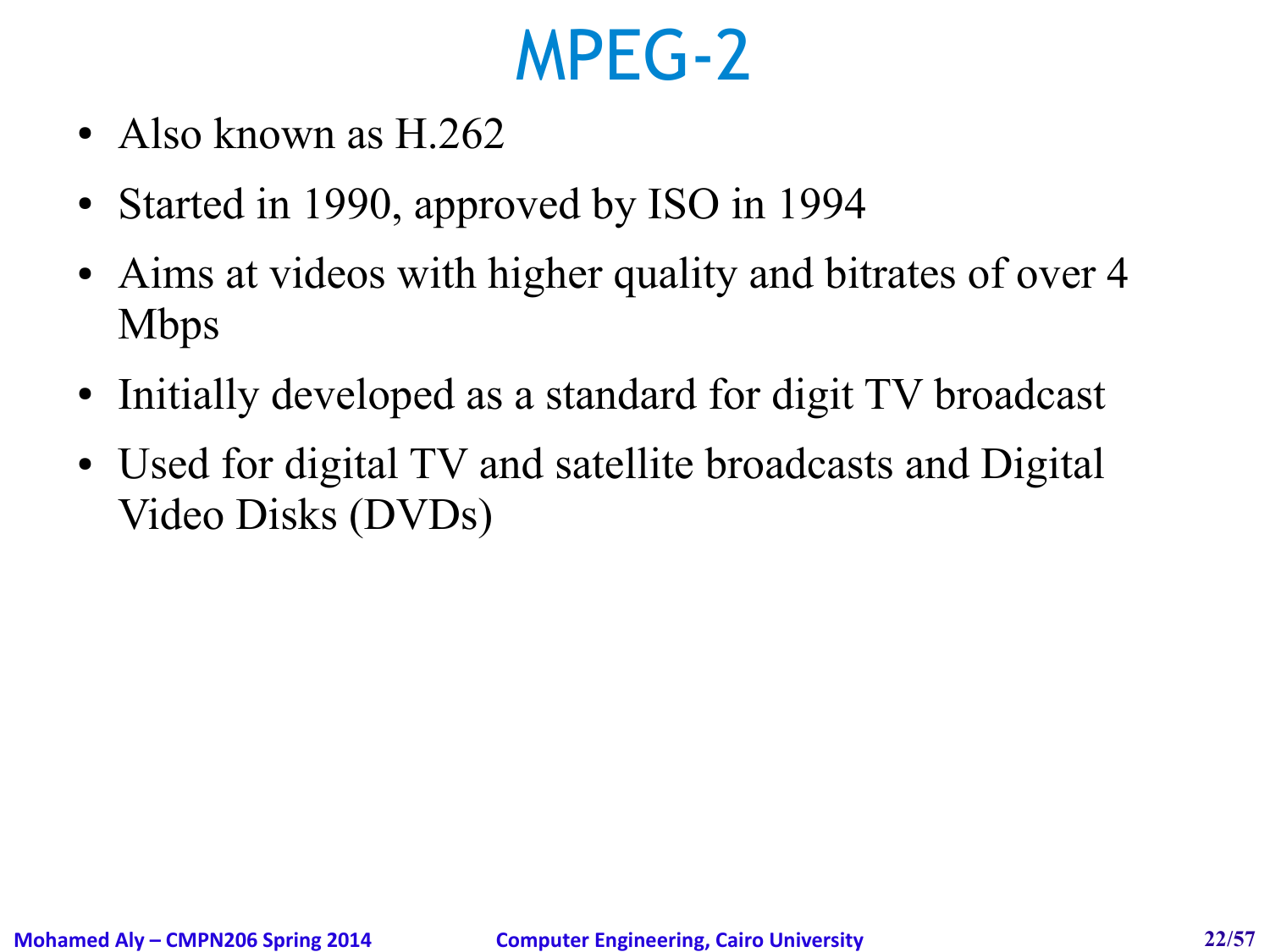#### MPEG-2 Profiles

- Defines *seven profiles* (video *quality*) and different *levels* (video *resolutions) per profile,* suitable for different applications
	- Low latency applications like video conferencing
	- Non-interactive applications like DVDs

– …

#### Table 11.5: Profiles and Levels in MPEG-2

|                  |         |         | <b>SNR</b> | <b>Spatially</b> |         |         |           |
|------------------|---------|---------|------------|------------------|---------|---------|-----------|
| Level            | Simple  | Main    | Scalable   | Scalable         | High    | 4:2:2   | Multiview |
|                  | Profile | Profile | Profile    | Profile          | Profile | Profile | Profile   |
| High             |         | $\ast$  |            |                  | $\ast$  |         |           |
| <b>High 1440</b> |         | $\ast$  |            | $\ast$           | $\ast$  |         |           |
| Main             | $\ast$  | $\ast$  | $\ast$     |                  | $\ast$  | $\ast$  | $\ast$    |
| Low              |         | $\ast$  | $\ast$     |                  |         |         |           |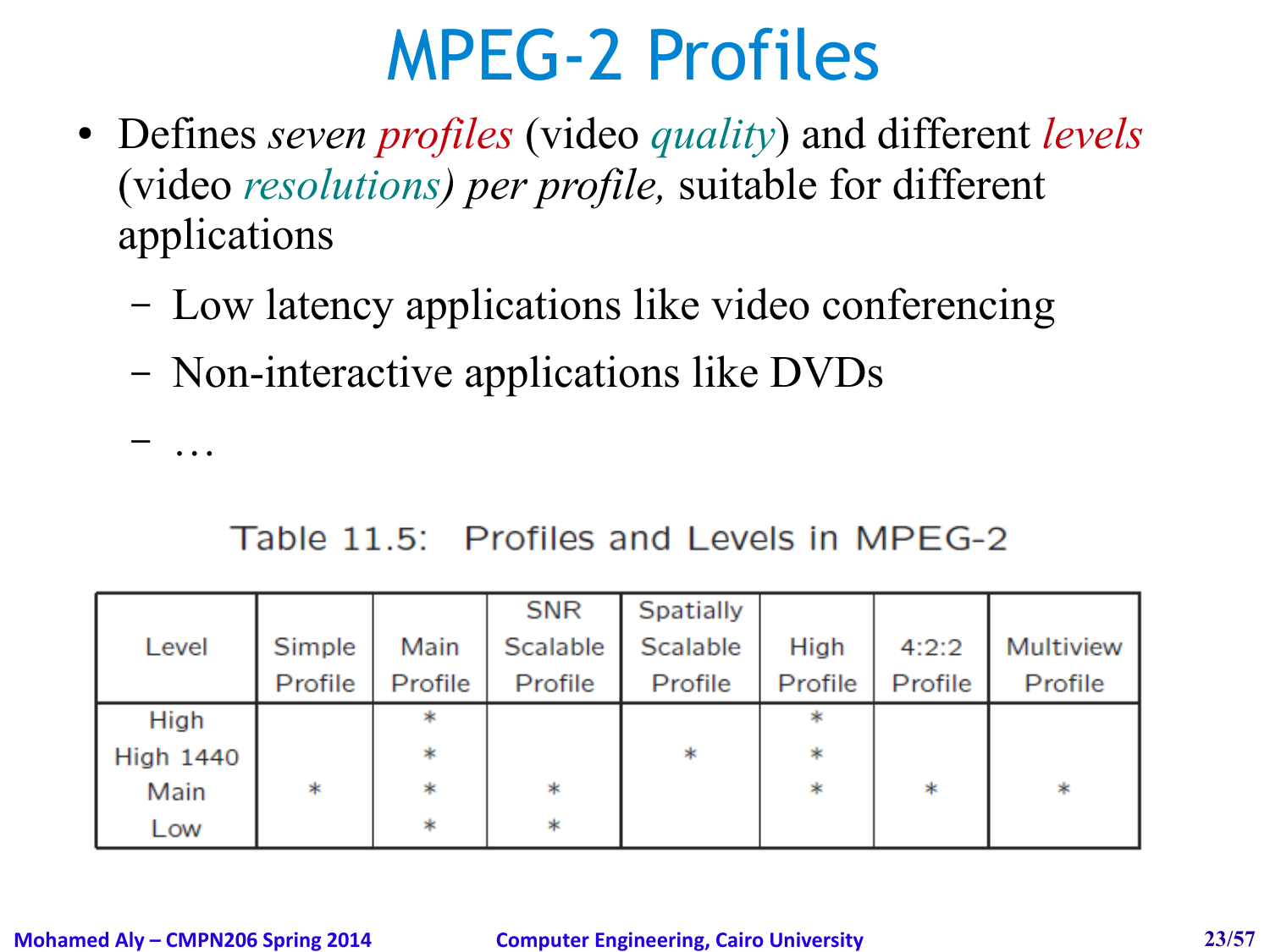#### Main Profile

- The four *levels* in the *main* profile:
	- Low: SIF video, backward compatible with MPEG-1
	- Main: CCIR601 video
	- High 1440: European HDTV
	- High: North American HDTV

Table 11.6: Four Levels in the Main Profile of MPEG-2

| Level            | Max                  | Max | Max                  | Max coded        | Application          |
|------------------|----------------------|-----|----------------------|------------------|----------------------|
|                  | Resolution           | fps | Pixels/sec           | Data Rate (Mbps) |                      |
| High             | $1,920 \times 1,152$ | 60  | $62.7 \times 10^{6}$ | 80               | film production      |
| <b>High 1440</b> | $1,440 \times 1,152$ | 60  | $47.0 \times 10^{6}$ | 60               | consumer HDTV        |
| Main             | $720 \times 576$     | 30  | $10.4\times10^6$     | 15               | studio TV            |
| Low              | $352 \times 288$     | 30  | $3.0 \times 10^6$    |                  | consumer tape equiv. |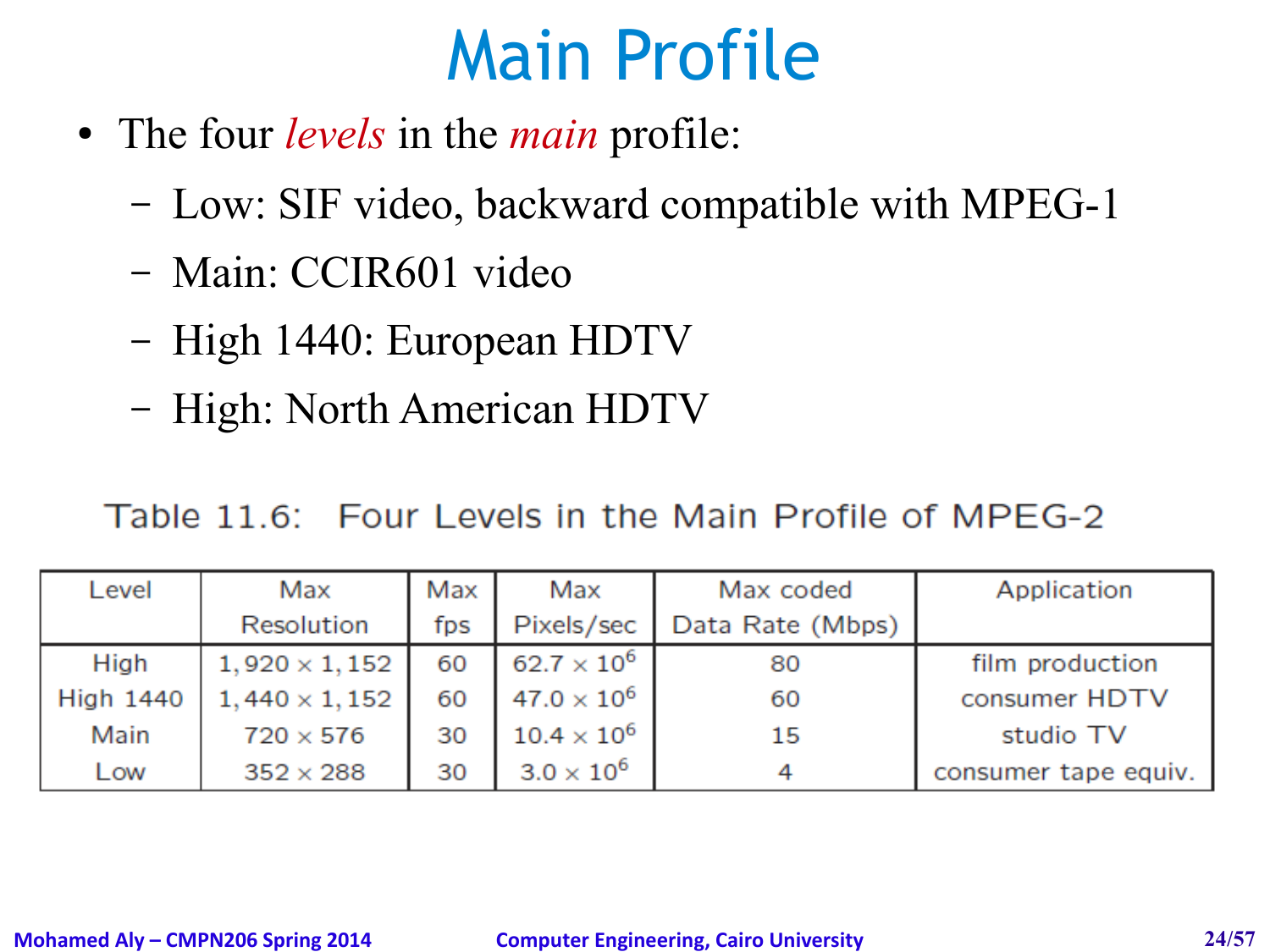#### Supporting Interlaced Video

- MPEG-1 supports *only* non-interlaced (*progressive*) video
- MPEG-2 supports interlaced video because it is used in **HDTV**
- In interlaced video, each *frame* consists of two *fields*: the *top* field and the *bottom* filed

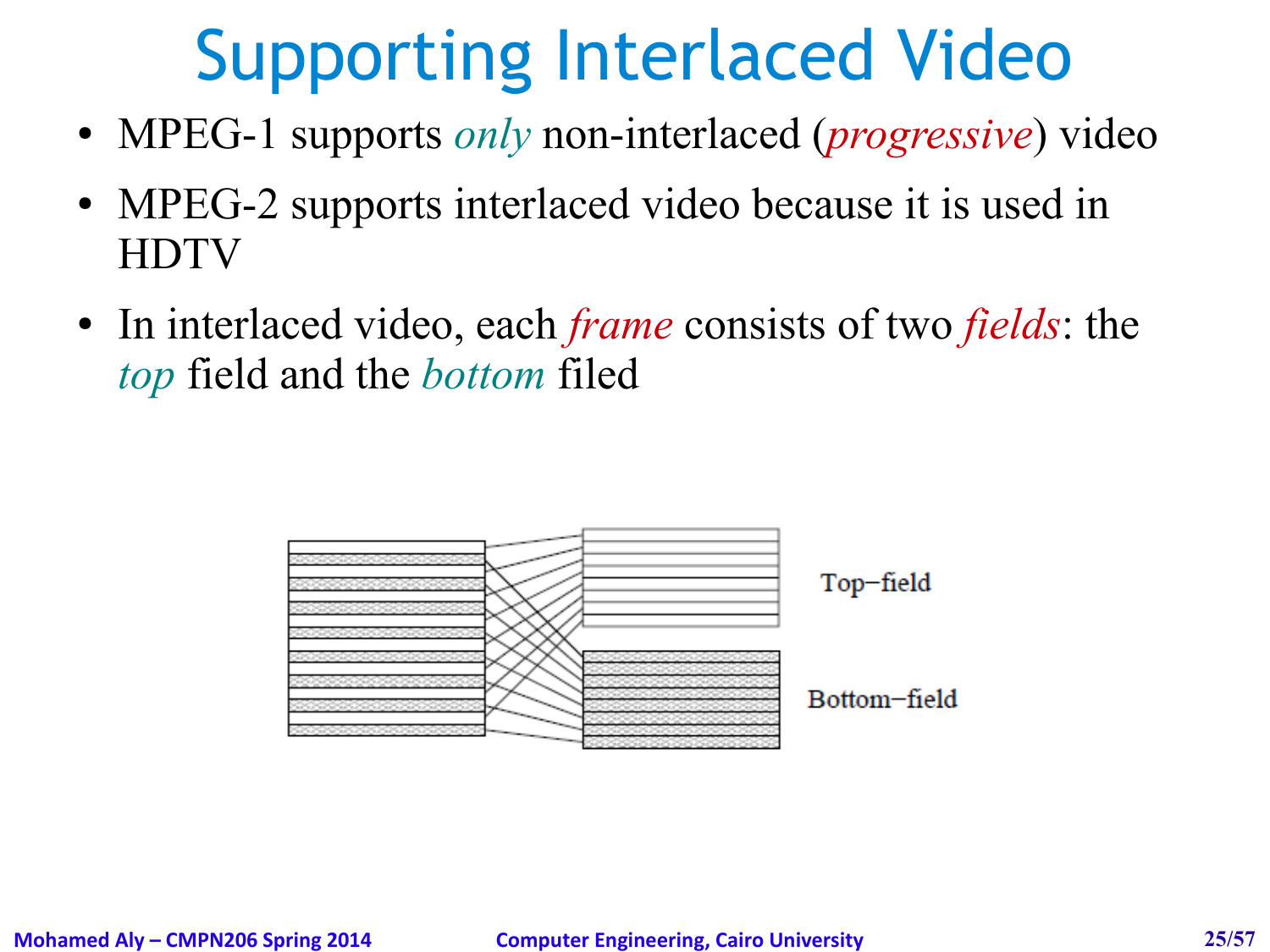# Supporting Interlaced Video

- Two kinds of *pictures*:
	- Frame-Picture: scan lines from *both* fields are interleaved to form a single frame, then divided into  $16\times16$ macroblocks and coded with motion compensation
	- Field-Picture: each field is treated as a separate picture
- Each 16×16 macroblock in the *field-picture* corresponds to a 16×32 block in the *frame-picture*, and each 16×16 block in the *frame-picture* corresponds to a 16×8 block in the *fieldpicture*



**Mohamed Aly – CMPN206 Spring 2014 Computer Engineering, Cairo University 26/57**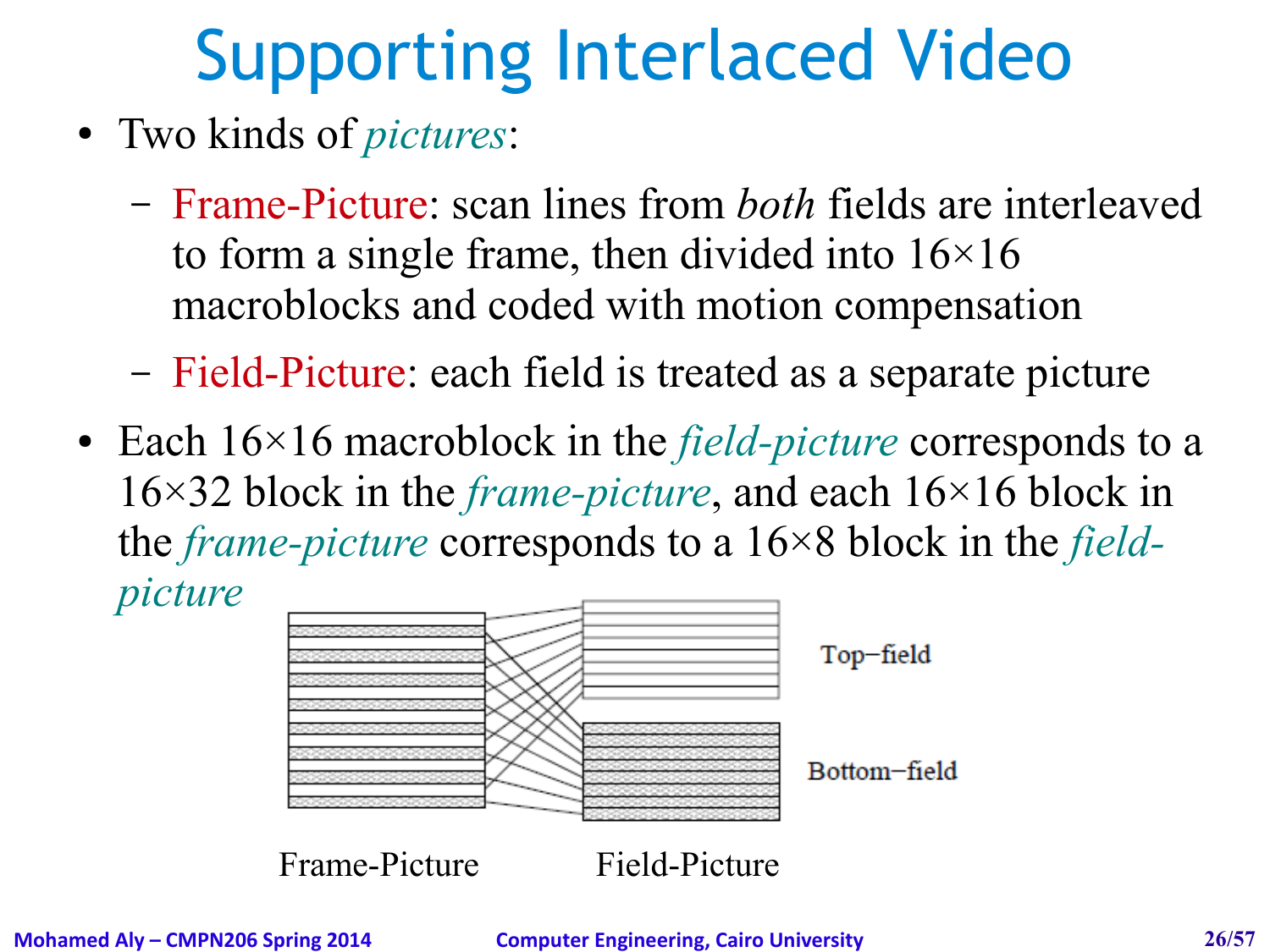#### MPEG-2 Motion Compensation

- *Five* modes for motion estimation and prediction:
	- Frame prediction for frame-pictures: similar to MPEG-1 motion compensation in both P- and B-frames
	- Field prediction for field-pictures: macroblocks of  $16\times16$ pixels in the field-pictures are used for MC:
		- P-frames: MBs in top-field are predicted from both fields of previous I- or P-frames, and MBs in bottom-field are predicted from previous frame *and* top-field
		- B-frames: MBs predicted from both fields in previous/next frames

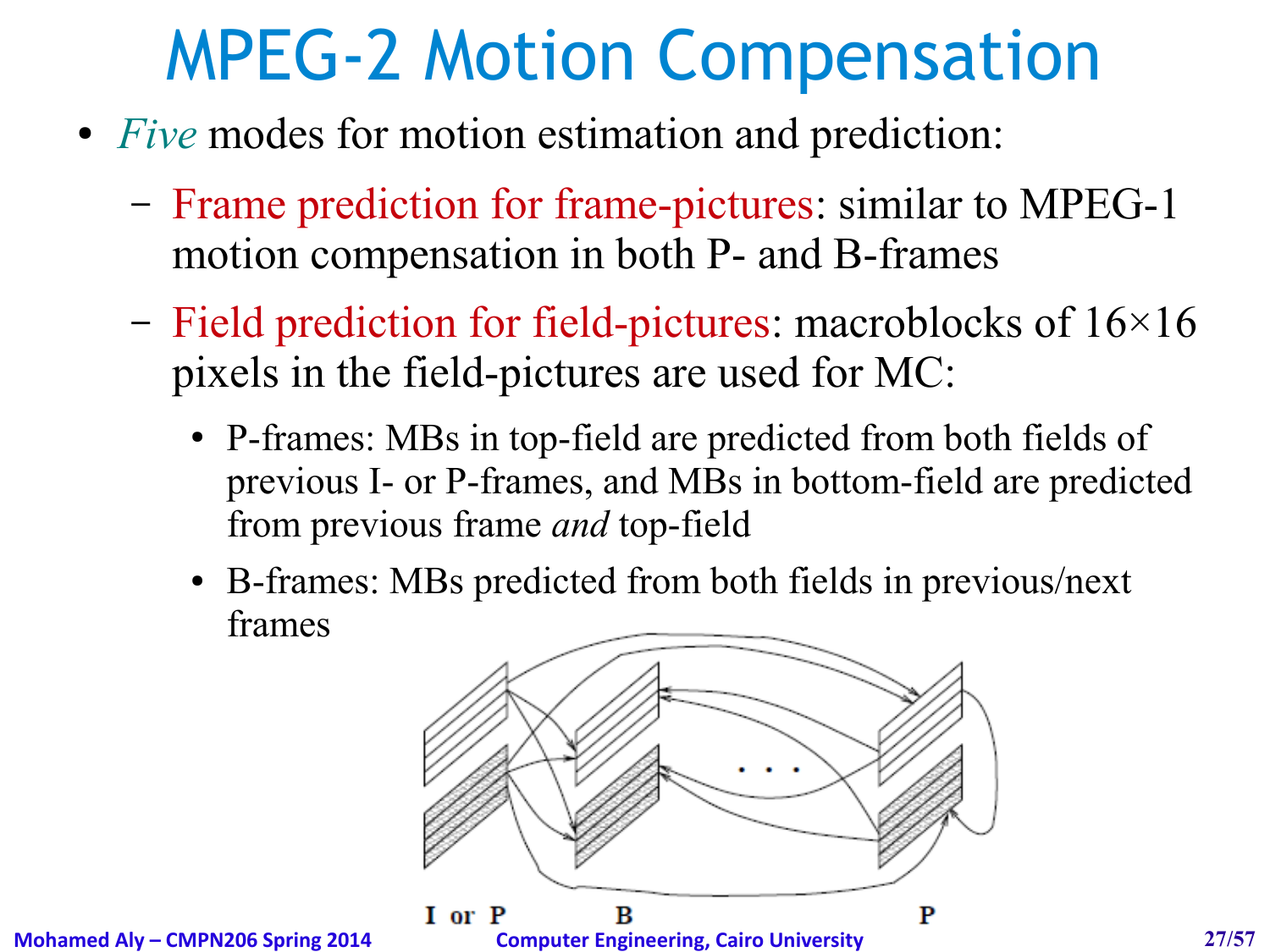#### MPEG-2 Motion Compensation

- *Five* modes for motion estimation and prediction:
	- Field prediction for frame-pictures: Divide each  $16\times16$ MB in the target frame into two  $16\times8$  MB one for each field, and do MC for each smaller MB like the *field prediction* before
	- 16×8 MB prediction for field-pictures: Divide each 16×16 from each target *field-picture* into two 16×8 Mbs (top 8 rows separate from bottom 8 rows). Perform field prediction on each smaller MB alone. This produces two MVs for each P-field-picture and up to four MVs for each B-field-picture. Suitable for when there is rapid motion.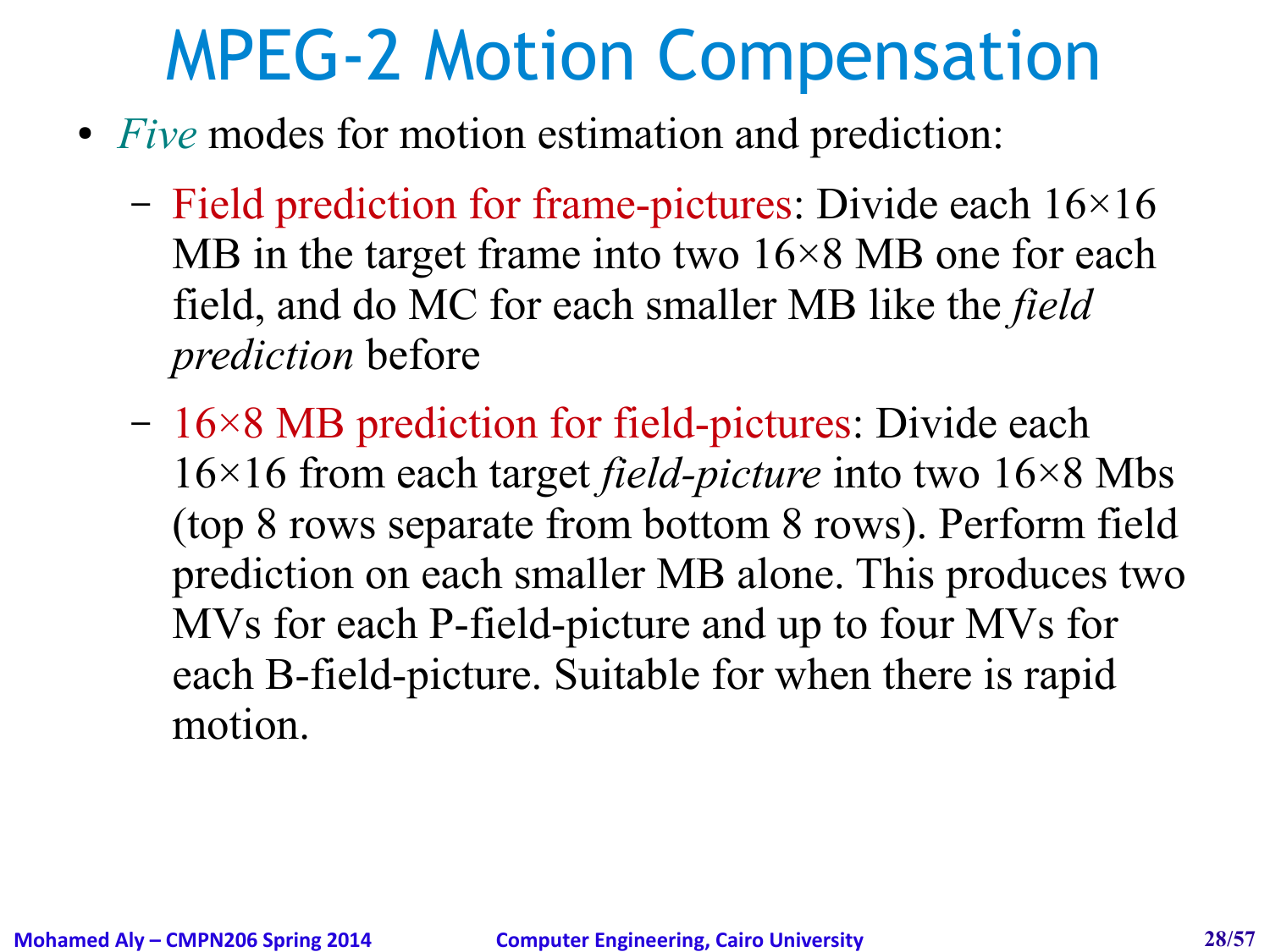#### MPEG-2 Motion Compensation

- *Five* modes for motion estimation and prediction:
	- Dual-prime for P-pictures:
		- Can be used for either frame-pictures or field-pictures
		- Perform field-prediction on each previous field with the same parity (top or bottom field)
		- Use this MV to derive another calculated MV from the field with opposite parity
		- Average the prediction error from both MVs to arrive at the final prediction error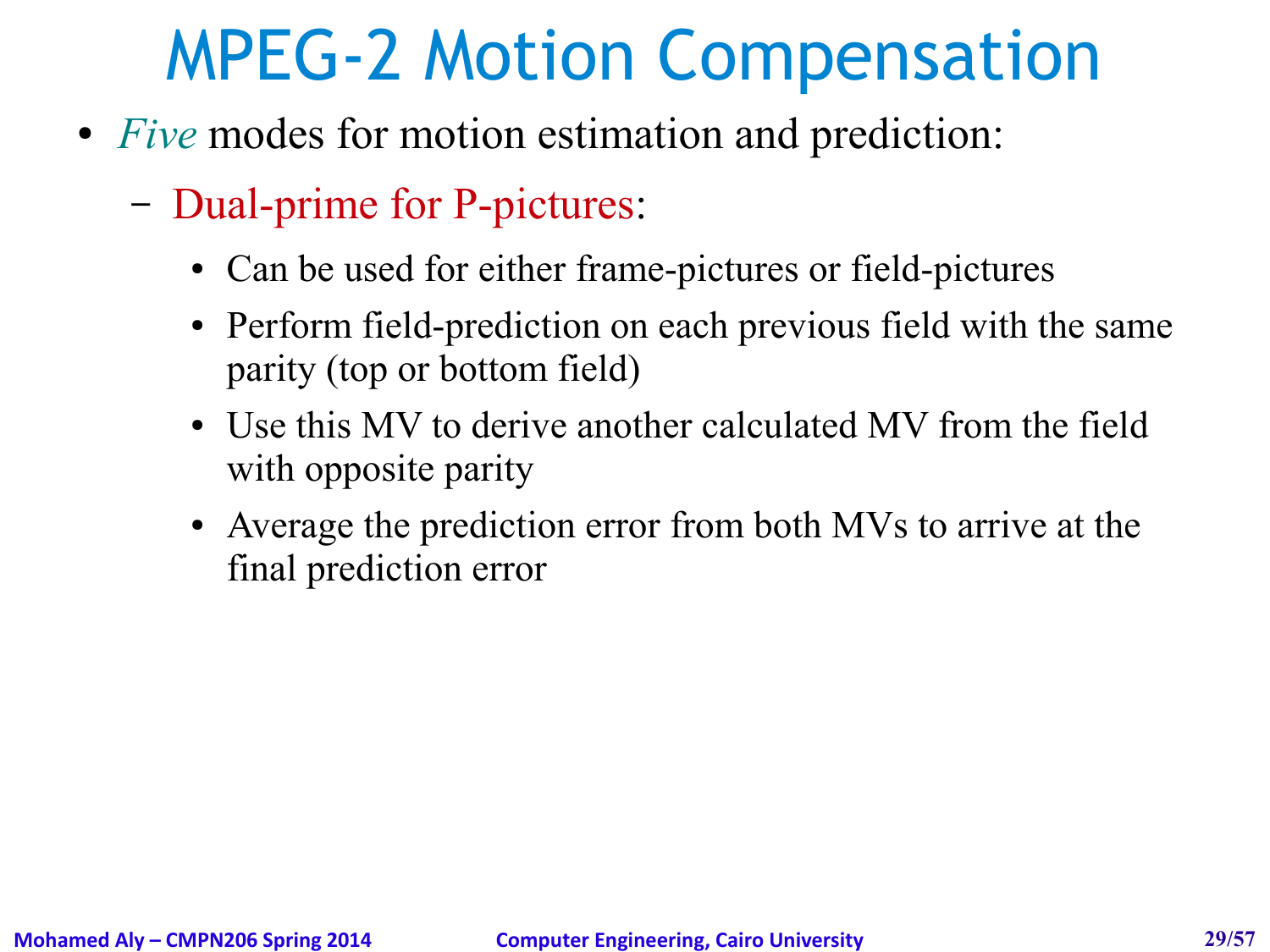#### MPEG-2 Alternate Scan

- Recall the zig-zag scanning order in JPEG and MPEG-1 was used to scan the coefficients with *larger* magnitudes *first* followed by coefficients that are close to zero to improve the efficacy of *run length coding* .
- This works well for MPEG-2 *progressive* frames

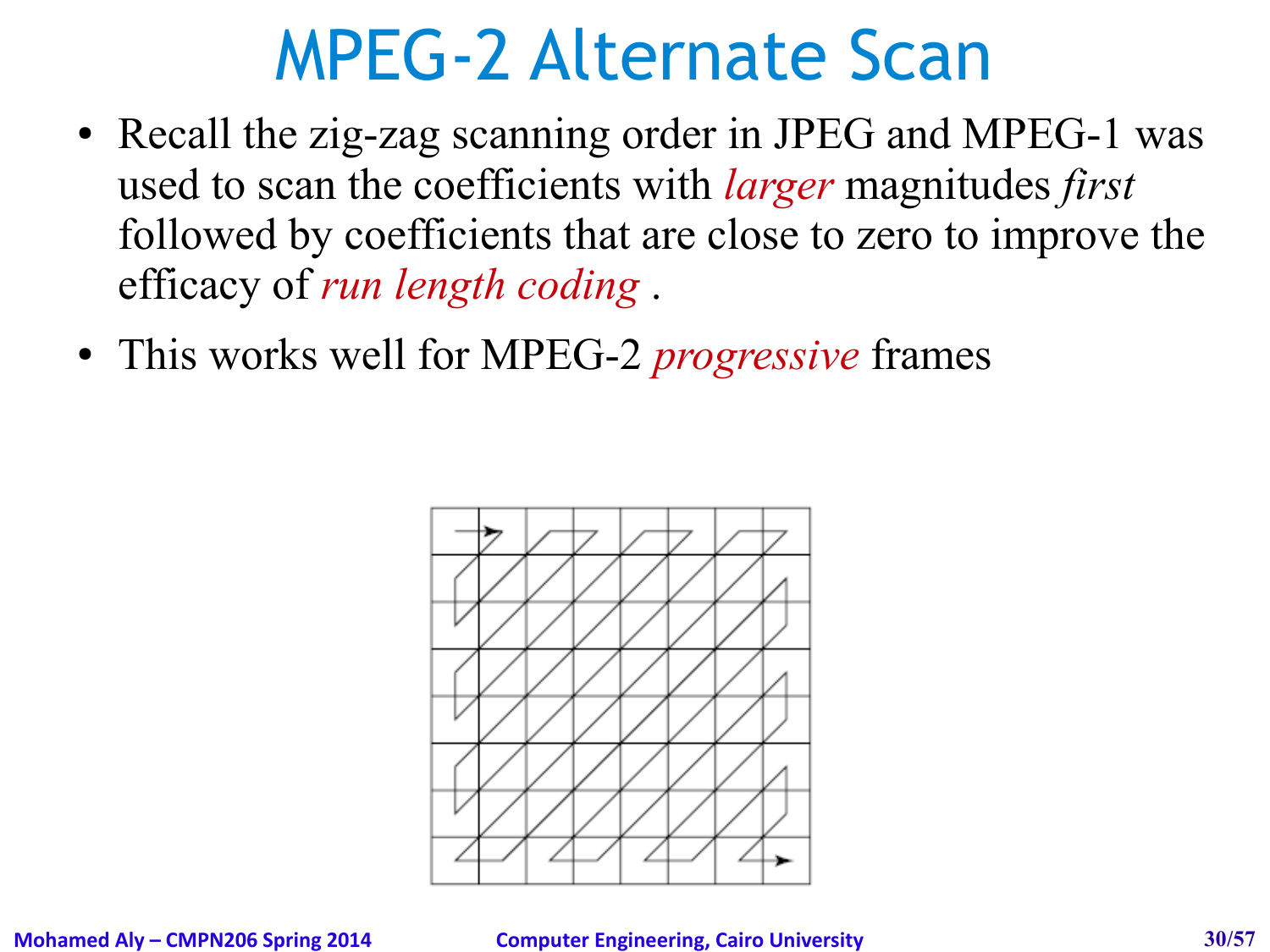#### MPEG-2 Alternate Scan

- For MPEG-2 *interlaced* frames, *consecutive* rows come from *different* fields, and thus have less correlation than *alternate* rows
- Therefore, MPEG-2 uses an *alternate scan* order to scan coefficients with *larger* magnitudes first, and this has been shown by experiments to improve the performance

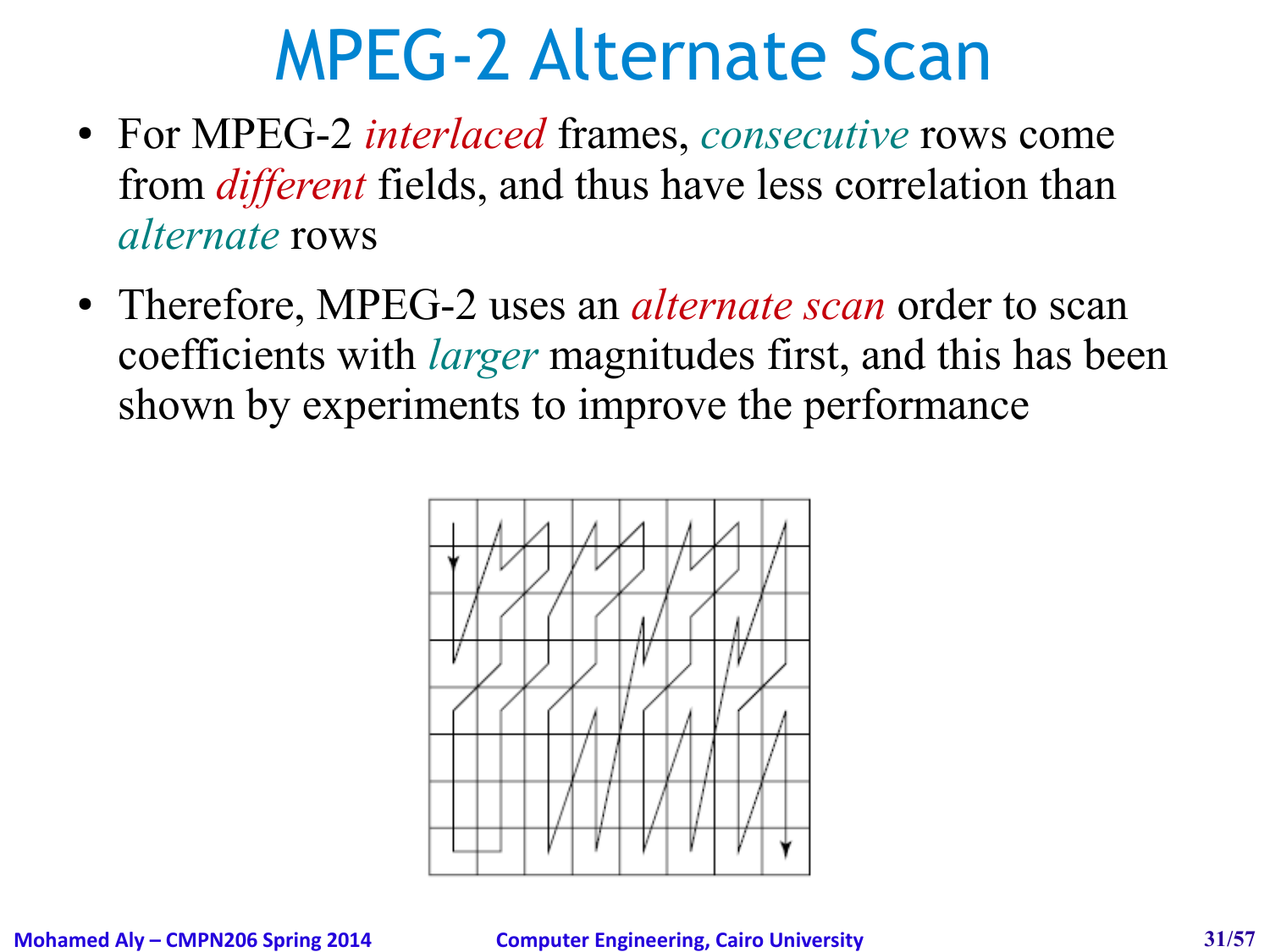#### MPEG-2 Scalability

- MPEG-2 provides different *scalability* modes where the video is sent in *layers* and each layer adds more *quality* to the video
- This is important because MPEG-2 is applicationindependent and has many different use cases
- The main information is sent in a *base layer* that can be independently encoded, transmitted, and decoded to provide basic video quality
- This is followed by one or more *enhancement layers* that enhance the quality of the video and depend on the previous base or enhancement layers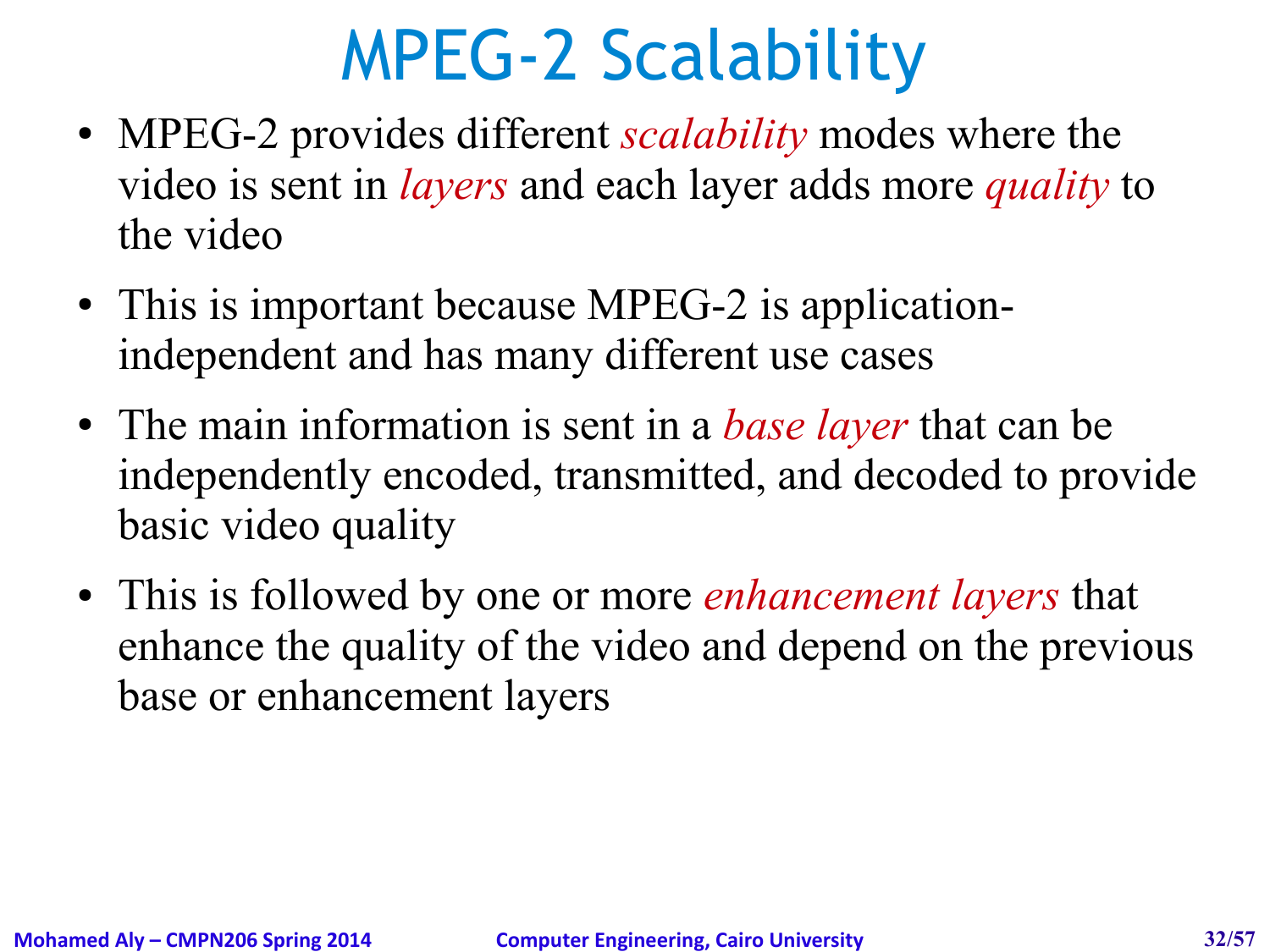#### MPEG-2 Scalability

- MPEG-2 provides the following scalabilities:
	- *SNR Scalability*: enhancement layer provides higher SNR by using coarse quantization (larger steps) in the base layer and finer quantization (smaller steps) in the enhancement layers
	- *Spatial Scalability*: enhancement layer provides higher spatial resolution by sending a lower resolution version in the base layer and higher resolution versions in the enhancement layers
	- *Temporal Scalability*: enhancement layer facilitates higher frame rate by dividing the frames between two layers each with *half* the frame rate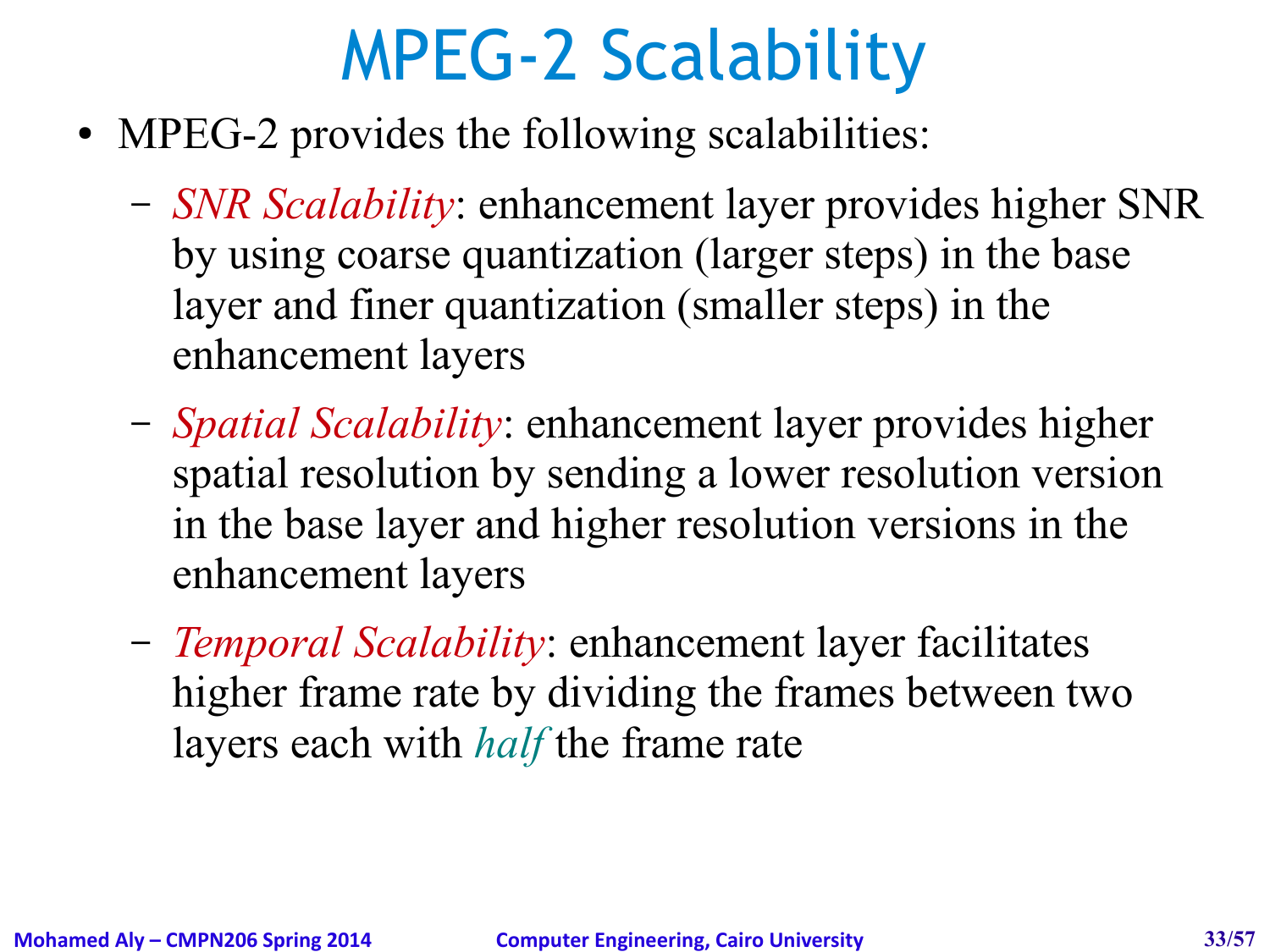#### MPEG-2 Scalability

- MPEG-2 provides the following scalabilities:
	- *Hybrid Scalability*: combination of any two of the above three scalabilities
	- *Data Partitioning*: quantized DCT coefficients are split into partitions by sending the DC and lower AC coefficients in the base layer, and higher AC coefficients in the enhancement layers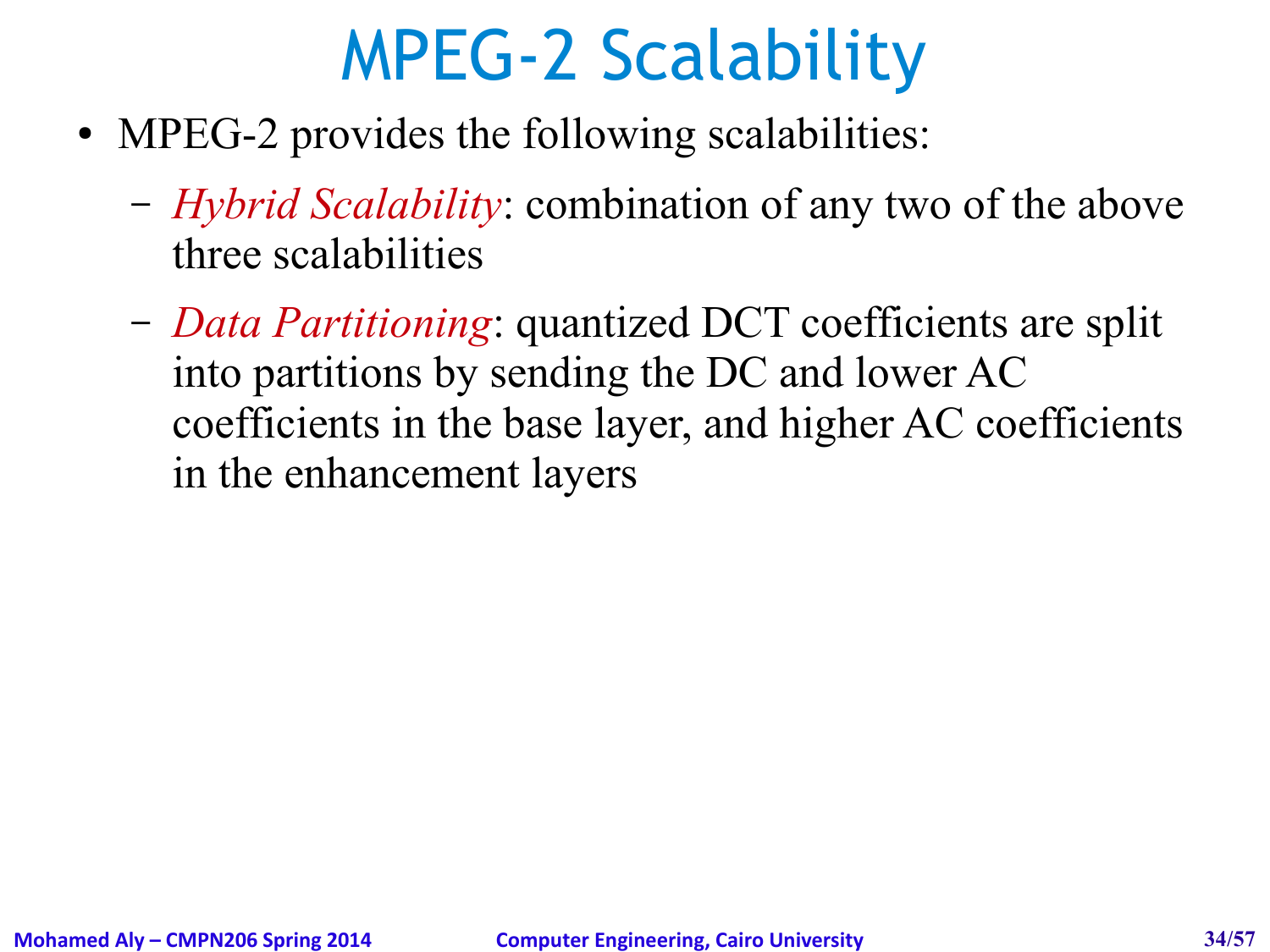#### Other differences from MPEG-1

- Support of 4:2:2 and 4:4:4 chroma subsampling.
- More restricted slice structure: MPEG-2 slices must start and end in the same macroblock row. In other words, the left edge of a picture always starts a new slice and the longest slice in MPEG-2 can have only one row of macroblocks.
- More flexible video formats: It supports various picture resolutions as defined by DVD, ATV and HDTV.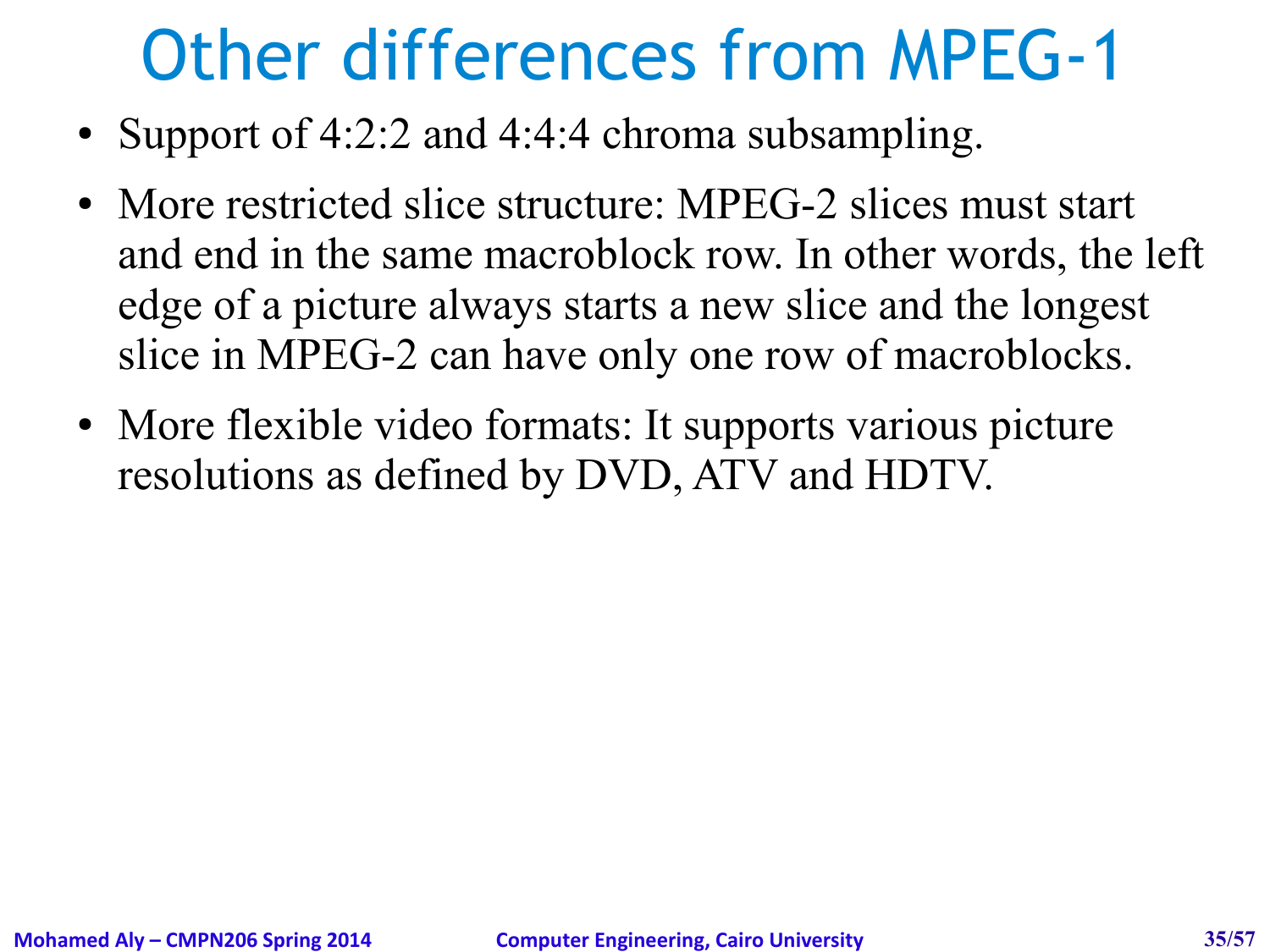#### MPEG-3

- Originally started while MPEG-2 was underway
- Was supposed to handle HDTV signals
- Was folded into MPEG-2 as a profile
- So, there is *no* MPEG-3 standard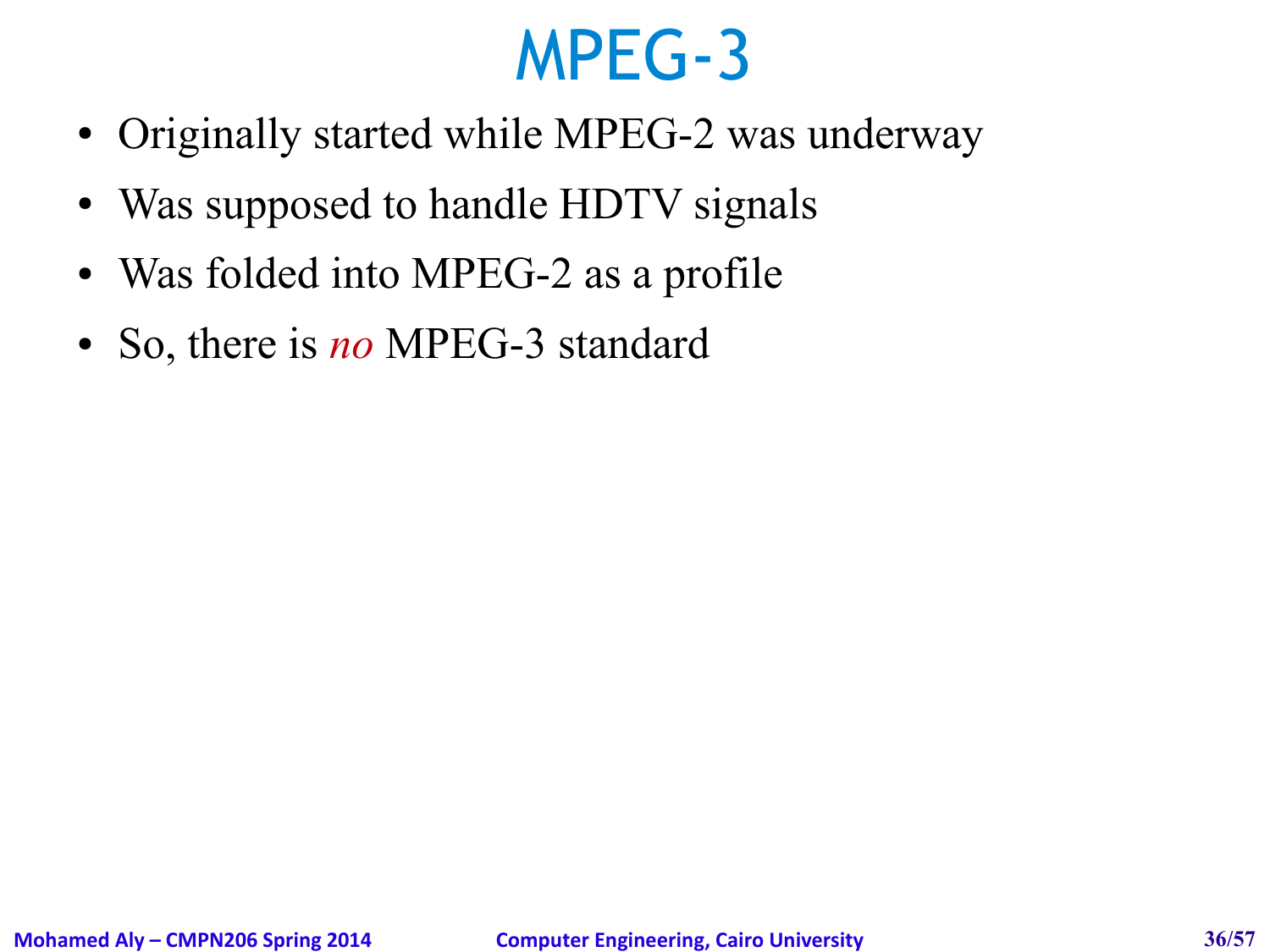#### MPEG-4

- MPEG-4 (version 1) adopted in 1999 by ISO
- MPEG-4 (version 2) adopted in 2000 by ISO
- Covers a large range of bitrates from 5 kbps up to 10 Mbps
- Targets various applications e.g. digital TV, interactive graphics on WWW, computer games, …
- Focuses more on user *interactivity* than previous MPEG standards:
	- MPEG-1 does not allow any interactivity
	- MPEG-2 allows limited interactivity in e.g. VoD
	- MPEG-4 allows much more interactivity by the user with the audio/visual objects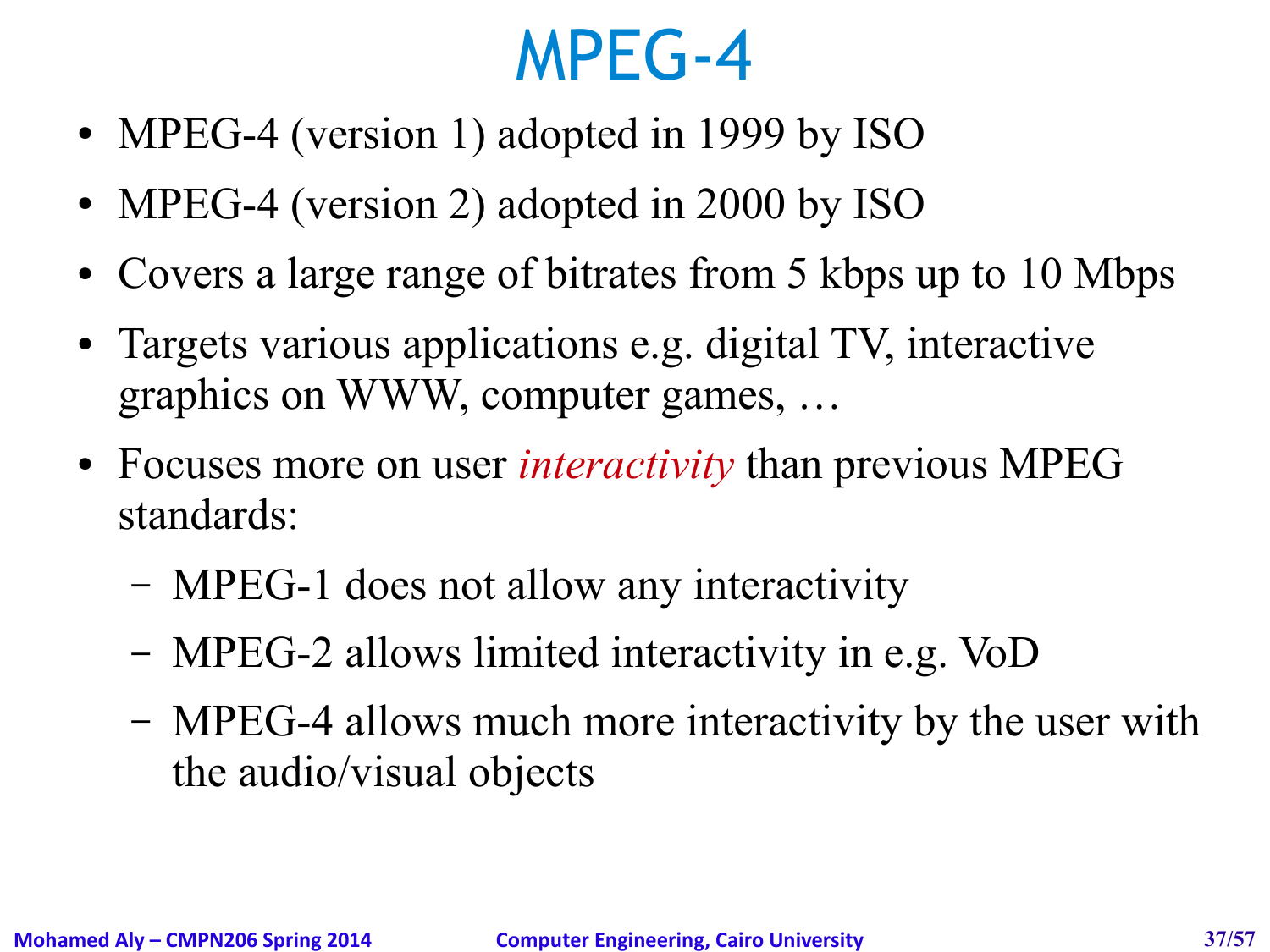#### MPEG-4 Interactivity

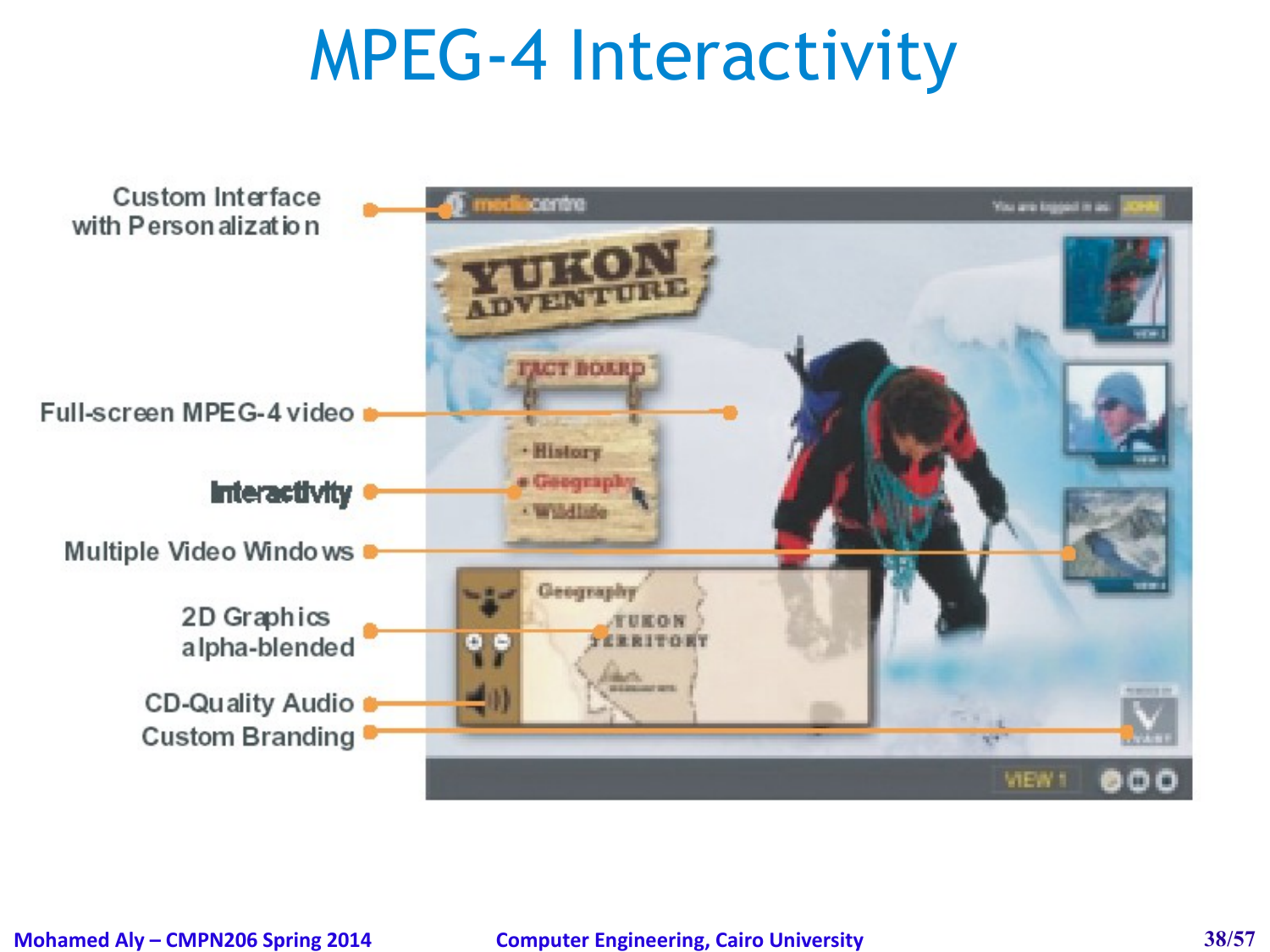- Employs *object-based coding* unlike *frame-based coding* used by MPEG-1 and MPEG-2
	- Offers higher compression rates
	- Video can be composed and manipulated by simple operations on *video objects*

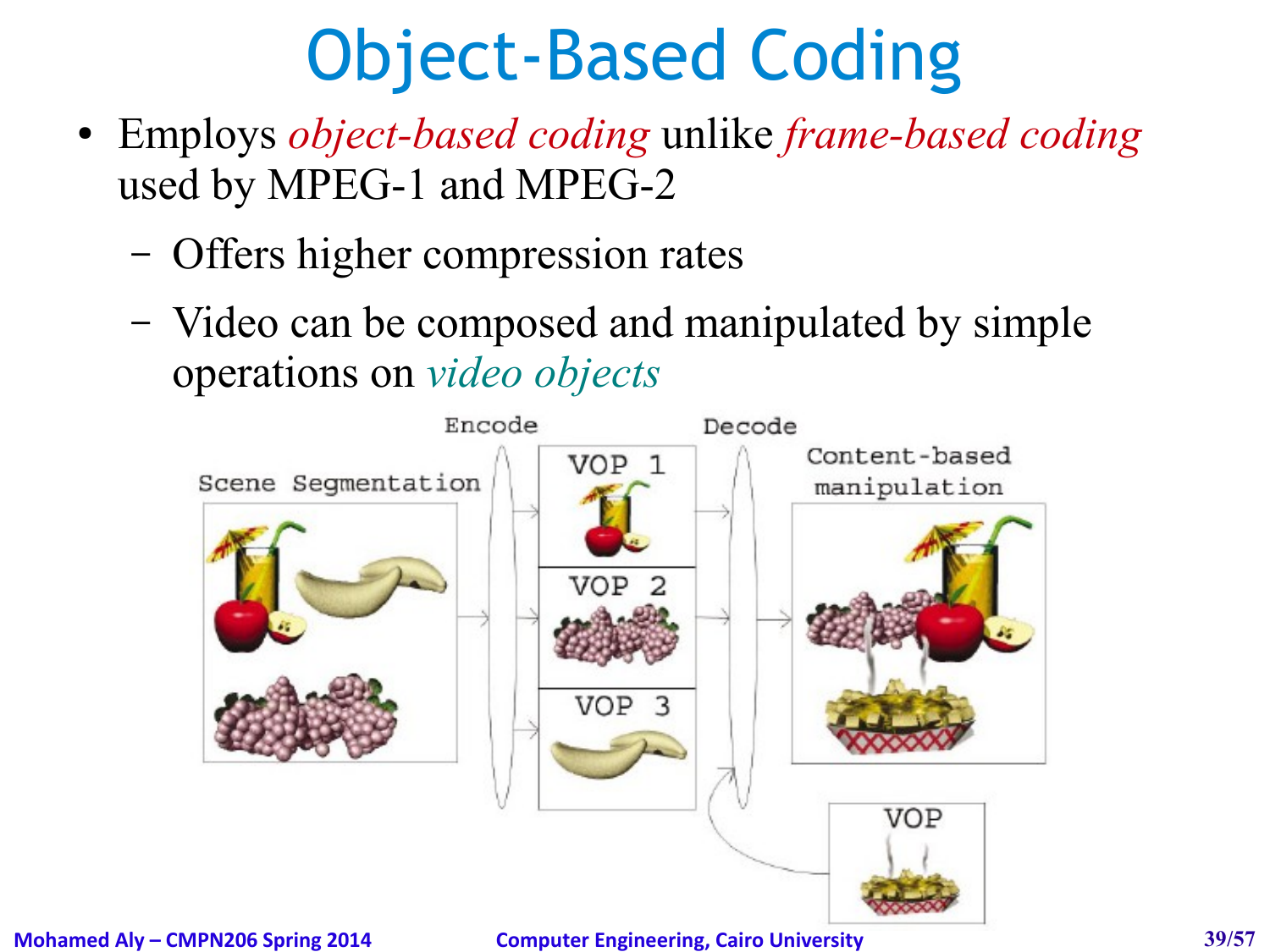- MPEG-4 is quite different from MPEG-2 and provides:
	- *Composing* media objects to create desirable audiovisual scenes
	- *Multiplexing* and *synchronizing* the bitstreams for these media objects to reach the end-user
	- *Interacting* with the audiovisual scene at the end user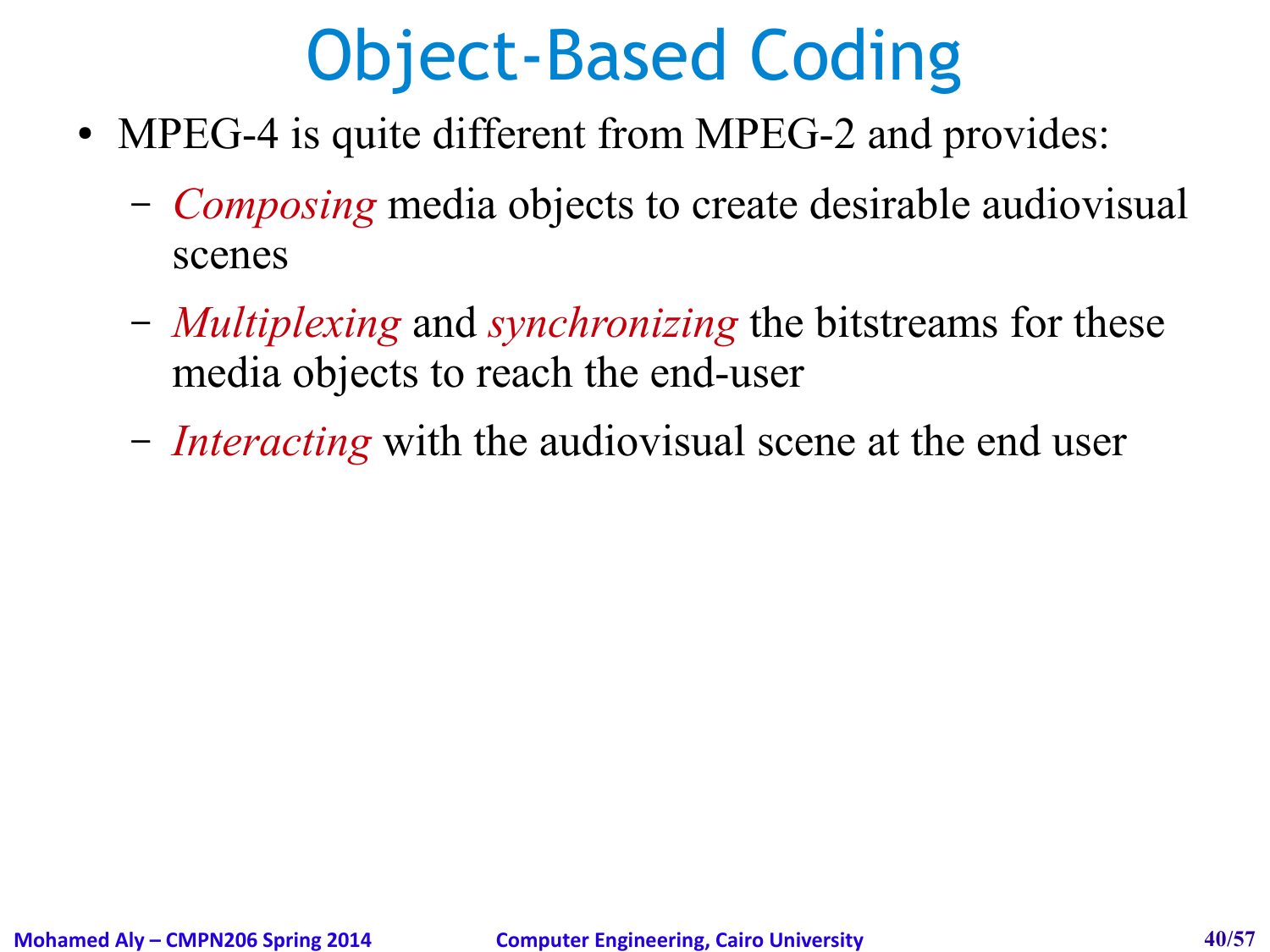- *Video-object Sequence* (VS): delivers the complete MPEG-4 visual scene, which may contain 2-D or 3-D natural or synthetic objects.
- *Video Object* (VO): a particular object in the scene, which can be of arbitrary (non-rectangular) shape corresponding to an object or background of the scene.



**Mohamed Aly – CMPN206 Spring 2014 Computer Engineering, Cairo University 41/57**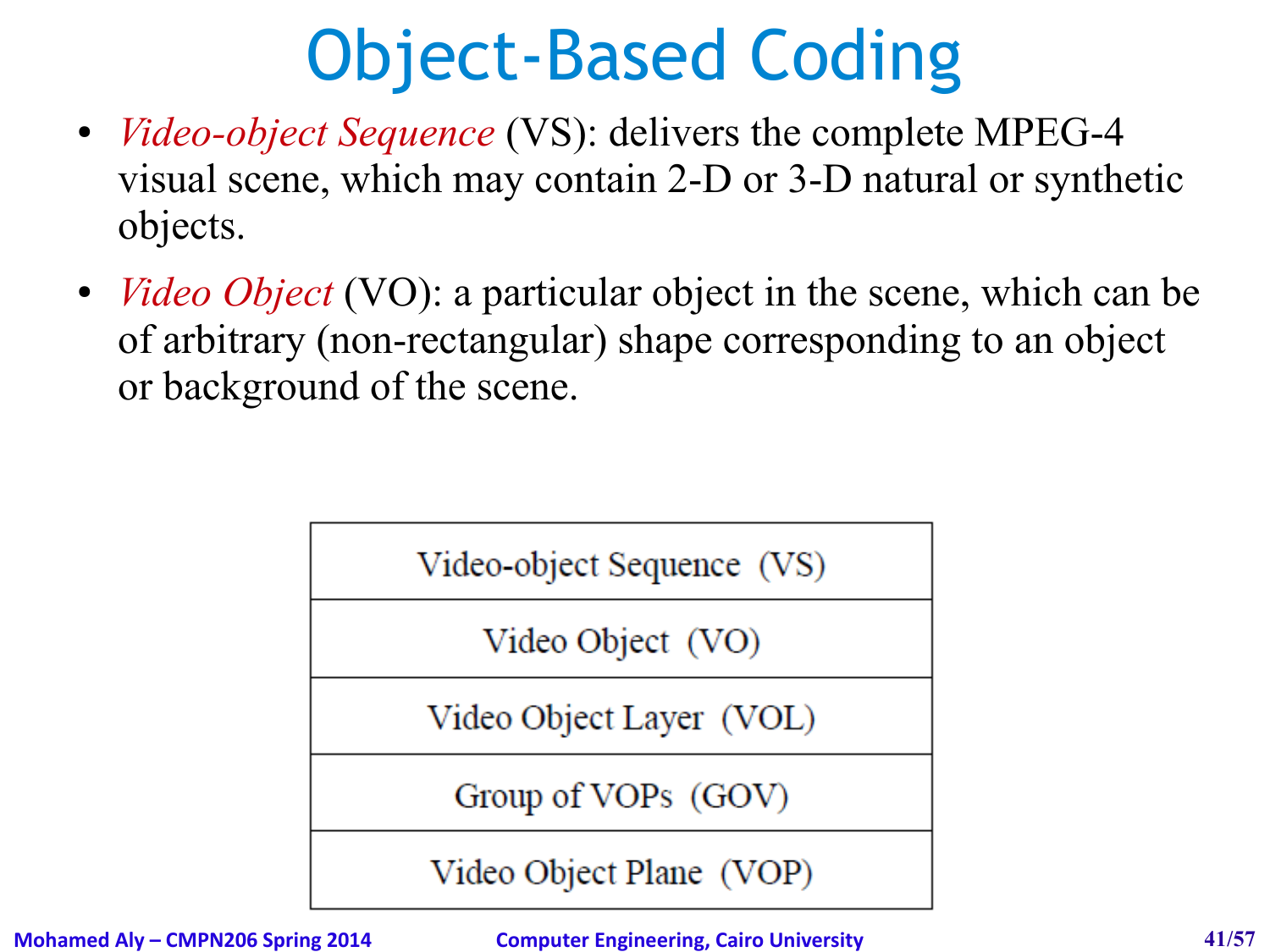- *Video Object Layer* (VOL): facilitates a way to support (multilayered) scalable coding. A VO can have multiple VOLs under scalable coding, or have a single VOL under non-scalable coding.
- *Group of Video Object Planes* (GOV): groups Video Object Planes together (optional level).
- *Video Object Plane* (VOP): a snapshot of a VO at a particular moment.



**Mohamed Aly – CMPN206 Spring 2014 Computer Engineering, Cairo University 42/57**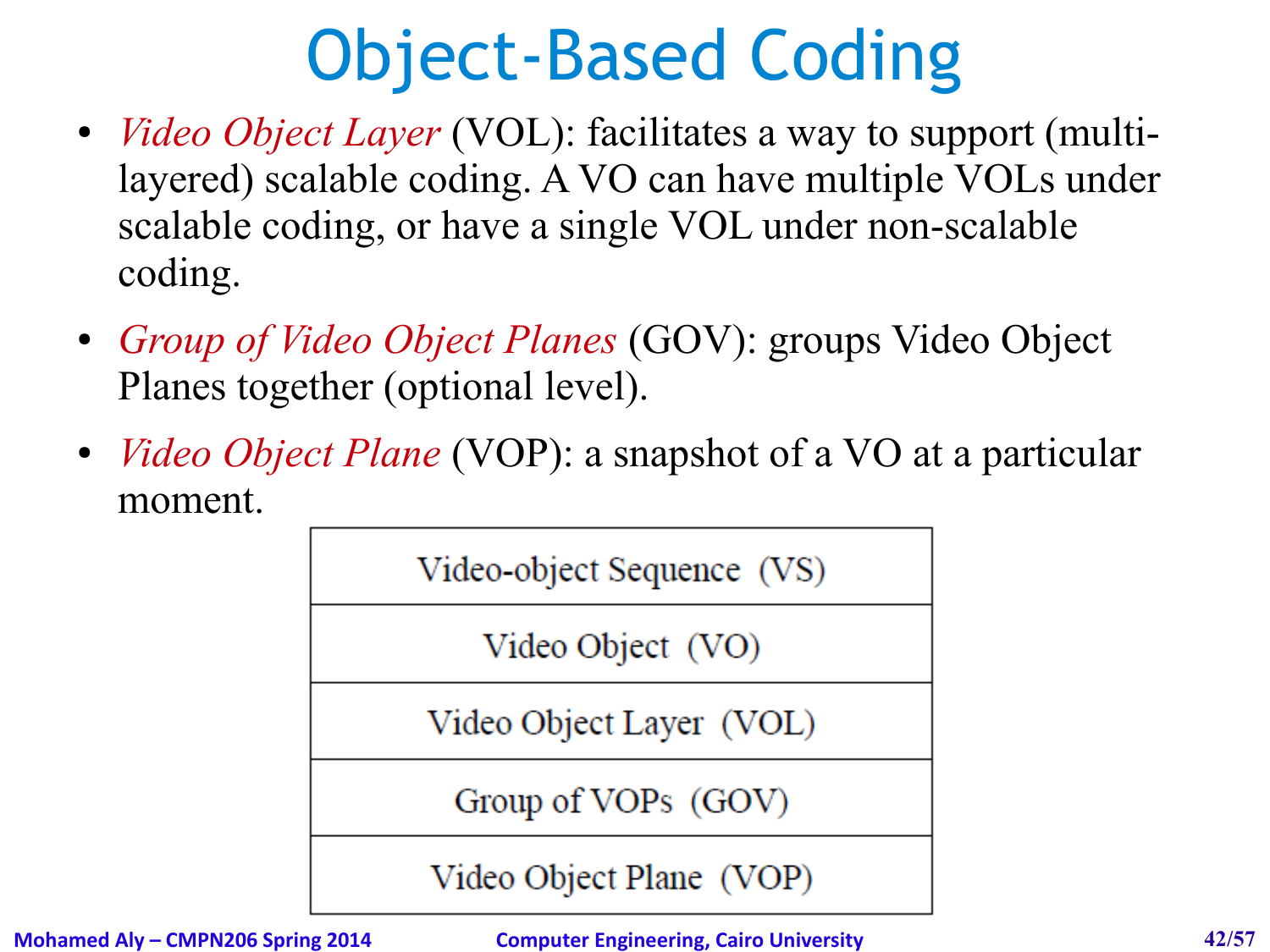#### VOP-based vs Frame-based Coding

• MPEG-1 and -2 do not support the VOP concept, and hence their coding method is referred to as *frame-based* (also known as *block-based*) coding



Each *block* gets its own *motion vector*

These *motion vector* might not be consistent with the object's motion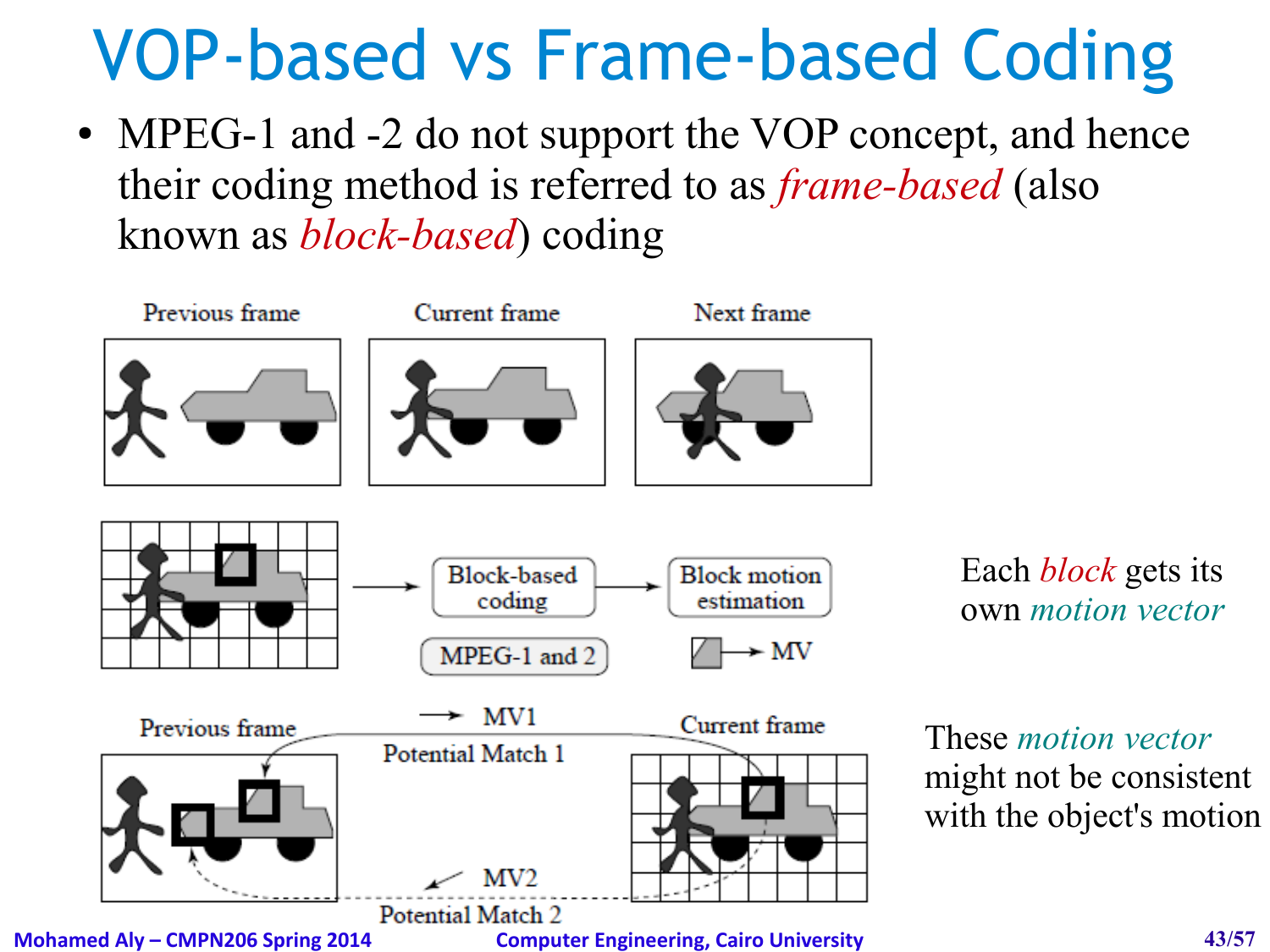#### VOP-based vs Frame-based Coding

• MPEG-4 supports VOP-based motion compensation, and each VOP can be of arbitrary shape

Each *VOP* gets its own *motion vector*



MPEG-4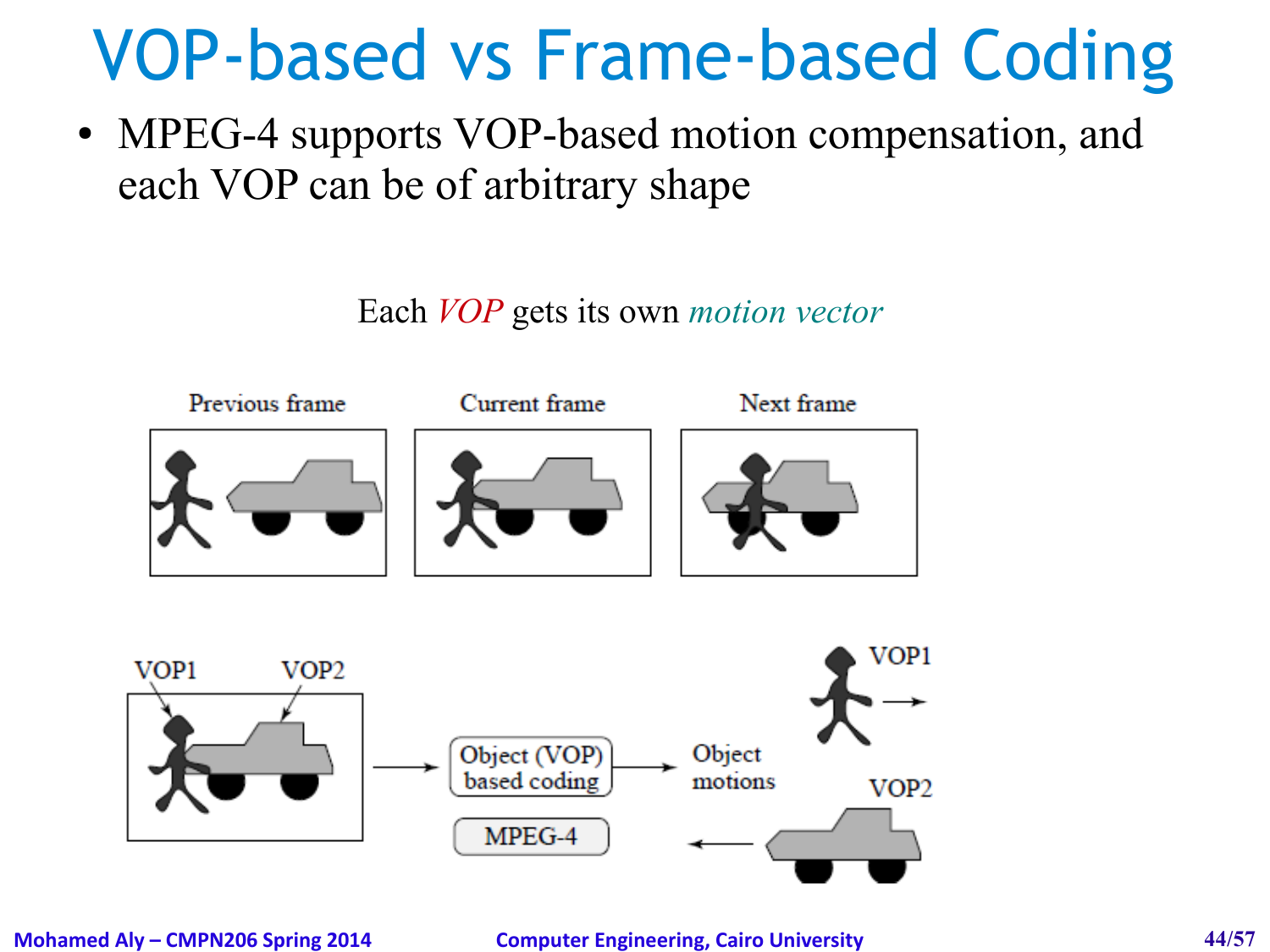#### VOP-based Coding

- Each VOP is divided into many  $16\times16$  macroblocks
- MBs from the target VOP are matched with MBs from reference VOPs in previous/next frames
- Boundary MBs need to be *padded* to perform the matching Video frame

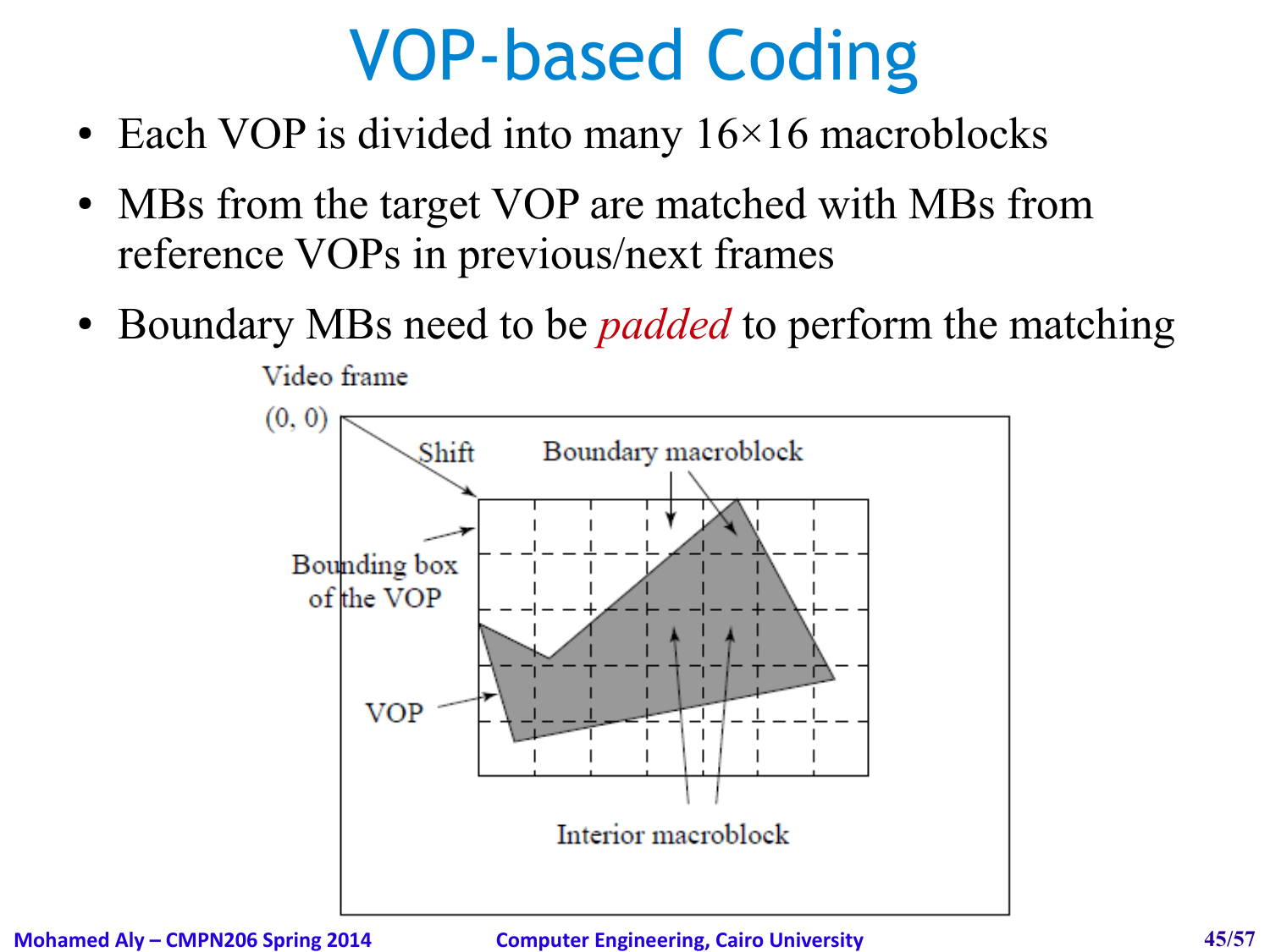# Synthetic Object Coding

- MPEG-4 allows coding of several *synthetic* objects frequently used in videos:
	- *2D Mesh*: a tesellation of a 2D planar region with *triangles*









 $(a)$  Type 0

 $(b)$  Type 1

 $(c)$  Type 2

 $(d)$  Type 3

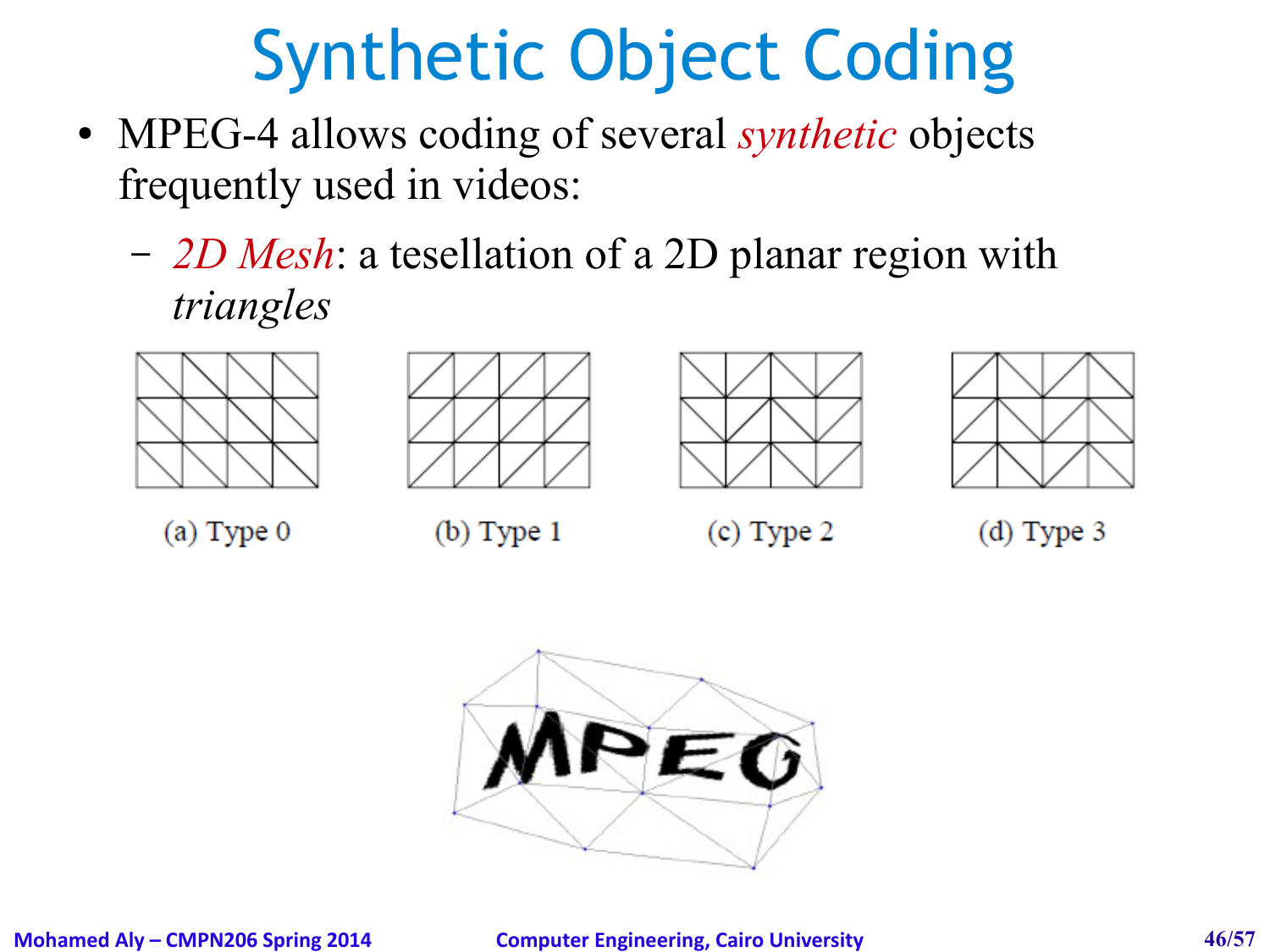# Synthetic Object Coding

- MPEG-4 allows coding of several *synthetic* objects frequently used in videos:
	- *3D Models*: 3D face or body objects. Useful in applications such as video conferencing, humancomputer interaction, computer games, ...

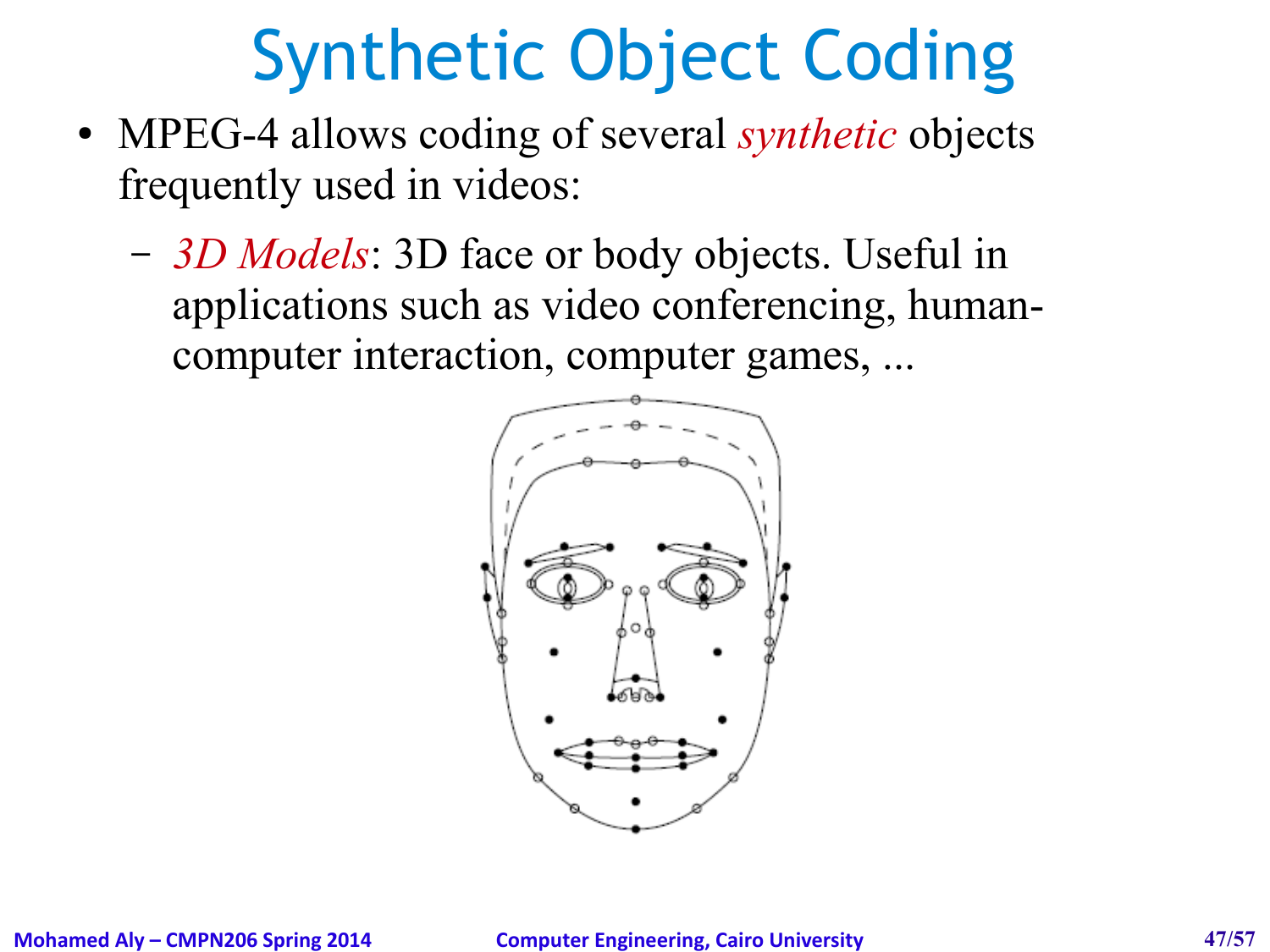#### MPEG-4 Levels and Profiles

• MPEG-4 defines several profiles and levels

#### Table 12.3: MPEG-4 Levels in Simple, Core, and Main Visual **Profiles**

|         |       | <b>Typical</b>             | Bit-rate   | Max number |
|---------|-------|----------------------------|------------|------------|
| Profile | Level | picture size               | (bits/sec) | of objects |
|         | 1     | $176 \times 144$ (QCIF)    | 64 k       | 4          |
| Simple  | 2     | $352 \times 288$ (CIF)     | 128k       | 4          |
|         | 3     | $352 \times 288$ (CIF)     | 384 k      | 4          |
| Core    | 1     | $176 \times 144$ (QCIF)    | 384 k      | 4          |
|         | 2     | $352 \times 288$ (CIF)     | 2 M        | 16         |
|         | 1     | $352 \times 288$ (CIF)     | 2 M        | 16         |
| Main    | 2     | $720 \times 576$ (CCIR601) | 15 M       | 32         |
|         | 3     | $1920 \times 1080$ (HDTV)  | 38.4 M     | 32         |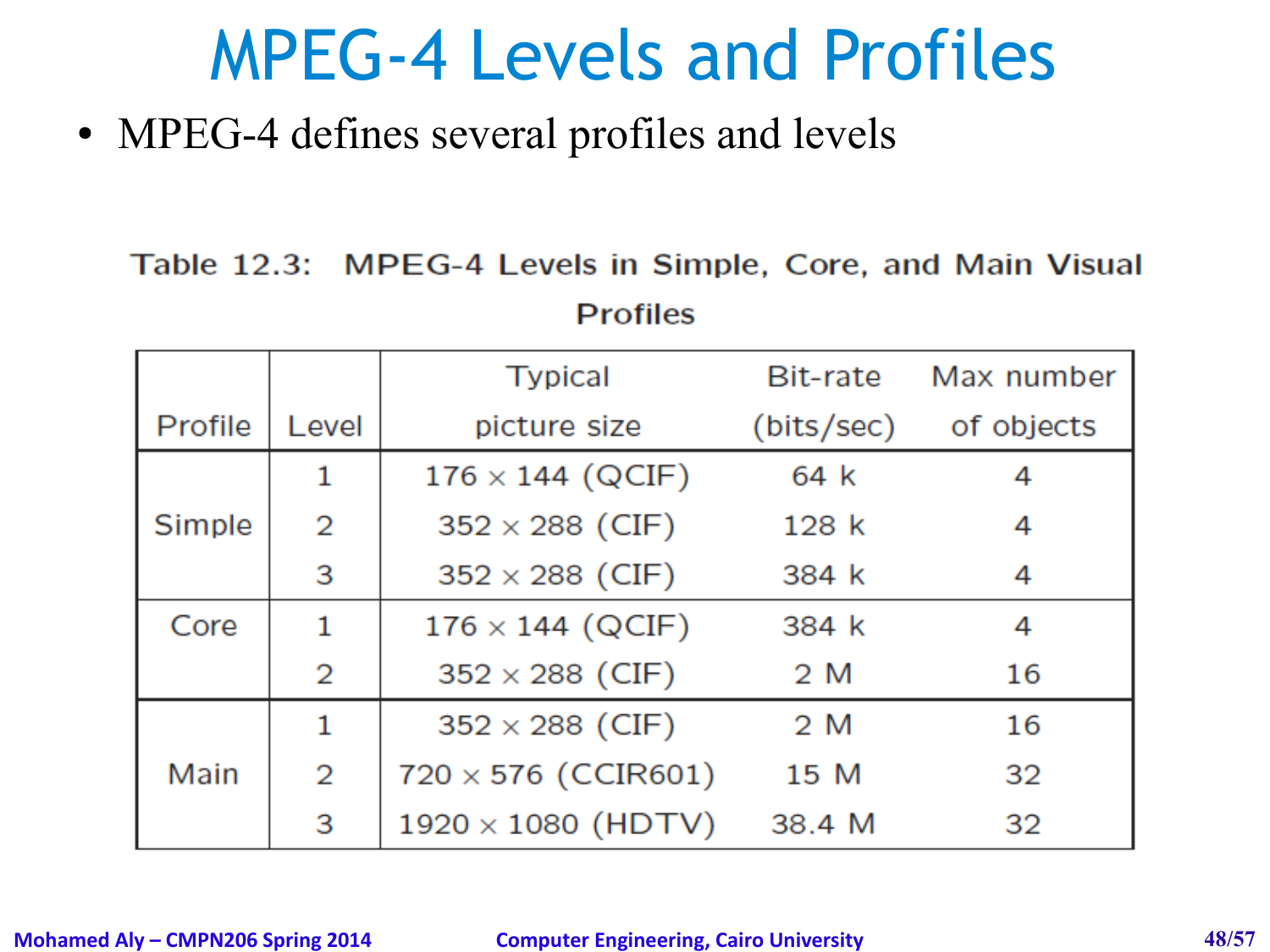#### Famous MPEG-4 Codecs

- DivX:
	- A proprietary MPEG-4 Part 2 (MPEG-4 video) encoder/decoder software
	- Started around 2000 as an open source project, but was later withdrawn and used to found what would become DivX, Inc.
- XviD:
	- An open source MPEG4 encoder/decoder
	- Initially based on the then-open source DivX code base, was forked and maintained separately as a free and open source project
- libavcodec:
	- An open source video/audio manipulation library containing many implementations for audio/video formats and standards
	- Used in many open source software programs e.g. ffmpeg, VLC Player, …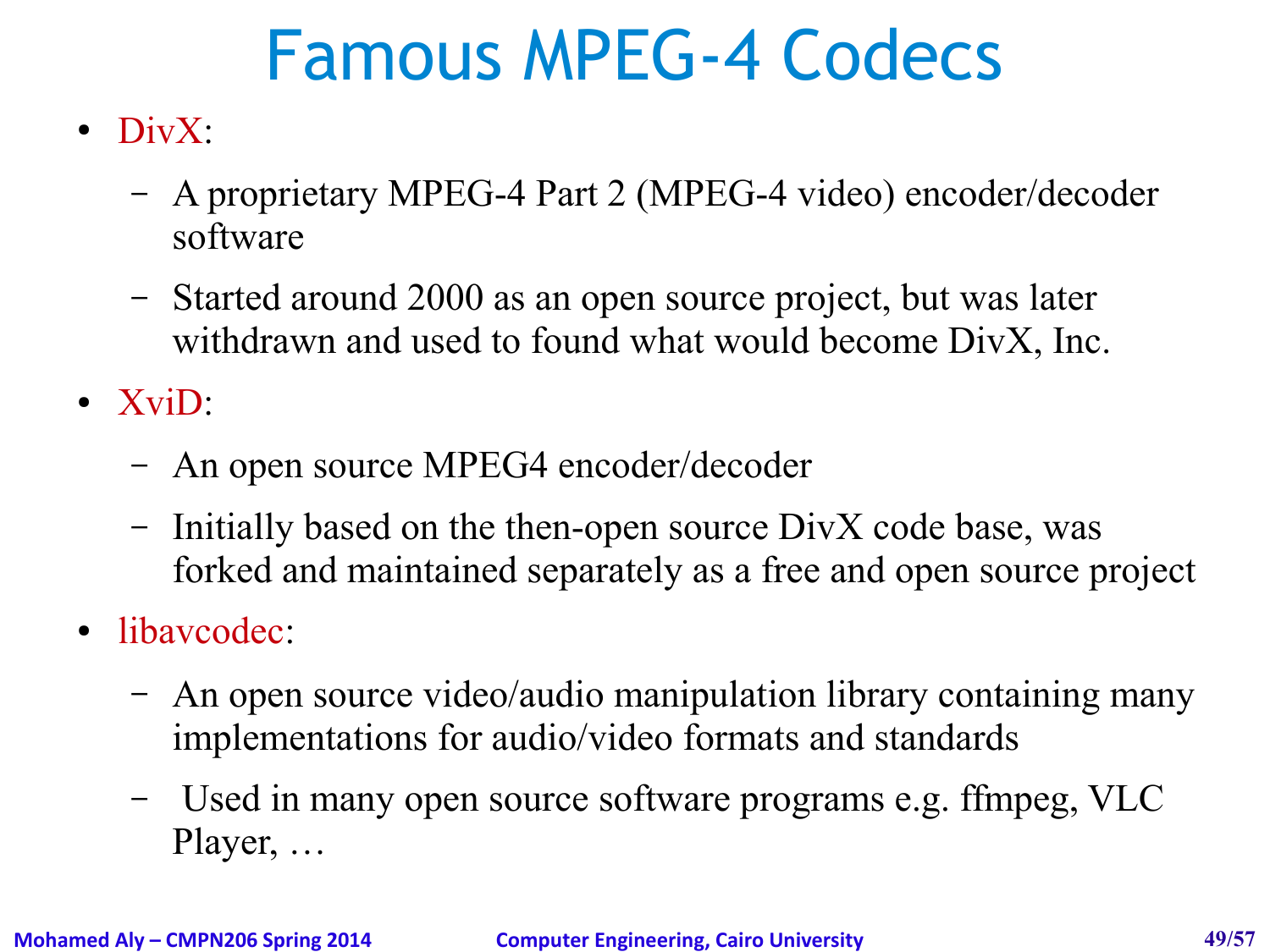#### MPEG-4 Part10/H.264

- Improved video compression standard adopted in 2002
- ISO MPEG-4 Part 10 Advanced Video Coding AVC
- ITU-T H.264
- Provides 30-50% better compression than MPEG-2 and up to 30% over H.263+ and MPEG-4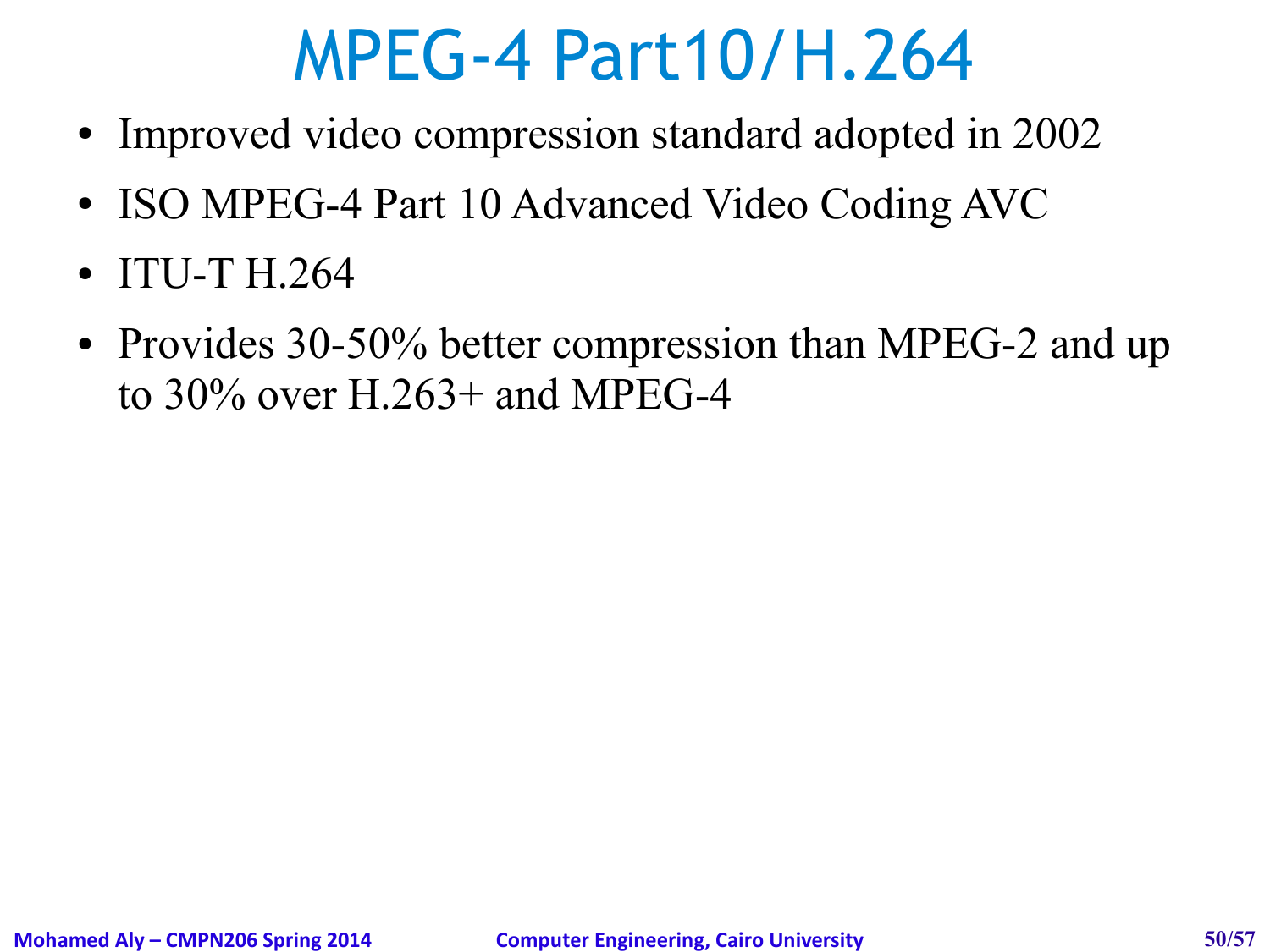- Flexible Block Partitioning in MC:
	- Macroblock in MPEG-2 uses 16×16 luminance values. MPEG-4 AVC uses a tree-structured motion segmentation down to  $4\times4$  block sizes (16 $\times16$ , 16 $\times8$ ,  $8\times16$ ,  $8\times8$ ,  $8\times4$ ,  $4\times8$ ,  $4\times4$ ). This allows much more accurate motion compensation of moving objects.

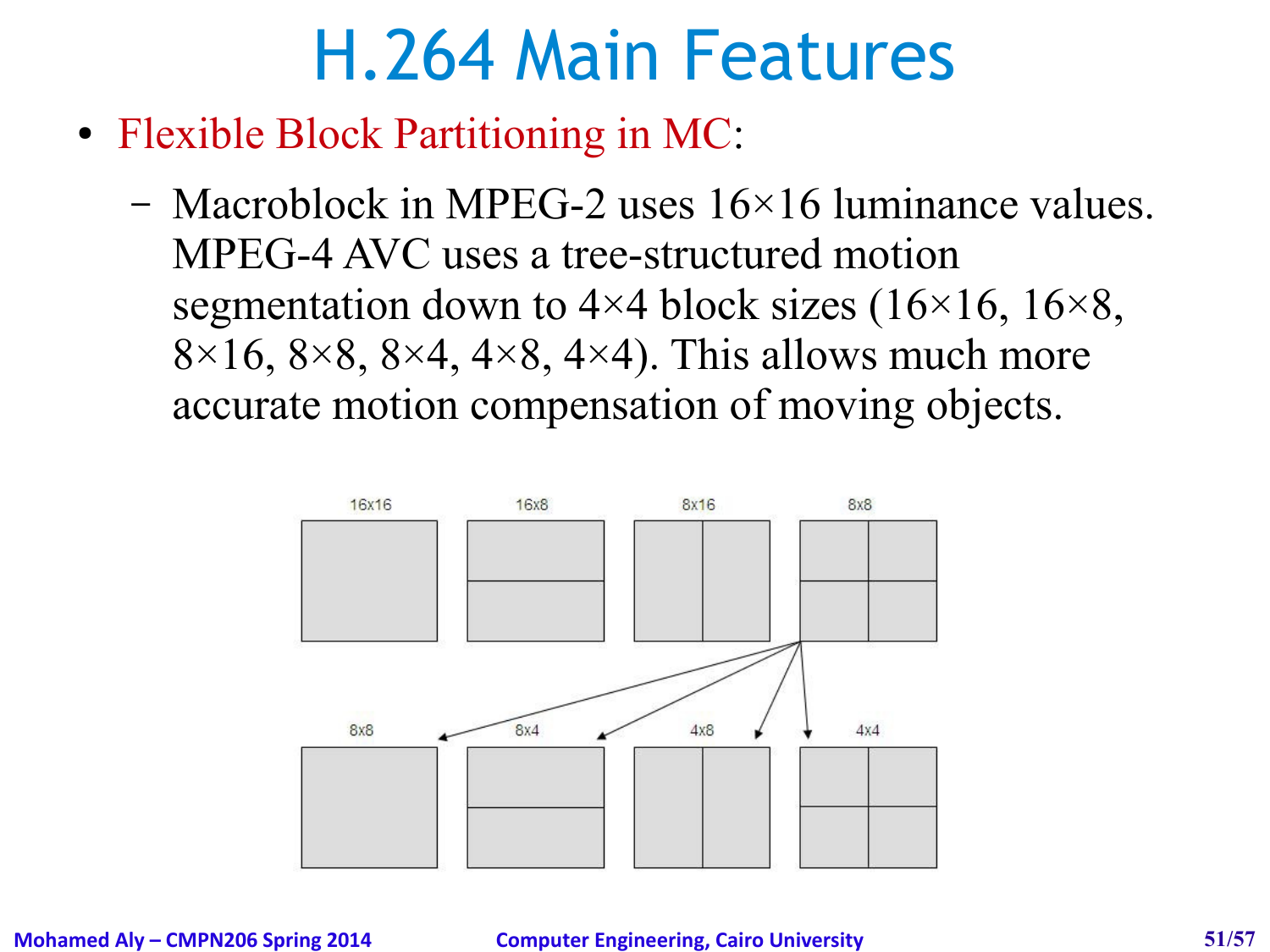- Sub-pixel Precision in MC:
	- Motion vectors can have up to quarter-pixel precision. This provides more accuracy in the motion compensation process.

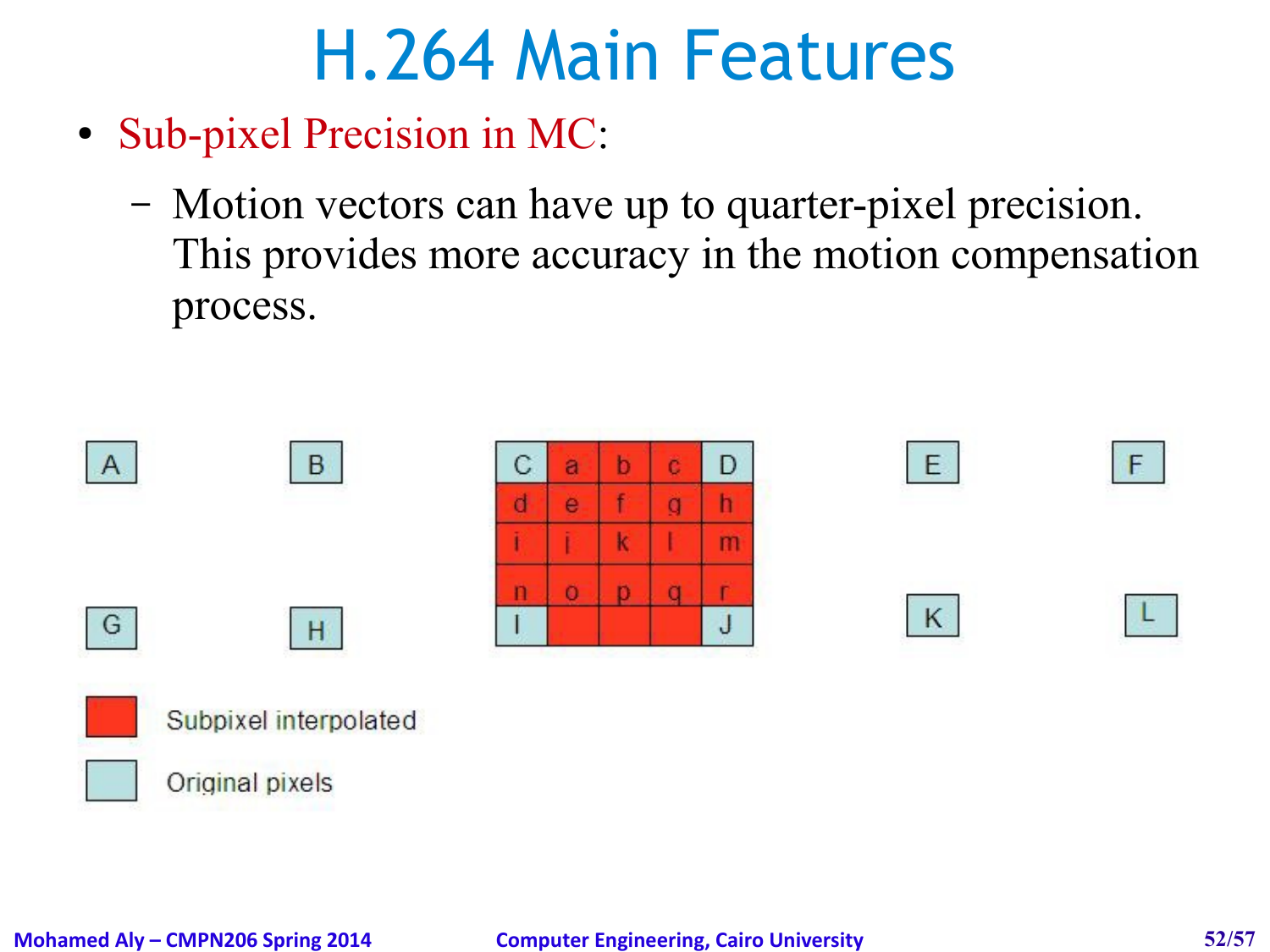- Multiple References:
	- Allows searching *multiple* (up to 32) previous and next frames for the motion vectors

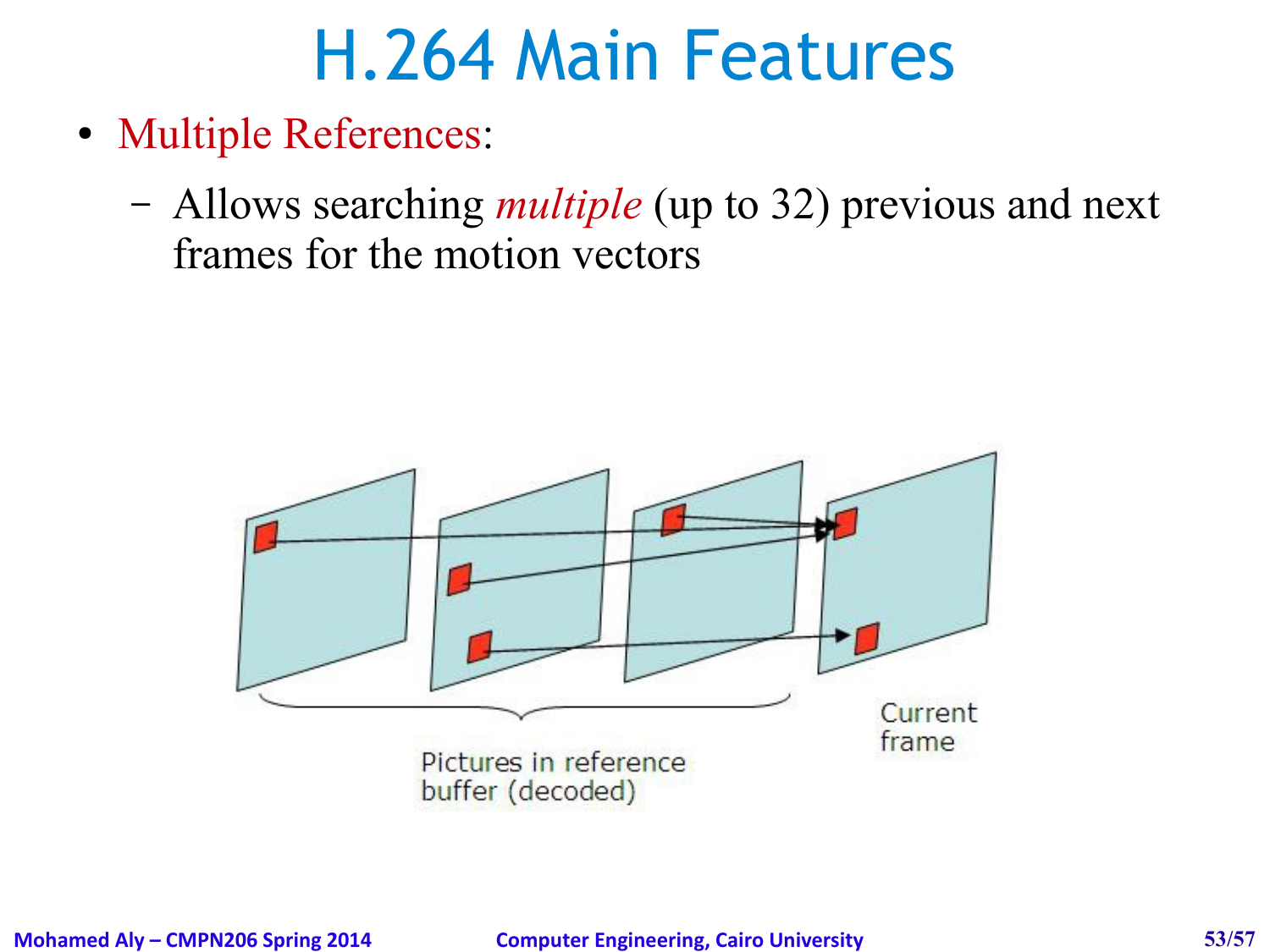- Intra Prediction:
	- Adds *spatial* prediction in the I-frame coding to reduce their bit rates





**FIGURE 18.17** Prediction modes for  $4 \times 4$  intra prediction.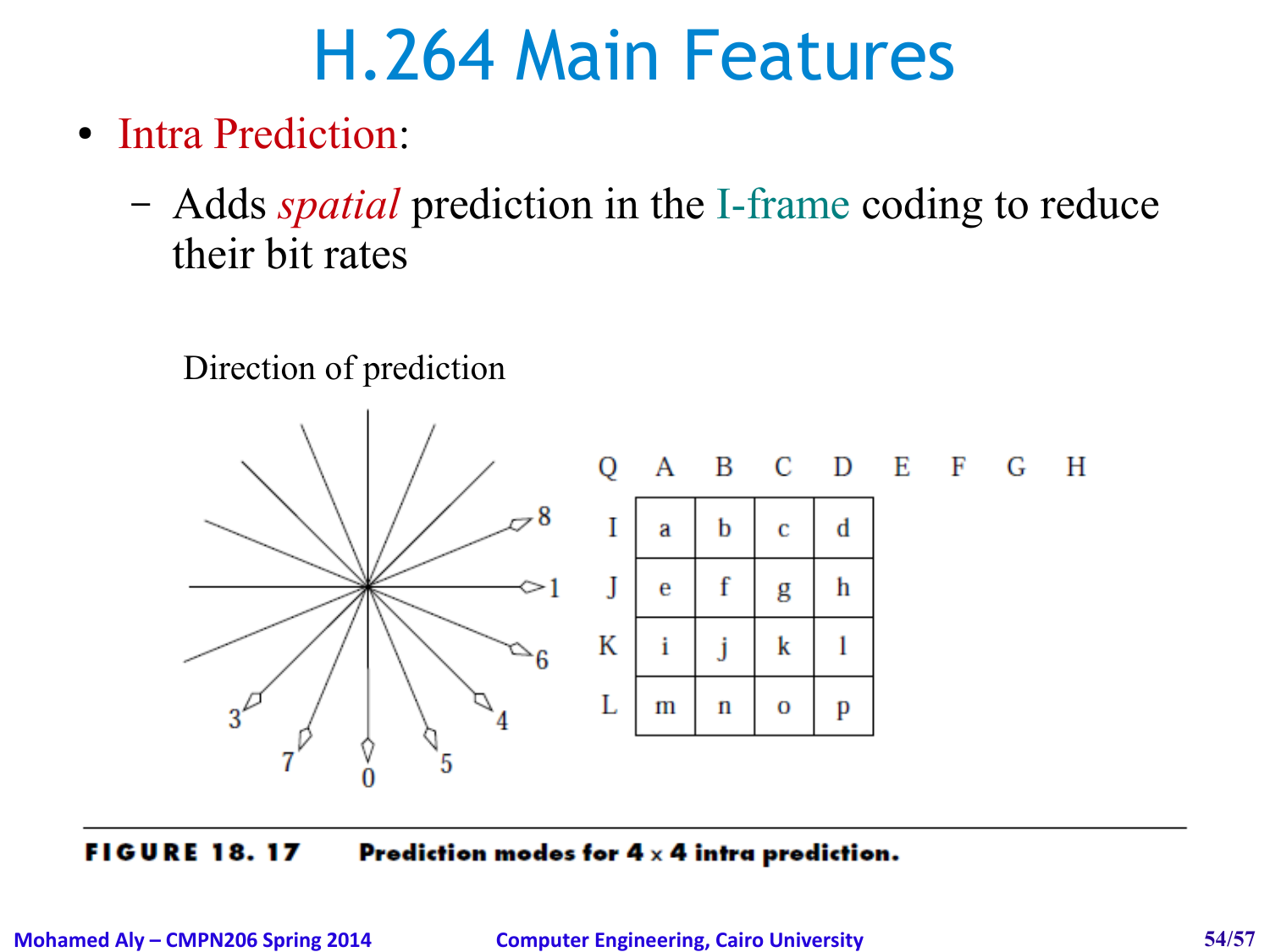#### Famous H.264 Codecs

- $\bullet$  DivX:
	- A proprietary H.264 codec
- $x264$ :
	- A open source H.264 codec
	- Used by other frontends e.g. ffmpeg, mencoder, …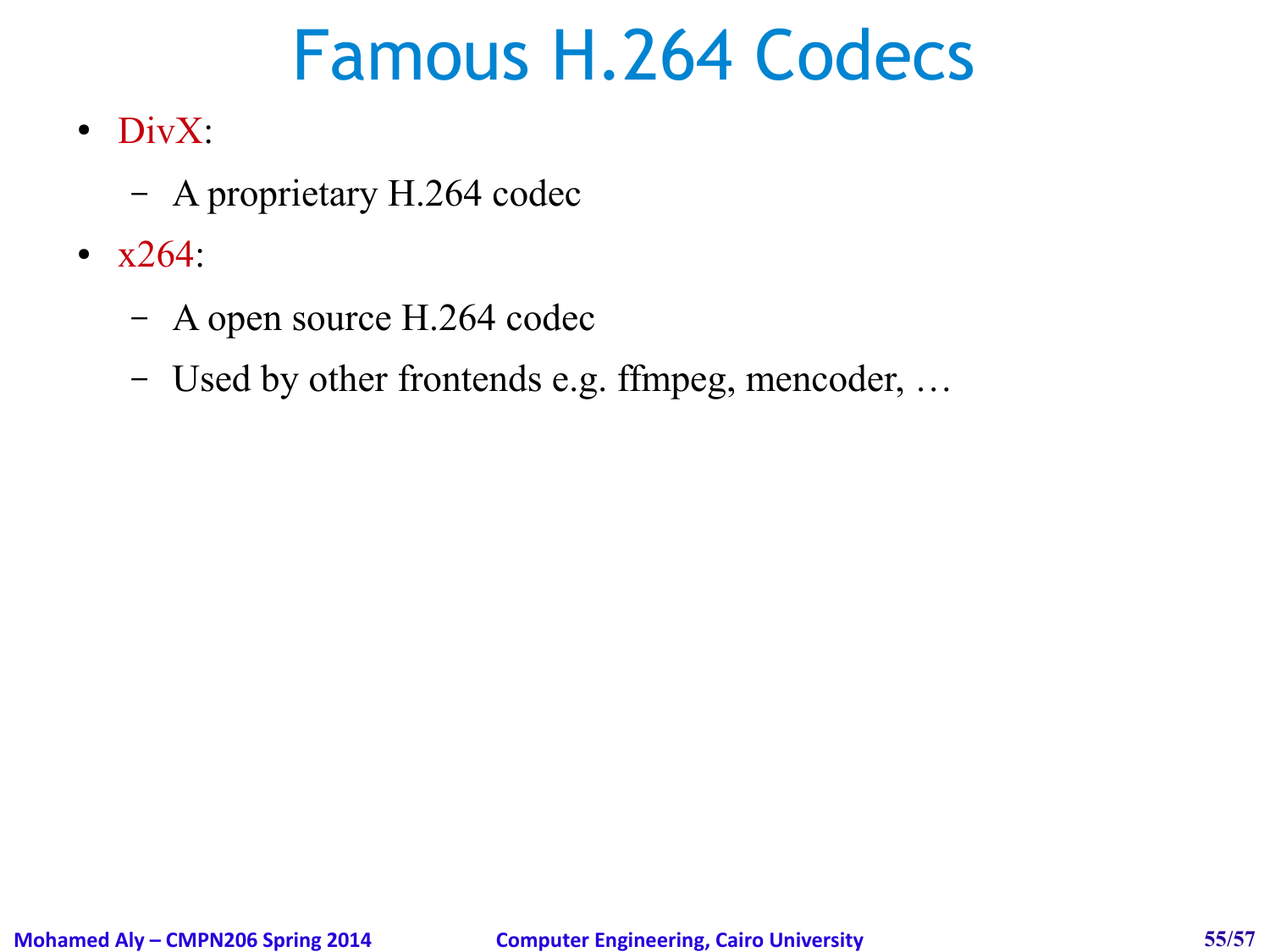#### Video Container Formats

- A format that provides the specification for including different streaming contents in one file e.g. audio and/or video, and can support video/audio encoded in different formats
- The most famous ones are:
	- Audio Video Interleave (.avi):
		- Video container format
		- Can include MPEG-1, MPEG-2, MPEG-4, H.264, ...
	- MPEG (.mpeg, .mpg):
		- Can include MPEG-1, MPEG-2, MPEG-4, H.264
	- MPEG-4 (.mp4):
		- MPEG-4 Part2, H.264/MPEG-4 Part10
	- Matroska (.mkv):
		- MPEG-1, MPEG-2, MPEG-4, H.264, ...